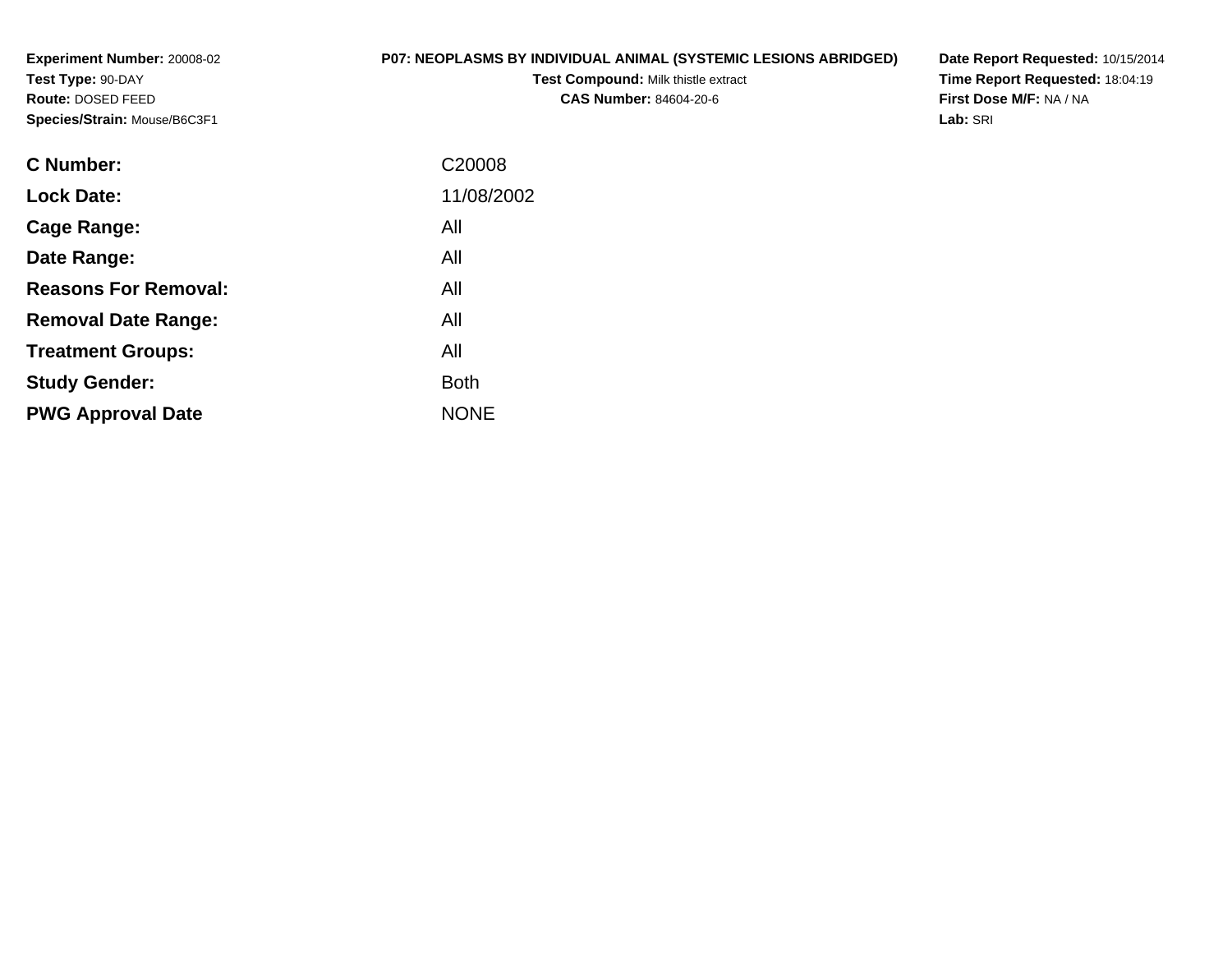# **Test Type:** 90-DAY

**Route:** DOSED FEED

**Species/Strain:** Mouse/B6C3F1

#### **P07: NEOPLASMS BY INDIVIDUAL ANIMAL (SYSTEMIC LESIONS ABRIDGED)**

**Test Compound:** Milk thistle extract

**CAS Number:** 84604-20-6

**Date Report Requested:** 10/15/2014**Time Report Requested:** 18:04:19**First Dose M/F:** NA / NA**Lab:** SRI

| <b>B6C3F1 Mouse Male</b><br><b>PPM</b><br>0 | DAY ON TEST<br><b>ANIMAL ID</b> | 0<br>0<br>9<br>$\overline{\mathbf{3}}$<br>$\overline{0}$<br>0<br>$\mathbf 0$<br>0<br>1 | $\boldsymbol{\theta}$<br>$\boldsymbol{\theta}$<br>9<br>$\overline{\mathbf{3}}$<br>$\mathbf 0$<br>$\mathbf 0$<br>$\mathbf 0$<br>$\mathbf 0$<br>2 | $\boldsymbol{\theta}$<br>$\boldsymbol{\theta}$<br>9<br>$\mathfrak{z}$<br>$\mathbf 0$<br>0<br>$\pmb{0}$<br>$\mathbf 0$<br>3 | 0<br>$\boldsymbol{\theta}$<br>9<br>$\mathfrak{z}$<br>$\mathbf 0$<br>$\mathbf 0$<br>$\Omega$<br>0<br>4 | 0<br>0<br>9<br>$\mathfrak{z}$<br>$\mathbf 0$<br>0<br>$\mathbf 0$<br>0<br>5 | 0<br>$\boldsymbol{\theta}$<br>$\boldsymbol{g}$<br>$\mathfrak{z}$<br>$\mathbf 0$<br>$\Omega$<br>$\Omega$<br>0<br>6 | $\boldsymbol{\theta}$<br>$\boldsymbol{\theta}$<br>9<br>$\mathfrak{z}$<br>$\mathbf 0$<br>$\mathbf 0$<br>$\mathbf 0$<br>0<br>7 | 0<br>0<br>9<br>$\overline{\mathbf{3}}$<br>$\mathbf 0$<br>0<br>$\Omega$<br>0<br>8 | 0<br>0<br>9<br>$\overline{\mathbf{3}}$<br>$\overline{0}$<br>0<br>$\mathbf 0$<br>0<br>9 | 0<br>0<br>9<br>$\mathfrak{z}$<br>$\overline{0}$<br>0<br>$\Omega$<br>1<br>0 | <i><b>*TOTALS</b></i> |
|---------------------------------------------|---------------------------------|----------------------------------------------------------------------------------------|-------------------------------------------------------------------------------------------------------------------------------------------------|----------------------------------------------------------------------------------------------------------------------------|-------------------------------------------------------------------------------------------------------|----------------------------------------------------------------------------|-------------------------------------------------------------------------------------------------------------------|------------------------------------------------------------------------------------------------------------------------------|----------------------------------------------------------------------------------|----------------------------------------------------------------------------------------|----------------------------------------------------------------------------|-----------------------|
| <b>Alimentary System</b>                    |                                 |                                                                                        |                                                                                                                                                 |                                                                                                                            |                                                                                                       |                                                                            |                                                                                                                   |                                                                                                                              |                                                                                  |                                                                                        |                                                                            |                       |
| Esophagus                                   |                                 | +                                                                                      | +                                                                                                                                               | +                                                                                                                          | ٠                                                                                                     | +                                                                          | +                                                                                                                 | +                                                                                                                            | ÷                                                                                | ÷                                                                                      | +                                                                          | 10                    |
| Gallbladder                                 |                                 | +                                                                                      | $\ddot{}$                                                                                                                                       | $\ddot{}$                                                                                                                  | $\ddot{}$                                                                                             | $\ddot{}$                                                                  | $\ddot{}$                                                                                                         | $\ddot{}$                                                                                                                    | $\ddot{}$                                                                        | $\ddot{}$                                                                              | $\ddot{}$                                                                  | 10                    |
| Intestine Large, Cecum                      |                                 | +                                                                                      | +                                                                                                                                               | +                                                                                                                          | +                                                                                                     | +                                                                          | +                                                                                                                 | +                                                                                                                            | $\pm$                                                                            | +                                                                                      | +                                                                          | 10                    |
| Intestine Large, Colon                      |                                 | +                                                                                      | +                                                                                                                                               | +                                                                                                                          | +                                                                                                     | +                                                                          | +                                                                                                                 | +                                                                                                                            | +                                                                                | +                                                                                      | +                                                                          | 10                    |
| Intestine Large, Rectum                     |                                 | +                                                                                      | +                                                                                                                                               | +                                                                                                                          | +                                                                                                     | +                                                                          | +                                                                                                                 | +                                                                                                                            | +                                                                                | +                                                                                      | +                                                                          | 10                    |
| Intestine Small, Duodenum                   |                                 | +                                                                                      | $\ddot{}$                                                                                                                                       | $\ddot{}$                                                                                                                  | $\ddot{}$                                                                                             | $\ddot{}$                                                                  | +                                                                                                                 | $\ddot{}$                                                                                                                    | +                                                                                | +                                                                                      | $\ddot{}$                                                                  | 10                    |
| Intestine Small, Ileum                      |                                 | +                                                                                      | +                                                                                                                                               | $\ddot{}$                                                                                                                  | $\ddot{}$                                                                                             | $\ddot{}$                                                                  | $\ddot{}$                                                                                                         | $\ddot{}$                                                                                                                    | $\ddot{}$                                                                        | $\ddot{}$                                                                              | $\ddot{}$                                                                  | 10                    |
| Intestine Small, Jejunum                    |                                 | $\ddot{}$                                                                              | $\ddot{}$                                                                                                                                       | $\ddot{}$                                                                                                                  | $\ddot{}$                                                                                             | $\ddot{}$                                                                  | $\ddot{}$                                                                                                         | $\ddot{}$                                                                                                                    | $\ddot{}$                                                                        | $\ddot{}$                                                                              | $\ddot{}$                                                                  | 10                    |
| Liver                                       |                                 | $\ddot{}$                                                                              | $\ddot{}$                                                                                                                                       | $\ddot{}$                                                                                                                  | $\ddot{}$                                                                                             | $\ddot{}$                                                                  | $\ddot{}$                                                                                                         | $\ddot{}$                                                                                                                    | $\ddot{}$                                                                        | $\ddot{}$                                                                              | $\ddot{}$                                                                  | 10                    |
| Pancreas                                    |                                 | $\ddot{}$                                                                              | $\ddot{}$                                                                                                                                       | $\ddot{}$                                                                                                                  | $\ddot{}$                                                                                             | $\ddot{}$                                                                  | $\ddot{}$                                                                                                         | $\ddot{}$                                                                                                                    | $\ddot{}$                                                                        | $\ddot{}$                                                                              | $\ddot{}$                                                                  | 10                    |
| Salivary Glands                             |                                 | +                                                                                      | +                                                                                                                                               | $\ddot{}$                                                                                                                  | $\ddot{}$                                                                                             | +                                                                          | +                                                                                                                 | +                                                                                                                            | +                                                                                | +                                                                                      | +                                                                          | 10                    |
| Stomach, Forestomach                        |                                 | +                                                                                      | +                                                                                                                                               | +                                                                                                                          | +                                                                                                     | +                                                                          | $\ddot{}$                                                                                                         | $\ddot{}$                                                                                                                    | $\ddot{}$                                                                        | $\ddot{}$                                                                              | +                                                                          | 10                    |
| Stomach, Glandular                          |                                 | $\ddot{}$                                                                              | $\ddot{}$                                                                                                                                       | $\ddot{}$                                                                                                                  | ÷                                                                                                     | $\ddot{}$                                                                  | $\ddot{}$                                                                                                         | $\ddot{}$                                                                                                                    | ÷                                                                                | $\ddot{}$                                                                              | $\ddot{}$                                                                  | 10                    |
| <b>Cardiovascular System</b>                |                                 |                                                                                        |                                                                                                                                                 |                                                                                                                            |                                                                                                       |                                                                            |                                                                                                                   |                                                                                                                              |                                                                                  |                                                                                        |                                                                            |                       |
| Heart                                       |                                 | $\ddot{}$                                                                              |                                                                                                                                                 |                                                                                                                            |                                                                                                       |                                                                            |                                                                                                                   |                                                                                                                              |                                                                                  |                                                                                        | ÷                                                                          | 10                    |
| <b>Endocrine System</b>                     |                                 |                                                                                        |                                                                                                                                                 |                                                                                                                            |                                                                                                       |                                                                            |                                                                                                                   |                                                                                                                              |                                                                                  |                                                                                        |                                                                            |                       |
| <b>Adrenal Cortex</b>                       |                                 | +                                                                                      | +                                                                                                                                               | +                                                                                                                          | +                                                                                                     | +                                                                          | +                                                                                                                 | +                                                                                                                            |                                                                                  | +                                                                                      | +                                                                          | 10                    |
| Adrenal Medulla                             |                                 | +                                                                                      | +                                                                                                                                               | $\ddot{}$                                                                                                                  | $\ddot{}$                                                                                             | +                                                                          | +                                                                                                                 | +                                                                                                                            | $\ddot{}$                                                                        | +                                                                                      | +                                                                          | 10                    |
| Parathyroid Gland                           |                                 | $\ddot{}$                                                                              | $\ddot{}$                                                                                                                                       | $\ddot{}$                                                                                                                  | $\ddot{}$                                                                                             | $\ddot{}$                                                                  | $\ddot{}$                                                                                                         | $\ddot{}$                                                                                                                    | $\ddot{}$                                                                        | $\ddot{}$                                                                              | $\ddot{}$                                                                  | 10                    |
| <b>Pituitary Gland</b>                      |                                 | M                                                                                      | $\ddot{}$                                                                                                                                       | $\ddot{}$                                                                                                                  | $\ddot{}$                                                                                             | $\ddot{}$                                                                  | $\ddot{}$                                                                                                         | $\ddot{}$                                                                                                                    | $\ddot{}$                                                                        | $\ddot{}$                                                                              | $\ddot{}$                                                                  | 9                     |

\* ..Total animals with tissue examined microscopically; Total animals with tumor **M** . Missing tissue M ..Missing tissue

+ ..Tissue examined microscopically

I ..Insufficient tissue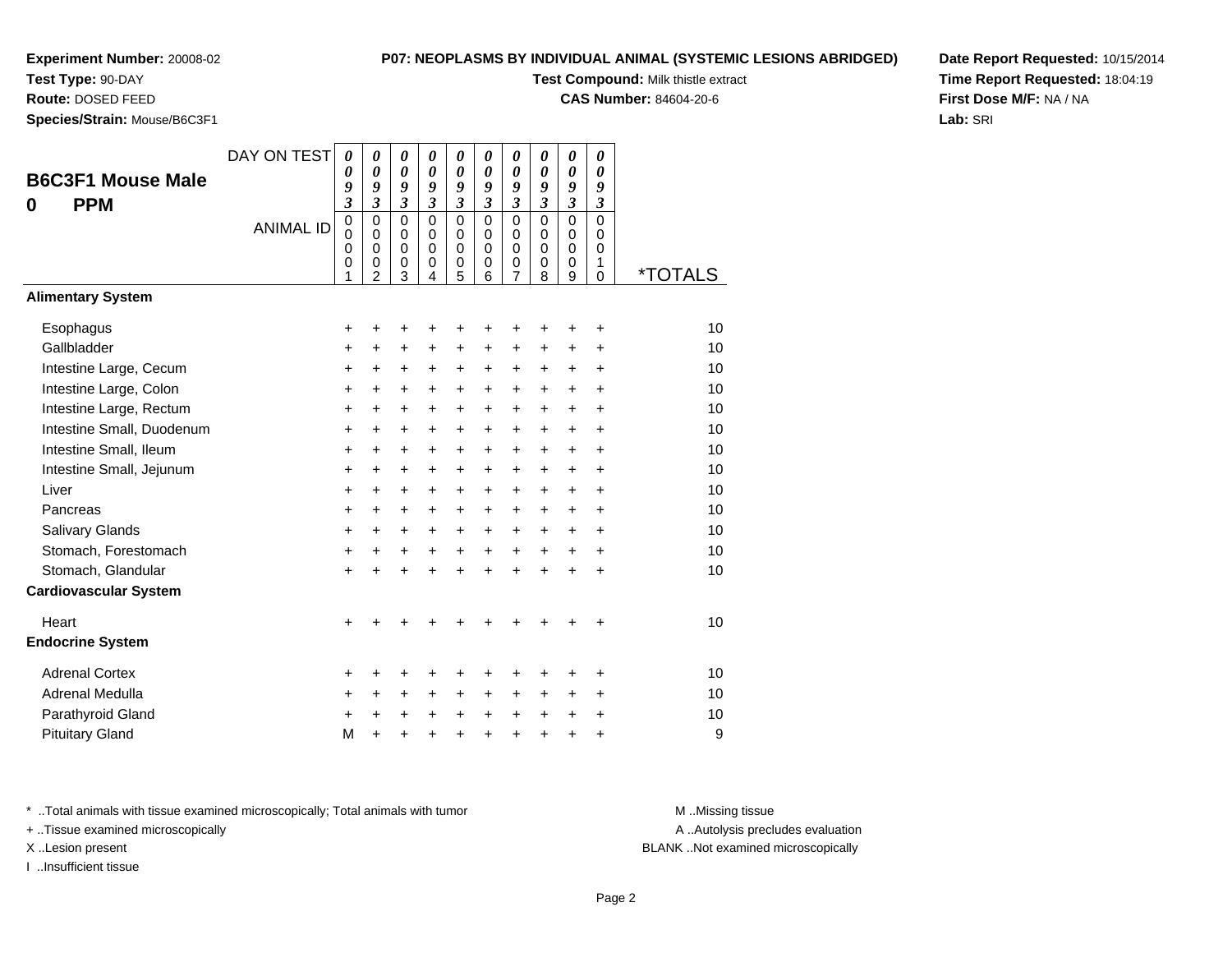# **Test Type:** 90-DAY

**Route:** DOSED FEED

**Species/Strain:** Mouse/B6C3F1

#### **P07: NEOPLASMS BY INDIVIDUAL ANIMAL (SYSTEMIC LESIONS ABRIDGED)**

**Test Compound:** Milk thistle extract

**CAS Number:** 84604-20-6

**Date Report Requested:** 10/15/2014**Time Report Requested:** 18:04:19**First Dose M/F:** NA / NA**Lab:** SRI

| <b>B6C3F1 Mouse Male</b><br><b>PPM</b><br>0 | DAY ON TEST<br><b>ANIMAL ID</b> | 0<br>0<br>9<br>$\overline{\mathbf{3}}$<br>$\mathbf 0$ | 0<br>0<br>9<br>$\overline{\mathbf{3}}$<br>$\mathbf 0$ | 0<br>$\boldsymbol{\theta}$<br>9<br>$\mathfrak{z}$<br>$\mathbf 0$ | 0<br>0<br>9<br>$\mathfrak{z}$<br>$\mathbf 0$ | 0<br>0<br>9<br>$\mathfrak{z}$<br>$\mathbf 0$ | 0<br>0<br>9<br>3<br>$\mathbf 0$ | 0<br>0<br>9<br>3<br>$\mathbf 0$ | 0<br>$\boldsymbol{\theta}$<br>9<br>3<br>$\mathbf 0$ | 0<br>0<br>9<br>$\overline{\mathbf{3}}$<br>$\mathbf 0$         | 0<br>0<br>9<br>3<br>0 |                       |
|---------------------------------------------|---------------------------------|-------------------------------------------------------|-------------------------------------------------------|------------------------------------------------------------------|----------------------------------------------|----------------------------------------------|---------------------------------|---------------------------------|-----------------------------------------------------|---------------------------------------------------------------|-----------------------|-----------------------|
|                                             |                                 | $\mathbf 0$<br>$\mathbf 0$<br>0<br>1                  | 0<br>$\mathbf 0$<br>0<br>2                            | 0<br>$\mathbf 0$<br>$\boldsymbol{0}$<br>3                        | $\mathbf 0$<br>$\pmb{0}$<br>0<br>4           | 0<br>$\mathbf 0$<br>$\boldsymbol{0}$<br>5    | 0<br>0<br>0<br>6                | 0<br>0<br>$\boldsymbol{0}$<br>7 | 0<br>$\mathbf 0$<br>0<br>8                          | $\mathbf 0$<br>$\mathbf 0$<br>$\boldsymbol{0}$<br>$\mathsf g$ | 0<br>0<br>1<br>0      | <i><b>*TOTALS</b></i> |
| <b>Thyroid Gland</b>                        |                                 | $\ddot{}$                                             | $\ddot{}$                                             | $\ddot{}$                                                        | $\ddot{}$                                    | $\ddot{}$                                    | $\ddot{}$                       | $\ddot{}$                       | $\ddot{}$                                           | $\ddot{}$                                                     | $\ddot{}$             | 10                    |
| <b>General Body System</b>                  |                                 |                                                       |                                                       |                                                                  |                                              |                                              |                                 |                                 |                                                     |                                                               |                       |                       |
| <b>NONE</b>                                 |                                 |                                                       |                                                       |                                                                  |                                              |                                              |                                 |                                 |                                                     |                                                               |                       |                       |
| <b>Genital System</b>                       |                                 |                                                       |                                                       |                                                                  |                                              |                                              |                                 |                                 |                                                     |                                                               |                       |                       |
| Epididymis                                  |                                 | +                                                     |                                                       | +                                                                | +                                            | +                                            | +                               | +                               | ٠                                                   | +                                                             | +                     | 10                    |
| <b>Preputial Gland</b>                      |                                 | +                                                     | +                                                     | +                                                                | +                                            | +                                            | +                               | +                               | +                                                   | +                                                             | +                     | 10                    |
| Prostate                                    |                                 | $\ddot{}$                                             | +                                                     | $\ddot{}$                                                        | $\ddot{}$                                    | $\ddot{}$                                    | $\ddot{}$                       | $\ddot{}$                       | $\ddot{}$                                           | $\ddot{}$                                                     | $\ddot{}$             | 10                    |
| <b>Seminal Vesicle</b>                      |                                 | +                                                     | +                                                     | +                                                                | +                                            | $\ddot{}$                                    | +                               | +                               | +                                                   | +                                                             | +                     | 10                    |
| <b>Testes</b>                               |                                 | +                                                     |                                                       | +                                                                | +                                            | +                                            | +                               | $\ddot{}$                       | $\div$                                              | +                                                             | +                     | 10                    |
| <b>Hematopoietic System</b>                 |                                 |                                                       |                                                       |                                                                  |                                              |                                              |                                 |                                 |                                                     |                                                               |                       |                       |
| <b>Bone Marrow</b>                          |                                 | +                                                     | +                                                     | +                                                                |                                              | +                                            | +                               | +                               |                                                     | +                                                             | +                     | 10                    |
| Lymph Node, Mandibular                      |                                 | +                                                     | +                                                     | $\ddot{}$                                                        | $\ddot{}$                                    | $\ddot{}$                                    | +                               | +                               | $\ddot{}$                                           | +                                                             | +                     | 10                    |
| Lymph Node, Mesenteric                      |                                 | +                                                     | +                                                     | $\ddot{}$                                                        | +                                            | $\ddot{}$                                    | +                               | +                               | +                                                   | +                                                             | +                     | 10                    |
| Spleen                                      |                                 | +                                                     | +                                                     | +                                                                | +                                            | $\ddot{}$                                    | $\ddot{}$                       | +                               | $\ddot{}$                                           | +                                                             | $\ddot{}$             | 10                    |
| Thymus                                      |                                 | +                                                     |                                                       |                                                                  |                                              | +                                            | +                               | $\ddot{}$                       | $\ddot{}$                                           | $\ddot{}$                                                     | +                     | 10                    |
| <b>Integumentary System</b>                 |                                 |                                                       |                                                       |                                                                  |                                              |                                              |                                 |                                 |                                                     |                                                               |                       |                       |
| <b>Mammary Gland</b>                        |                                 | M                                                     | M                                                     | M                                                                | M                                            | M                                            | M                               | М                               | M                                                   | M                                                             | M                     | $\mathbf 0$           |
| Skin                                        |                                 | +                                                     |                                                       | +                                                                |                                              | +                                            | +                               | +                               |                                                     | +                                                             | +                     | 10                    |
| <b>Musculoskeletal System</b>               |                                 |                                                       |                                                       |                                                                  |                                              |                                              |                                 |                                 |                                                     |                                                               |                       |                       |
| <b>Bone</b>                                 |                                 | +                                                     |                                                       |                                                                  |                                              |                                              | ٠                               | +                               |                                                     | +                                                             | +                     | 10                    |

\* ..Total animals with tissue examined microscopically; Total animals with tumor **M** . Missing tissue M ..Missing tissue

+ ..Tissue examined microscopically

I ..Insufficient tissue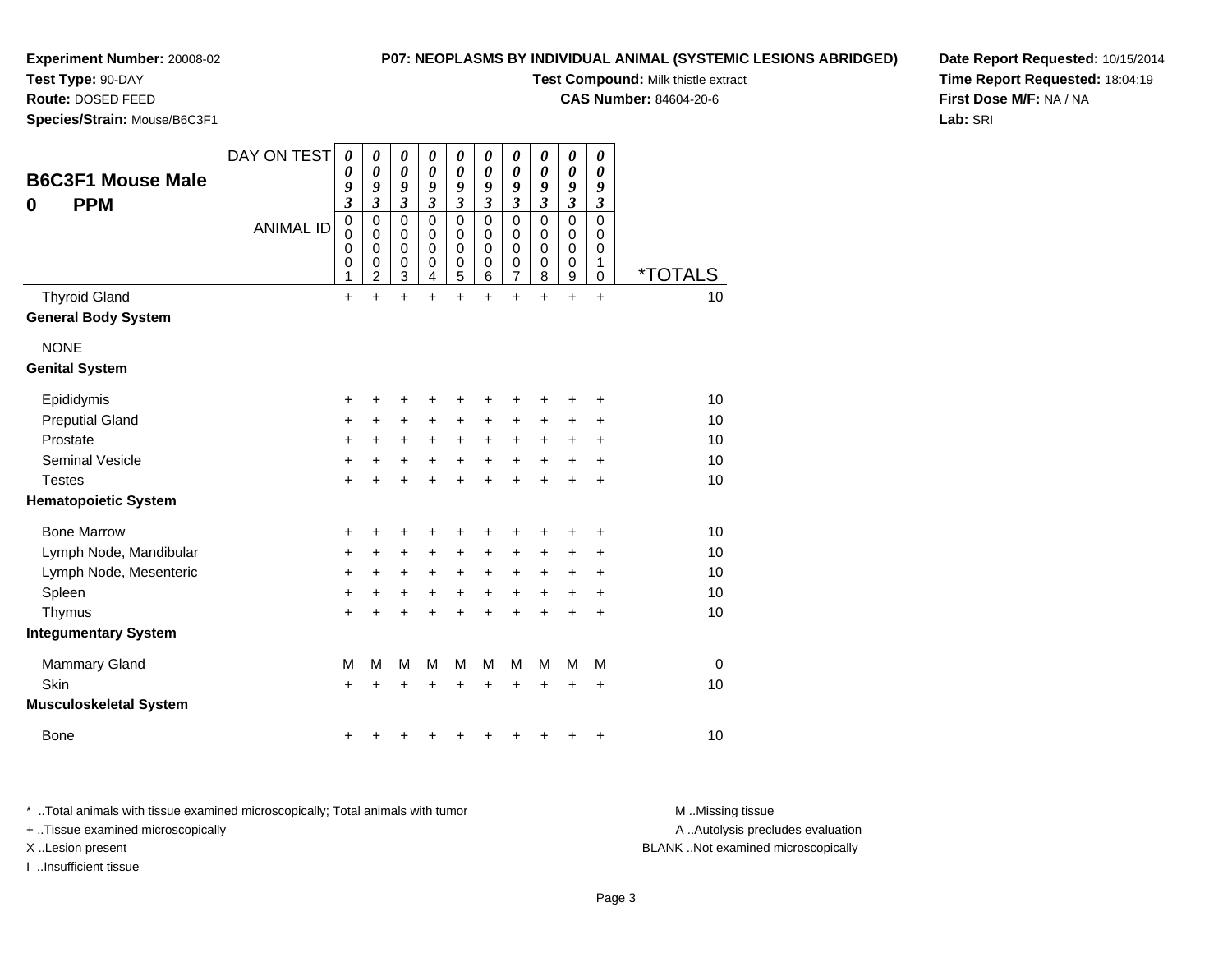**Test Type:** 90-DAY

**Route:** DOSED FEED

**Species/Strain:** Mouse/B6C3F1

#### **P07: NEOPLASMS BY INDIVIDUAL ANIMAL (SYSTEMIC LESIONS ABRIDGED)**

**Test Compound:** Milk thistle extract

**CAS Number:** 84604-20-6

**Date Report Requested:** 10/15/2014**Time Report Requested:** 18:04:19**First Dose M/F:** NA / NA**Lab:** SRI

| <b>B6C3F1 Mouse Male</b><br><b>PPM</b><br>$\bf{0}$ | DAY ON TEST<br><b>ANIMAL ID</b> | $\boldsymbol{\theta}$<br>$\boldsymbol{\theta}$<br>9<br>$\boldsymbol{\beta}$<br>$\pmb{0}$<br>0<br>$\mathbf 0$<br>$\mathbf 0$<br>1 | 0<br>$\boldsymbol{\theta}$<br>9<br>$\mathfrak{z}$<br>0<br>$\mathbf 0$<br>$\mathbf 0$<br>$\pmb{0}$<br>$\mathcal{P}$ | 0<br>$\boldsymbol{\theta}$<br>9<br>$\mathfrak{z}$<br>$\mathbf 0$<br>$\mathbf 0$<br>$\mathbf 0$<br>0<br>3 | 0<br>$\boldsymbol{\theta}$<br>9<br>$\mathfrak{z}$<br>$\pmb{0}$<br>$\pmb{0}$<br>$\mathbf 0$<br>0<br>4 | 0<br>0<br>9<br>$\mathfrak{z}$<br>0<br>$\mathbf 0$<br>$\mathbf 0$<br>0<br>5 | 0<br>0<br>9<br>3<br>$\mathbf 0$<br>0<br>$\Omega$<br>0<br>6 | 0<br>0<br>9<br>$\mathfrak{z}$<br>$\mathbf 0$<br>0<br>$\pmb{0}$<br>0<br>$\overline{7}$ | 0<br>0<br>9<br>3<br>$\mathbf 0$<br>0<br>$\Omega$<br>0<br>8 | 0<br>$\boldsymbol{\theta}$<br>9<br>$\mathfrak{z}$<br>$\mathbf 0$<br>$\mathbf 0$<br>$\mathbf 0$<br>0<br>9 | 0<br>$\theta$<br>9<br>3<br>$\Omega$<br>0<br>0<br>1<br>0 | <i><b>*TOTALS</b></i> |
|----------------------------------------------------|---------------------------------|----------------------------------------------------------------------------------------------------------------------------------|--------------------------------------------------------------------------------------------------------------------|----------------------------------------------------------------------------------------------------------|------------------------------------------------------------------------------------------------------|----------------------------------------------------------------------------|------------------------------------------------------------|---------------------------------------------------------------------------------------|------------------------------------------------------------|----------------------------------------------------------------------------------------------------------|---------------------------------------------------------|-----------------------|
| <b>Nervous System</b>                              |                                 |                                                                                                                                  |                                                                                                                    |                                                                                                          |                                                                                                      |                                                                            |                                                            |                                                                                       |                                                            |                                                                                                          |                                                         |                       |
| <b>Brain</b><br><b>Respiratory System</b>          |                                 | $\ddot{}$                                                                                                                        | +                                                                                                                  |                                                                                                          |                                                                                                      | +                                                                          | +                                                          | +                                                                                     | +                                                          | +                                                                                                        | $\ddot{}$                                               | 10                    |
| Lung                                               |                                 | $\ddot{}$                                                                                                                        |                                                                                                                    | +                                                                                                        | +                                                                                                    | +                                                                          | +                                                          | +                                                                                     | +                                                          | ٠                                                                                                        | ÷                                                       | 10                    |
| Nose                                               |                                 | $\ddot{}$                                                                                                                        | $\ddot{}$                                                                                                          | $\ddot{}$                                                                                                | $\ddot{}$                                                                                            | $\ddot{}$                                                                  | $\ddot{}$                                                  | $\ddot{}$                                                                             | $\ddot{}$                                                  | $\ddot{}$                                                                                                | $\ddot{}$                                               | 10                    |
| Trachea                                            |                                 | $\ddot{}$                                                                                                                        |                                                                                                                    |                                                                                                          |                                                                                                      | $\ddot{}$                                                                  | $\ddot{}$                                                  | $\ddot{}$                                                                             | $\ddot{}$                                                  | $\ddot{}$                                                                                                | $\ddot{}$                                               | 10                    |
| <b>Special Senses System</b>                       |                                 |                                                                                                                                  |                                                                                                                    |                                                                                                          |                                                                                                      |                                                                            |                                                            |                                                                                       |                                                            |                                                                                                          |                                                         |                       |
| Eye                                                |                                 | $\ddot{}$                                                                                                                        |                                                                                                                    |                                                                                                          |                                                                                                      |                                                                            |                                                            |                                                                                       |                                                            |                                                                                                          | ٠                                                       | 10                    |
| <b>Harderian Gland</b>                             |                                 | $\ddot{}$                                                                                                                        |                                                                                                                    |                                                                                                          | +                                                                                                    | +                                                                          | $\ddot{}$                                                  | $\ddot{}$                                                                             | +                                                          | +                                                                                                        | +                                                       | 10                    |
| <b>Urinary System</b>                              |                                 |                                                                                                                                  |                                                                                                                    |                                                                                                          |                                                                                                      |                                                                            |                                                            |                                                                                       |                                                            |                                                                                                          |                                                         |                       |
| Kidney                                             |                                 | $\ddot{}$                                                                                                                        |                                                                                                                    |                                                                                                          |                                                                                                      | +                                                                          |                                                            | +                                                                                     |                                                            |                                                                                                          | ٠                                                       | 10                    |
| <b>Urinary Bladder</b>                             |                                 | $\ddot{}$                                                                                                                        |                                                                                                                    |                                                                                                          |                                                                                                      | $\ddot{}$                                                                  | ÷                                                          | $\ddot{}$                                                                             | $\ddot{}$                                                  | $\ddot{}$                                                                                                | +                                                       | 10                    |
| <b>SYSTEMIC LESIONS</b>                            |                                 |                                                                                                                                  |                                                                                                                    |                                                                                                          |                                                                                                      |                                                                            |                                                            |                                                                                       |                                                            |                                                                                                          |                                                         |                       |
| Multiple Organ                                     |                                 | +                                                                                                                                |                                                                                                                    |                                                                                                          |                                                                                                      |                                                                            |                                                            | ٠                                                                                     |                                                            |                                                                                                          | ÷                                                       | 10                    |

\* ..Total animals with tissue examined microscopically; Total animals with tumor **M** . Missing tissue M ..Missing tissue

+ ..Tissue examined microscopically

I ..Insufficient tissue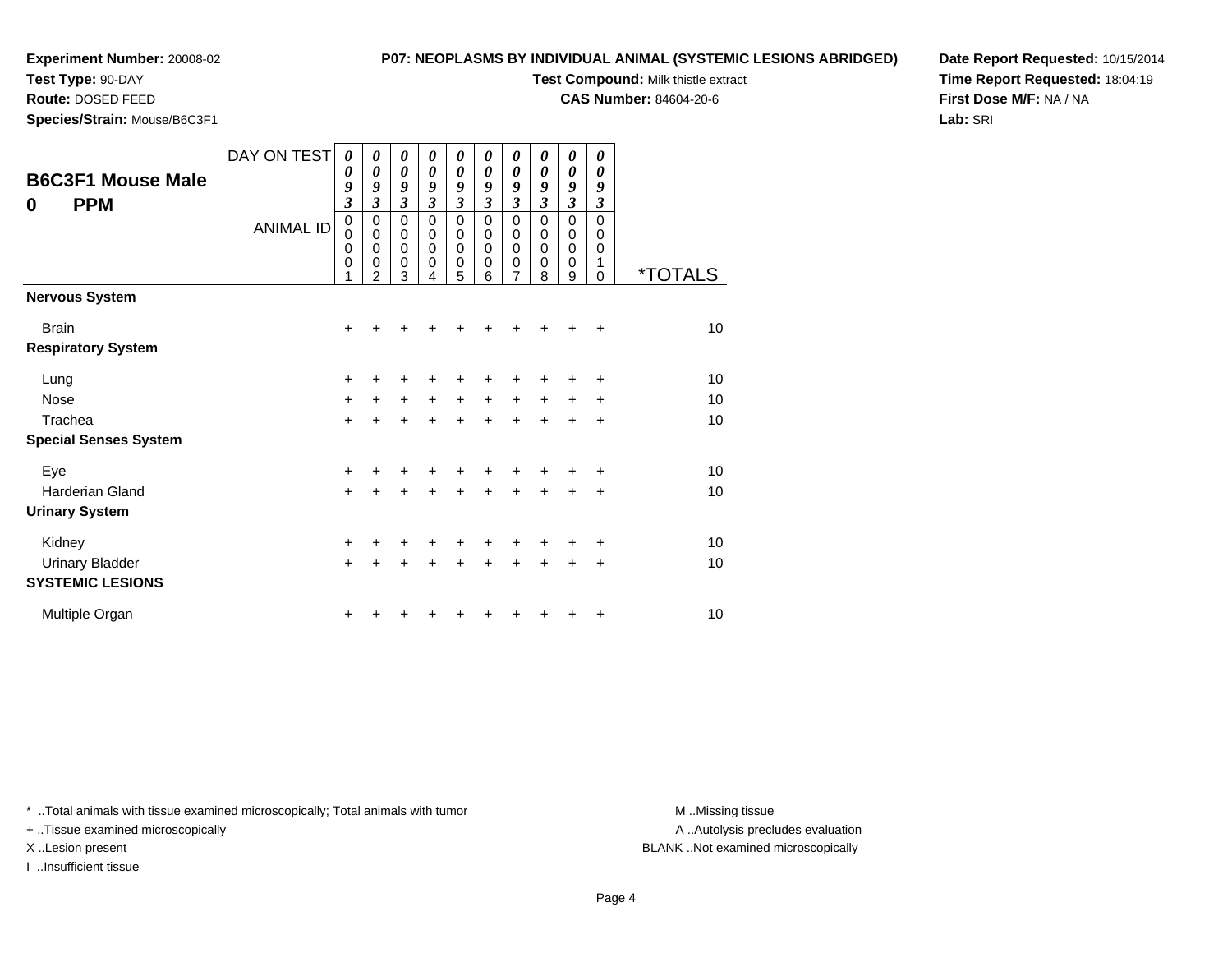**Test Type:** 90-DAY**Route:** DOSED FEED

**Species/Strain:** Mouse/B6C3F1

#### **P07: NEOPLASMS BY INDIVIDUAL ANIMAL (SYSTEMIC LESIONS ABRIDGED)**

**Test Compound:** Milk thistle extract

**CAS Number:** 84604-20-6

**Date Report Requested:** 10/15/2014**Time Report Requested:** 18:04:19**First Dose M/F:** NA / NA**Lab:** SRI

| <b>B6C3F1 Mouse Male</b><br><b>PPM</b><br>3125       | DAY ON TEST      | $\boldsymbol{\theta}$<br>0<br>9<br>$\mathfrak{z}$ | $\boldsymbol{\theta}$<br>$\boldsymbol{\theta}$<br>9<br>$\mathfrak{z}$ | 0<br>$\boldsymbol{\theta}$<br>$\boldsymbol{g}$<br>$\mathfrak{z}$ | $\boldsymbol{\theta}$<br>$\boldsymbol{\theta}$<br>9<br>$\mathfrak{z}$ | $\boldsymbol{\theta}$<br>$\boldsymbol{\theta}$<br>$\boldsymbol{g}$<br>$\boldsymbol{\beta}$ | 0<br>$\boldsymbol{\theta}$<br>9<br>$\boldsymbol{\beta}$ | $\boldsymbol{\theta}$<br>$\pmb{\theta}$<br>$\boldsymbol{g}$<br>$\boldsymbol{\beta}$ | $\boldsymbol{\theta}$<br>$\pmb{\theta}$<br>9<br>$\mathfrak{z}$ | $\pmb{\theta}$<br>$\pmb{\theta}$<br>$\boldsymbol{g}$<br>$\mathfrak{z}$ | $\boldsymbol{\theta}$<br>$\boldsymbol{\theta}$<br>9<br>$\boldsymbol{\beta}$ |                       |
|------------------------------------------------------|------------------|---------------------------------------------------|-----------------------------------------------------------------------|------------------------------------------------------------------|-----------------------------------------------------------------------|--------------------------------------------------------------------------------------------|---------------------------------------------------------|-------------------------------------------------------------------------------------|----------------------------------------------------------------|------------------------------------------------------------------------|-----------------------------------------------------------------------------|-----------------------|
|                                                      | <b>ANIMAL ID</b> | $\mathsf 0$<br>$\Omega$<br>0<br>1<br>1            | $\pmb{0}$<br>$\mathbf 0$<br>$\mathbf 0$<br>1<br>2                     | $\pmb{0}$<br>$\mathbf 0$<br>$\mathbf 0$<br>1<br>3                | $\mathsf 0$<br>$\mathbf 0$<br>$\mathbf 0$<br>1<br>4                   | $\pmb{0}$<br>$\mathbf 0$<br>$\mathbf 0$<br>1<br>5                                          | $\pmb{0}$<br>$\mathbf 0$<br>$\mathbf 0$<br>1<br>6       | $\mathsf 0$<br>$\mathbf 0$<br>$\pmb{0}$<br>1<br>$\overline{7}$                      | $\pmb{0}$<br>$\mathbf 0$<br>0<br>1<br>8                        | $\pmb{0}$<br>$\mathbf 0$<br>$\mathbf 0$<br>1<br>9                      | $\mathbf 0$<br>0<br>$\mathbf 0$<br>$\boldsymbol{2}$<br>0                    | <i><b>*TOTALS</b></i> |
| <b>Alimentary System</b>                             |                  |                                                   |                                                                       |                                                                  |                                                                       |                                                                                            |                                                         |                                                                                     |                                                                |                                                                        |                                                                             |                       |
| Stomach, Forestomach<br><b>Cardiovascular System</b> |                  | $\ddot{}$                                         | $\ddot{}$                                                             |                                                                  | $\ddot{}$                                                             | $\ddot{}$                                                                                  | $\ddot{}$                                               | $\ddot{}$                                                                           | $+$                                                            | $\ddot{}$                                                              | $\ddot{}$                                                                   | 10                    |
| <b>NONE</b><br><b>Endocrine System</b>               |                  |                                                   |                                                                       |                                                                  |                                                                       |                                                                                            |                                                         |                                                                                     |                                                                |                                                                        |                                                                             |                       |
| <b>NONE</b><br><b>General Body System</b>            |                  |                                                   |                                                                       |                                                                  |                                                                       |                                                                                            |                                                         |                                                                                     |                                                                |                                                                        |                                                                             |                       |
| <b>NONE</b><br><b>Genital System</b>                 |                  |                                                   |                                                                       |                                                                  |                                                                       |                                                                                            |                                                         |                                                                                     |                                                                |                                                                        |                                                                             |                       |
| <b>NONE</b><br><b>Hematopoietic System</b>           |                  |                                                   |                                                                       |                                                                  |                                                                       |                                                                                            |                                                         |                                                                                     |                                                                |                                                                        |                                                                             |                       |
| <b>NONE</b><br><b>Integumentary System</b>           |                  |                                                   |                                                                       |                                                                  |                                                                       |                                                                                            |                                                         |                                                                                     |                                                                |                                                                        |                                                                             |                       |
| <b>NONE</b><br><b>Musculoskeletal System</b>         |                  |                                                   |                                                                       |                                                                  |                                                                       |                                                                                            |                                                         |                                                                                     |                                                                |                                                                        |                                                                             |                       |
| <b>NONE</b><br><b>Nervous System</b>                 |                  |                                                   |                                                                       |                                                                  |                                                                       |                                                                                            |                                                         |                                                                                     |                                                                |                                                                        |                                                                             |                       |
| <b>NONE</b>                                          |                  |                                                   |                                                                       |                                                                  |                                                                       |                                                                                            |                                                         |                                                                                     |                                                                |                                                                        |                                                                             |                       |
|                                                      |                  |                                                   |                                                                       |                                                                  |                                                                       |                                                                                            |                                                         |                                                                                     |                                                                |                                                                        |                                                                             |                       |

\* ..Total animals with tissue examined microscopically; Total animals with tumor **M** ...Missing tissue M ...Missing tissue

+ ..Tissue examined microscopically

I ..Insufficient tissue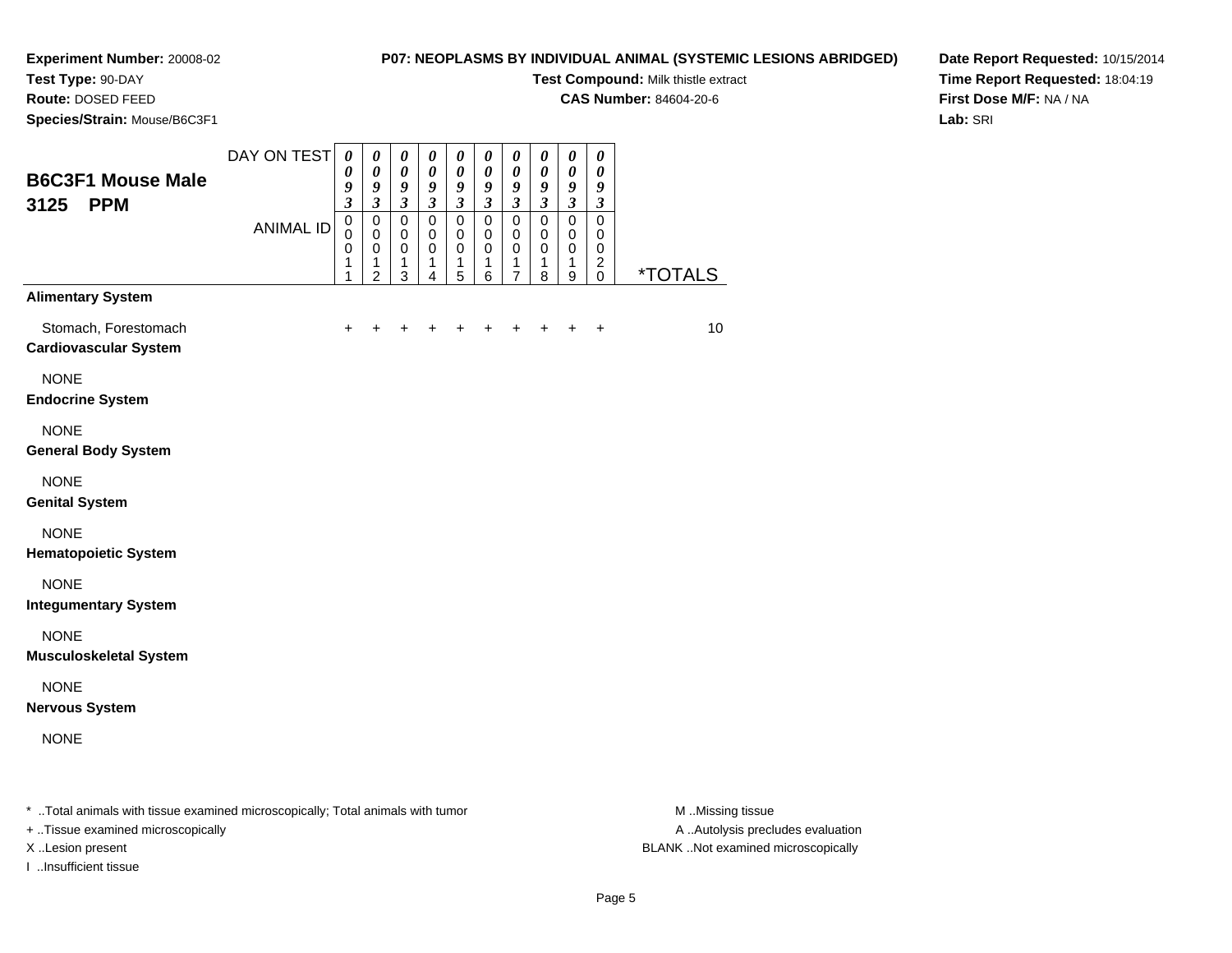**Test Type:** 90-DAY**Route:** DOSED FEED

# **P07: NEOPLASMS BY INDIVIDUAL ANIMAL (SYSTEMIC LESIONS ABRIDGED)**

**Test Compound:** Milk thistle extract

**CAS Number:** 84604-20-6

**Species/Strain:** Mouse/B6C3F1

**Date Report Requested:** 10/15/2014**Time Report Requested:** 18:04:19**First Dose M/F:** NA / NA**Lab:** SRI

| <b>B6C3F1 Mouse Male</b><br>3125<br><b>PPM</b> | DAY ON TEST<br><b>ANIMAL ID</b> | 0<br>0<br>9<br>3<br>0<br>$\mathbf 0$<br>$\mathbf 0$<br>1 | $\boldsymbol{\theta}$<br>0<br>9<br>3<br>0<br>$\mathbf 0$<br>$\mathbf 0$ | 0<br>$\boldsymbol{\theta}$<br>9<br>3<br>0<br>$\mathbf 0$<br>$\mathbf 0$<br>1 | $\boldsymbol{\theta}$<br>$\boldsymbol{\theta}$<br>9<br>3<br>0<br>$\mathbf 0$<br>$\mathbf 0$ | 0<br>$\boldsymbol{\theta}$<br>9<br>3<br>$\Omega$<br>0<br>$\Omega$ | 0<br>0<br>9<br>3<br>$\Omega$<br>0<br>$\Omega$ | 0<br>$\boldsymbol{\theta}$<br>9<br>3<br>0<br>0<br>0 | 0<br>$\boldsymbol{\theta}$<br>9<br>3<br>$\Omega$<br>0<br>$\mathbf 0$ | 0<br>0<br>9<br>3<br>$\Omega$<br>0<br>$\Omega$ | 0<br>$\boldsymbol{\theta}$<br>9<br>3<br>$\Omega$<br>0<br>0<br>$\overline{c}$ |                       |
|------------------------------------------------|---------------------------------|----------------------------------------------------------|-------------------------------------------------------------------------|------------------------------------------------------------------------------|---------------------------------------------------------------------------------------------|-------------------------------------------------------------------|-----------------------------------------------|-----------------------------------------------------|----------------------------------------------------------------------|-----------------------------------------------|------------------------------------------------------------------------------|-----------------------|
| <b>Respiratory System</b><br><b>NONE</b>       |                                 |                                                          | 2                                                                       | 3                                                                            | 4                                                                                           | 5                                                                 | 6                                             | 7                                                   | 8                                                                    | 9                                             | $\mathbf 0$                                                                  | <i><b>*TOTALS</b></i> |
| <b>Special Senses System</b><br><b>NONE</b>    |                                 |                                                          |                                                                         |                                                                              |                                                                                             |                                                                   |                                               |                                                     |                                                                      |                                               |                                                                              |                       |
| <b>Urinary System</b><br><b>NONE</b>           |                                 |                                                          |                                                                         |                                                                              |                                                                                             |                                                                   |                                               |                                                     |                                                                      |                                               |                                                                              |                       |
| <b>SYSTEMIC LESIONS</b><br>Multiple Organ      |                                 |                                                          |                                                                         |                                                                              |                                                                                             |                                                                   | +                                             |                                                     |                                                                      |                                               | ÷                                                                            | 10                    |

\* ..Total animals with tissue examined microscopically; Total animals with tumor **M** . Missing tissue M ..Missing tissue

+ ..Tissue examined microscopically

I ..Insufficient tissue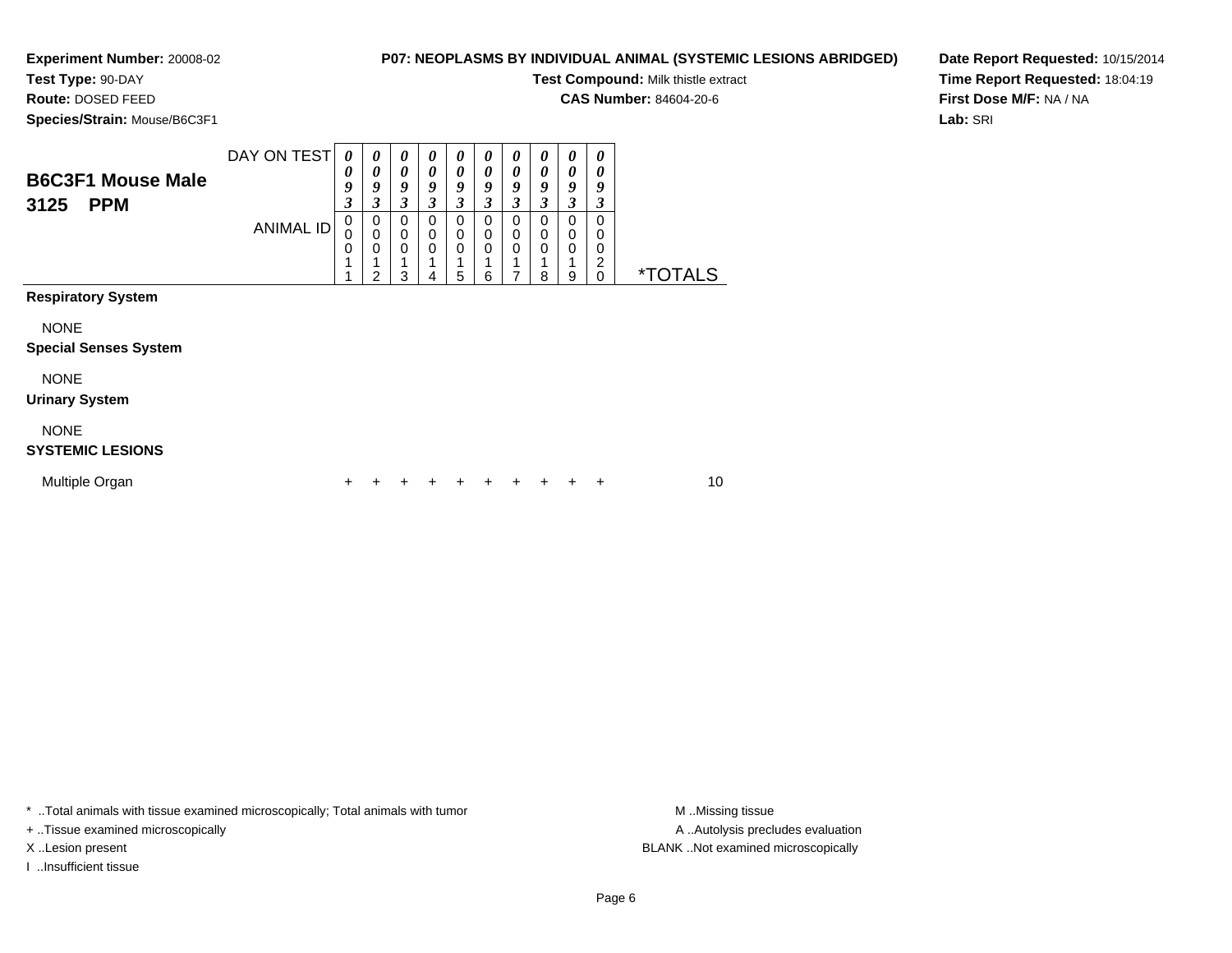# **Test Type:** 90-DAY

**Route:** DOSED FEED

**Species/Strain:** Mouse/B6C3F1

## **P07: NEOPLASMS BY INDIVIDUAL ANIMAL (SYSTEMIC LESIONS ABRIDGED)**

**Test Compound:** Milk thistle extract

**CAS Number:** 84604-20-6

**Date Report Requested:** 10/15/2014**Time Report Requested:** 18:04:19**First Dose M/F:** NA / NA**Lab:** SRI

| <b>B6C3F1 Mouse Male</b><br>6250<br><b>PPM</b>       | DAY ON TEST      | $\pmb{\theta}$<br>0<br>9<br>$\overline{\mathbf{3}}$          | $\pmb{\theta}$<br>$\boldsymbol{\theta}$<br>9<br>$\mathfrak{z}$ | $\boldsymbol{\theta}$<br>$\boldsymbol{\theta}$<br>9<br>$\boldsymbol{\beta}$ | 0<br>$\boldsymbol{\theta}$<br>9<br>$\boldsymbol{\beta}$    | $\boldsymbol{\theta}$<br>$\boldsymbol{\theta}$<br>$\boldsymbol{g}$<br>$\mathfrak{z}$ | 0<br>$\boldsymbol{\theta}$<br>9<br>$\mathfrak{z}$                                    | $\boldsymbol{\theta}$<br>$\boldsymbol{\theta}$<br>$\boldsymbol{g}$<br>$\mathfrak{z}$ | 0<br>$\pmb{\theta}$<br>$\boldsymbol{g}$<br>$\boldsymbol{\beta}$ | $\pmb{\theta}$<br>$\pmb{\theta}$<br>9<br>$\boldsymbol{\beta}$ | 0<br>$\boldsymbol{\theta}$<br>9<br>$\boldsymbol{\beta}$ |                       |
|------------------------------------------------------|------------------|--------------------------------------------------------------|----------------------------------------------------------------|-----------------------------------------------------------------------------|------------------------------------------------------------|--------------------------------------------------------------------------------------|--------------------------------------------------------------------------------------|--------------------------------------------------------------------------------------|-----------------------------------------------------------------|---------------------------------------------------------------|---------------------------------------------------------|-----------------------|
|                                                      | <b>ANIMAL ID</b> | $\mathbf 0$<br>$\Omega$<br>0<br>$\overline{\mathbf{c}}$<br>1 | $\pmb{0}$<br>$\mathbf 0$<br>$\mathbf 0$<br>$\frac{2}{2}$       | $\mathbf 0$<br>0<br>$\pmb{0}$<br>$\boldsymbol{2}$<br>3                      | $\mathbf 0$<br>$\mathbf 0$<br>$\mathbf 0$<br>$\frac{2}{4}$ | $\pmb{0}$<br>$\mathbf 0$<br>$\pmb{0}$<br>$\frac{2}{5}$                               | $\mathsf 0$<br>$\mathbf 0$<br>$\pmb{0}$<br>$\overline{\mathbf{c}}$<br>$6\phantom{a}$ | $\pmb{0}$<br>$\mathbf 0$<br>$\pmb{0}$<br>$\frac{2}{7}$                               | $\mathbf 0$<br>$\pmb{0}$<br>$\pmb{0}$<br>$\boldsymbol{2}$<br>8  | $\mathsf 0$<br>$\mathbf 0$<br>$\pmb{0}$<br>$\frac{2}{9}$      | $\mathbf 0$<br>0<br>$\mathbf 0$<br>3<br>0               | <i><b>*TOTALS</b></i> |
| <b>Alimentary System</b>                             |                  |                                                              |                                                                |                                                                             |                                                            |                                                                                      |                                                                                      |                                                                                      |                                                                 |                                                               |                                                         |                       |
| Stomach, Forestomach<br><b>Cardiovascular System</b> |                  | +                                                            | +                                                              |                                                                             |                                                            | $\ddot{}$                                                                            | $\ddot{}$                                                                            | $\ddot{}$                                                                            | $\ddot{}$                                                       | $\ddot{}$                                                     | $\ddot{}$                                               | 10                    |
| <b>NONE</b><br><b>Endocrine System</b>               |                  |                                                              |                                                                |                                                                             |                                                            |                                                                                      |                                                                                      |                                                                                      |                                                                 |                                                               |                                                         |                       |
| <b>NONE</b><br><b>General Body System</b>            |                  |                                                              |                                                                |                                                                             |                                                            |                                                                                      |                                                                                      |                                                                                      |                                                                 |                                                               |                                                         |                       |
| <b>NONE</b><br><b>Genital System</b>                 |                  |                                                              |                                                                |                                                                             |                                                            |                                                                                      |                                                                                      |                                                                                      |                                                                 |                                                               |                                                         |                       |
| <b>NONE</b><br><b>Hematopoietic System</b>           |                  |                                                              |                                                                |                                                                             |                                                            |                                                                                      |                                                                                      |                                                                                      |                                                                 |                                                               |                                                         |                       |
| <b>NONE</b><br><b>Integumentary System</b>           |                  |                                                              |                                                                |                                                                             |                                                            |                                                                                      |                                                                                      |                                                                                      |                                                                 |                                                               |                                                         |                       |
| <b>NONE</b><br><b>Musculoskeletal System</b>         |                  |                                                              |                                                                |                                                                             |                                                            |                                                                                      |                                                                                      |                                                                                      |                                                                 |                                                               |                                                         |                       |
| <b>NONE</b><br><b>Nervous System</b>                 |                  |                                                              |                                                                |                                                                             |                                                            |                                                                                      |                                                                                      |                                                                                      |                                                                 |                                                               |                                                         |                       |
| <b>NONE</b>                                          |                  |                                                              |                                                                |                                                                             |                                                            |                                                                                      |                                                                                      |                                                                                      |                                                                 |                                                               |                                                         |                       |
|                                                      |                  |                                                              |                                                                |                                                                             |                                                            |                                                                                      |                                                                                      |                                                                                      |                                                                 |                                                               |                                                         |                       |

\* ..Total animals with tissue examined microscopically; Total animals with tumor **M** ...Missing tissue M ...Missing tissue

+ ..Tissue examined microscopically

I ..Insufficient tissue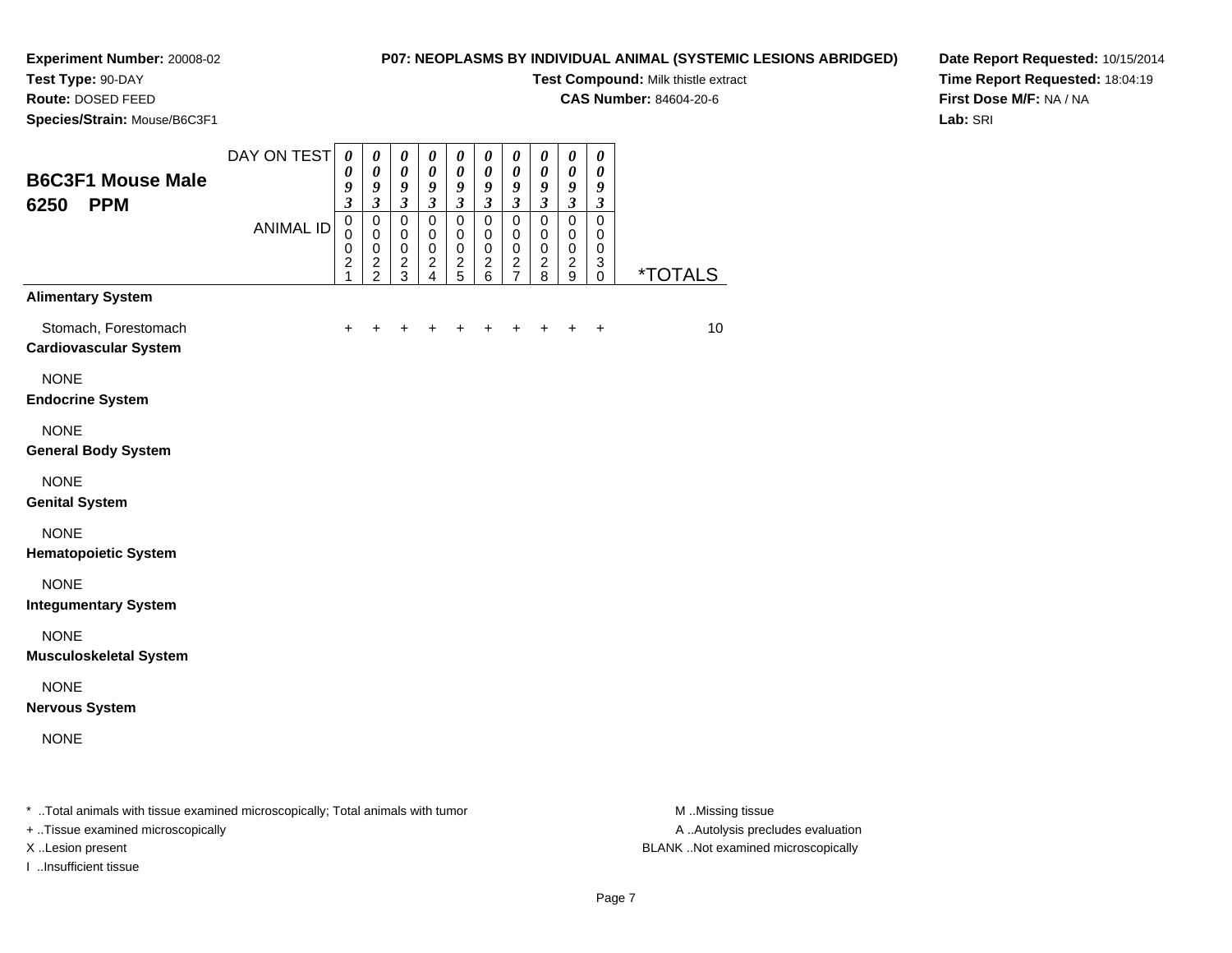**Test Type:** 90-DAY**Route:** DOSED FEED

## **P07: NEOPLASMS BY INDIVIDUAL ANIMAL (SYSTEMIC LESIONS ABRIDGED)**

**Test Compound:** Milk thistle extract

**CAS Number:** 84604-20-6

**Species/Strain:** Mouse/B6C3F1

**Date Report Requested:** 10/15/2014**Time Report Requested:** 18:04:19**First Dose M/F:** NA / NA**Lab:** SRI

| <b>B6C3F1 Mouse Male</b><br>6250<br><b>PPM</b> | DAY ON TEST<br><b>ANIMAL ID</b> | 0<br>$\boldsymbol{\theta}$<br>9<br>$\overline{\mathbf{3}}$<br>$\mathbf 0$<br>0<br>0<br>$\overline{c}$ | 0<br>0<br>9<br>3<br>0<br>$\mathbf 0$<br>$\mathbf 0$<br>$\overline{c}$<br>2 | 0<br>$\boldsymbol{\theta}$<br>9<br>3<br>$\mathbf 0$<br>$\mathbf 0$<br>$\pmb{0}$<br>$\boldsymbol{2}$<br>3 | 0<br>0<br>9<br>3<br>$\mathbf 0$<br>0<br>$\mathbf 0$<br>$\boldsymbol{2}$<br>4 | $\boldsymbol{\theta}$<br>0<br>9<br>3<br>$\pmb{0}$<br>$\mathbf 0$<br>$\mathbf 0$<br>$\frac{2}{5}$ | 0<br>$\boldsymbol{\theta}$<br>9<br>3<br>$\mathbf 0$<br>$\pmb{0}$<br>$\pmb{0}$<br>$\boldsymbol{2}$<br>6 | 0<br>0<br>9<br>3<br>$\mathbf 0$<br>0<br>0<br>$\boldsymbol{2}$<br>$\overline{7}$ | 0<br>0<br>9<br>3<br>0<br>0<br>0<br>$\overline{c}$<br>8 | 0<br>$\boldsymbol{\theta}$<br>9<br>3<br>0<br>0<br>0<br>$\overline{c}$<br>9 | $\boldsymbol{\theta}$<br>0<br>9<br>3<br>0<br>$\Omega$<br>0<br>3<br>$\Omega$ | <i><b>*TOTALS</b></i> |  |
|------------------------------------------------|---------------------------------|-------------------------------------------------------------------------------------------------------|----------------------------------------------------------------------------|----------------------------------------------------------------------------------------------------------|------------------------------------------------------------------------------|--------------------------------------------------------------------------------------------------|--------------------------------------------------------------------------------------------------------|---------------------------------------------------------------------------------|--------------------------------------------------------|----------------------------------------------------------------------------|-----------------------------------------------------------------------------|-----------------------|--|
| <b>Respiratory System</b>                      |                                 |                                                                                                       |                                                                            |                                                                                                          |                                                                              |                                                                                                  |                                                                                                        |                                                                                 |                                                        |                                                                            |                                                                             |                       |  |
| <b>NONE</b><br><b>Special Senses System</b>    |                                 |                                                                                                       |                                                                            |                                                                                                          |                                                                              |                                                                                                  |                                                                                                        |                                                                                 |                                                        |                                                                            |                                                                             |                       |  |
| <b>NONE</b><br><b>Urinary System</b>           |                                 |                                                                                                       |                                                                            |                                                                                                          |                                                                              |                                                                                                  |                                                                                                        |                                                                                 |                                                        |                                                                            |                                                                             |                       |  |
| <b>NONE</b><br><b>SYSTEMIC LESIONS</b>         |                                 |                                                                                                       |                                                                            |                                                                                                          |                                                                              |                                                                                                  |                                                                                                        |                                                                                 |                                                        |                                                                            |                                                                             |                       |  |
| Multiple Organ                                 |                                 | +                                                                                                     |                                                                            |                                                                                                          |                                                                              | ٠                                                                                                | +                                                                                                      | +                                                                               | +                                                      |                                                                            | ÷                                                                           | 10                    |  |

\* ..Total animals with tissue examined microscopically; Total animals with tumor **M** . Missing tissue M ..Missing tissue

+ ..Tissue examined microscopically

I ..Insufficient tissue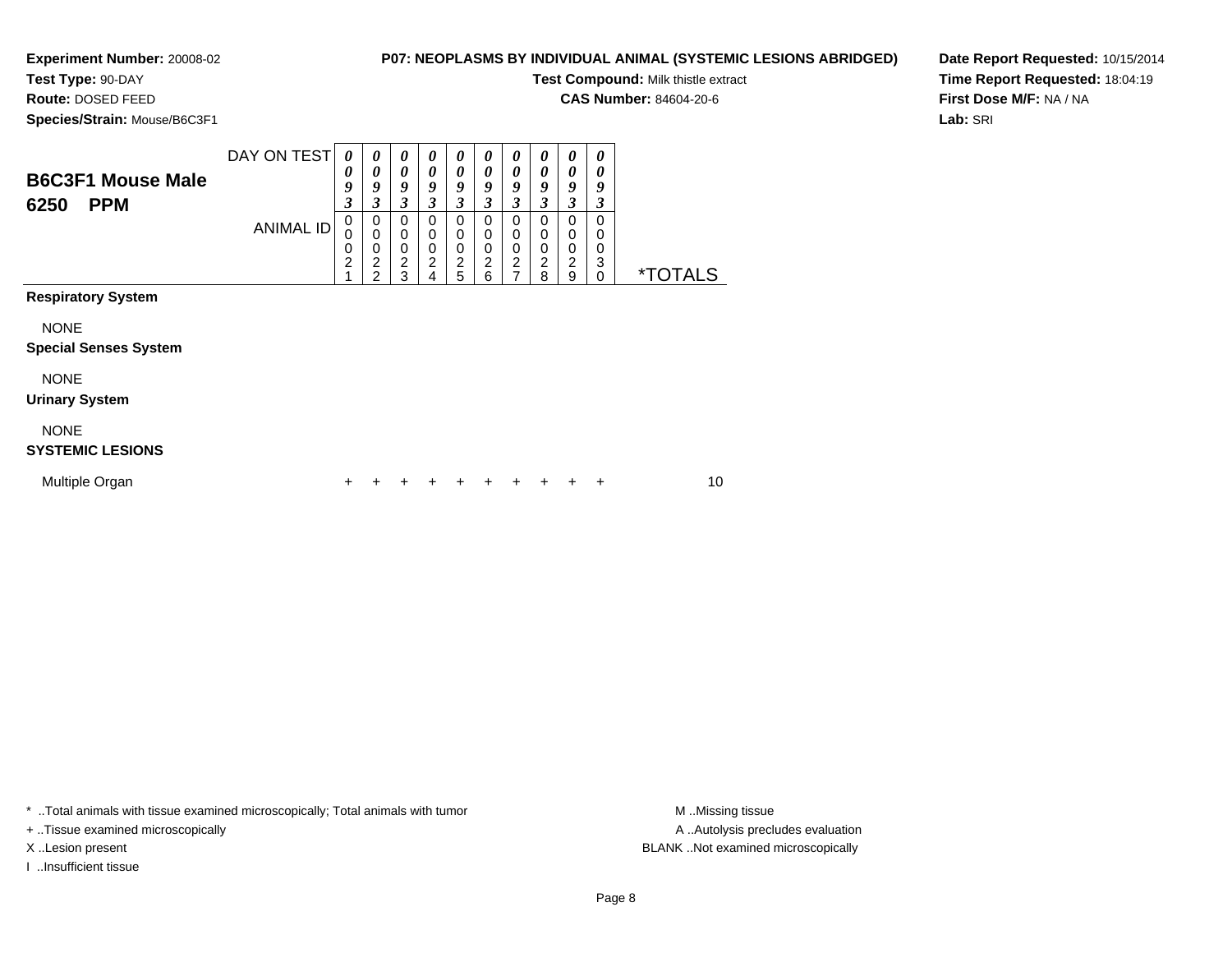# **Test Type:** 90-DAY

**Route:** DOSED FEED

**Species/Strain:** Mouse/B6C3F1

## **P07: NEOPLASMS BY INDIVIDUAL ANIMAL (SYSTEMIC LESIONS ABRIDGED)**

**Test Compound:** Milk thistle extract

**CAS Number:** 84604-20-6

**Date Report Requested:** 10/15/2014**Time Report Requested:** 18:04:19**First Dose M/F:** NA / NA**Lab:** SRI

| <b>B6C3F1 Mouse Male</b><br>12500 PPM                                      | DAY ON TEST<br><b>ANIMAL ID</b> | $\boldsymbol{\theta}$<br>$\boldsymbol{\theta}$<br>9<br>$\mathfrak{z}$<br>$\overline{0}$<br>$\mathbf 0$<br>$\pmb{0}$<br>3<br>1 | $\boldsymbol{\theta}$<br>$\pmb{\theta}$<br>9<br>$\overline{\mathbf{3}}$<br>$\overline{0}$<br>$\mathbf 0$<br>$\pmb{0}$<br>$\frac{3}{2}$ | $\boldsymbol{\theta}$<br>$\boldsymbol{\theta}$<br>$\boldsymbol{g}$<br>$\overline{\mathbf{3}}$<br>$\mathsf 0$<br>$\mathbf 0$<br>$\,0\,$<br>$\frac{3}{3}$ | $\pmb{\theta}$<br>$\boldsymbol{\theta}$<br>9<br>$\mathfrak{z}$<br>$\mathbf 0$<br>$\mathbf 0$<br>$\mathbf 0$<br>$\ensuremath{\mathsf{3}}$<br>$\overline{4}$ | $\boldsymbol{\theta}$<br>$\boldsymbol{\theta}$<br>9<br>$\mathfrak{z}$<br>$\pmb{0}$<br>$\mathbf 0$<br>$\mathbf 0$<br>$\frac{3}{5}$ | 0<br>$\boldsymbol{\theta}$<br>9<br>$\overline{\mathbf{3}}$<br>0<br>$\mathbf 0$<br>$\mathbf 0$<br>3<br>6 | $\boldsymbol{\theta}$<br>$\boldsymbol{\theta}$<br>9<br>$\mathfrak{z}$<br>$\overline{0}$<br>$\mathbf 0$<br>$\pmb{0}$<br>$\ensuremath{\mathsf{3}}$<br>7 | 0<br>$\boldsymbol{\theta}$<br>9<br>$\boldsymbol{\beta}$<br>$\overline{0}$<br>$\mathbf 0$<br>$\mathbf 0$<br>$\ensuremath{\mathsf{3}}$<br>8 | $\boldsymbol{\theta}$<br>$\boldsymbol{\theta}$<br>9<br>$\mathfrak{z}$<br>$\overline{0}$<br>$\mathbf 0$<br>$\mathbf 0$<br>$\sqrt{3}$<br>$\boldsymbol{9}$ | 0<br>0<br>9<br>$\mathfrak{z}$<br>$\overline{0}$<br>$\mathbf 0$<br>$\mathbf 0$<br>4<br>$\mathbf 0$ | <i><b>*TOTALS</b></i> |
|----------------------------------------------------------------------------|---------------------------------|-------------------------------------------------------------------------------------------------------------------------------|----------------------------------------------------------------------------------------------------------------------------------------|---------------------------------------------------------------------------------------------------------------------------------------------------------|------------------------------------------------------------------------------------------------------------------------------------------------------------|-----------------------------------------------------------------------------------------------------------------------------------|---------------------------------------------------------------------------------------------------------|-------------------------------------------------------------------------------------------------------------------------------------------------------|-------------------------------------------------------------------------------------------------------------------------------------------|---------------------------------------------------------------------------------------------------------------------------------------------------------|---------------------------------------------------------------------------------------------------|-----------------------|
| <b>Alimentary System</b>                                                   |                                 |                                                                                                                               |                                                                                                                                        |                                                                                                                                                         |                                                                                                                                                            |                                                                                                                                   |                                                                                                         |                                                                                                                                                       |                                                                                                                                           |                                                                                                                                                         |                                                                                                   |                       |
| Stomach, Forestomach<br>Stomach, Glandular<br><b>Cardiovascular System</b> |                                 | $\ddot{}$<br>$+$                                                                                                              | $\ddot{}$<br>$+$                                                                                                                       | $\ddot{}$<br>$+$                                                                                                                                        | $\ddot{}$<br>$\ddot{+}$                                                                                                                                    | $\ddot{}$<br>$+$                                                                                                                  | $\ddot{}$<br>$\ddot{}$                                                                                  | $\ddot{}$<br>$+$                                                                                                                                      | $\ddot{}$<br>$+$                                                                                                                          | $\ddot{}$<br>$+$                                                                                                                                        | $\ddot{}$<br>$\ddot{}$                                                                            | 10<br>10              |
| <b>NONE</b><br><b>Endocrine System</b>                                     |                                 |                                                                                                                               |                                                                                                                                        |                                                                                                                                                         |                                                                                                                                                            |                                                                                                                                   |                                                                                                         |                                                                                                                                                       |                                                                                                                                           |                                                                                                                                                         |                                                                                                   |                       |
| <b>NONE</b><br><b>General Body System</b>                                  |                                 |                                                                                                                               |                                                                                                                                        |                                                                                                                                                         |                                                                                                                                                            |                                                                                                                                   |                                                                                                         |                                                                                                                                                       |                                                                                                                                           |                                                                                                                                                         |                                                                                                   |                       |
| <b>NONE</b><br><b>Genital System</b>                                       |                                 |                                                                                                                               |                                                                                                                                        |                                                                                                                                                         |                                                                                                                                                            |                                                                                                                                   |                                                                                                         |                                                                                                                                                       |                                                                                                                                           |                                                                                                                                                         |                                                                                                   |                       |
| <b>NONE</b><br><b>Hematopoietic System</b>                                 |                                 |                                                                                                                               |                                                                                                                                        |                                                                                                                                                         |                                                                                                                                                            |                                                                                                                                   |                                                                                                         |                                                                                                                                                       |                                                                                                                                           |                                                                                                                                                         |                                                                                                   |                       |
| <b>NONE</b><br><b>Integumentary System</b>                                 |                                 |                                                                                                                               |                                                                                                                                        |                                                                                                                                                         |                                                                                                                                                            |                                                                                                                                   |                                                                                                         |                                                                                                                                                       |                                                                                                                                           |                                                                                                                                                         |                                                                                                   |                       |
| <b>NONE</b><br><b>Musculoskeletal System</b>                               |                                 |                                                                                                                               |                                                                                                                                        |                                                                                                                                                         |                                                                                                                                                            |                                                                                                                                   |                                                                                                         |                                                                                                                                                       |                                                                                                                                           |                                                                                                                                                         |                                                                                                   |                       |
| <b>NONE</b><br><b>Nervous System</b>                                       |                                 |                                                                                                                               |                                                                                                                                        |                                                                                                                                                         |                                                                                                                                                            |                                                                                                                                   |                                                                                                         |                                                                                                                                                       |                                                                                                                                           |                                                                                                                                                         |                                                                                                   |                       |

\* ..Total animals with tissue examined microscopically; Total animals with tumor **M** . Missing tissue M ..Missing tissue

+ ..Tissue examined microscopically

I ..Insufficient tissue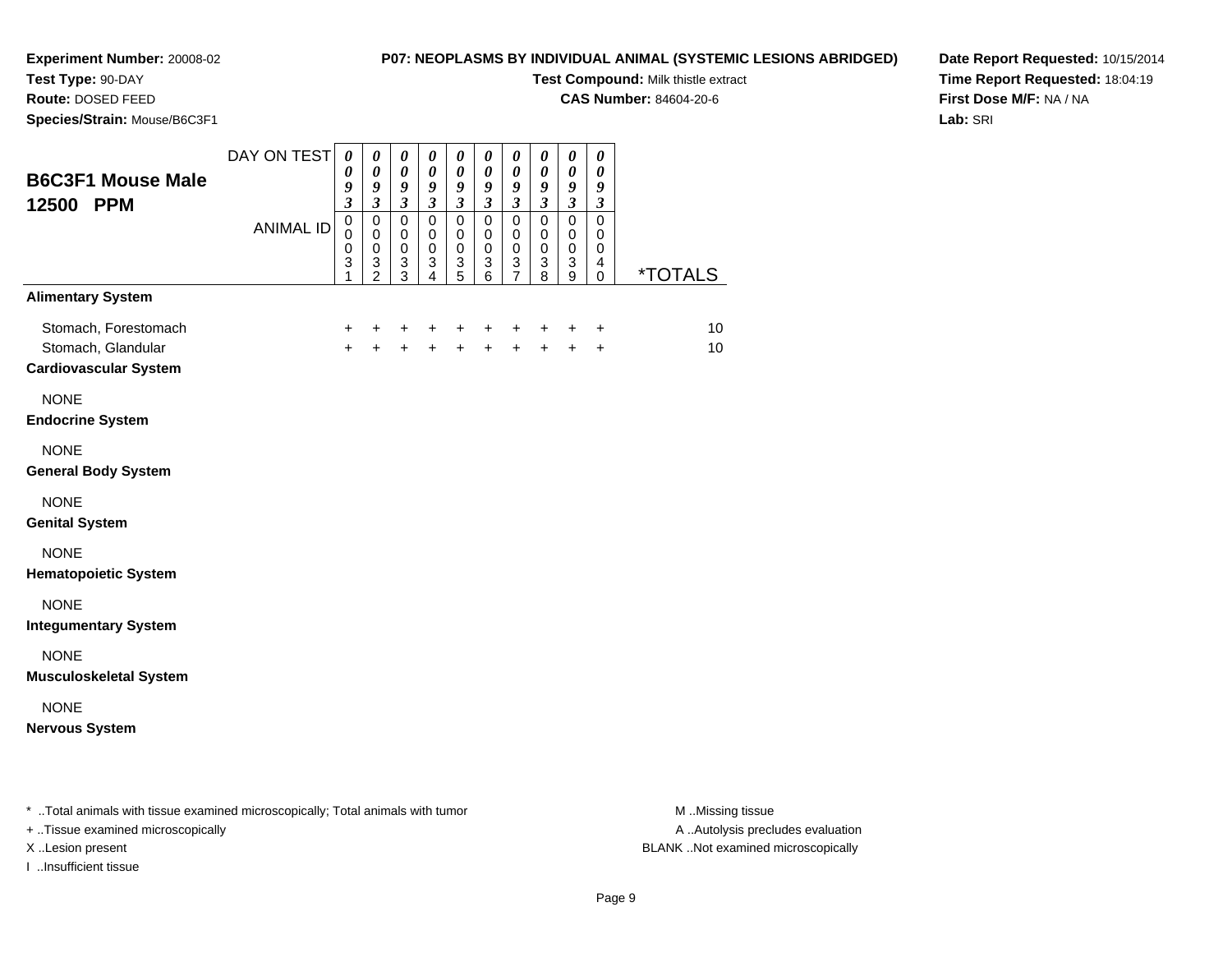# **Test Type:** 90-DAY

**Route:** DOSED FEED

**Species/Strain:** Mouse/B6C3F1

## **P07: NEOPLASMS BY INDIVIDUAL ANIMAL (SYSTEMIC LESIONS ABRIDGED)**

**Test Compound:** Milk thistle extract

**CAS Number:** 84604-20-6

**Date Report Requested:** 10/15/2014**Time Report Requested:** 18:04:19**First Dose M/F:** NA / NA**Lab:** SRI

| <b>B6C3F1 Mouse Male</b><br>12500<br><b>PPM</b> | DAY ON TEST<br><b>ANIMAL ID</b> | 0<br>0<br>9<br>3<br>$\mathbf 0$<br>$\Omega$<br>$\mathbf 0$<br>3 | 0<br>0<br>9<br>$\overline{\mathbf{3}}$<br>$\mathbf 0$<br>$\mathbf 0$<br>$\mathbf 0$<br>$\mathbf{3}$<br>$\mathfrak{p}$ | $\boldsymbol{\theta}$<br>0<br>9<br>$\overline{\mathbf{3}}$<br>$\Omega$<br>$\mathbf 0$<br>$\mathbf 0$<br>3<br>3 | 0<br>0<br>9<br>$\overline{\mathbf{3}}$<br>$\mathbf 0$<br>$\mathbf 0$<br>$\mathbf 0$<br>3 | $\boldsymbol{\theta}$<br>$\boldsymbol{\theta}$<br>9<br>$\boldsymbol{\beta}$<br>$\mathbf 0$<br>$\mathbf 0$<br>$\mathbf 0$<br>3<br>5 | 0<br>$\boldsymbol{\theta}$<br>9<br>3<br>0<br>$\boldsymbol{0}$<br>$\pmb{0}$<br>$\overline{3}$<br>6 | 0<br>$\boldsymbol{\theta}$<br>9<br>$\mathfrak{z}$<br>$\mathbf 0$<br>$\pmb{0}$<br>$\pmb{0}$<br>3<br>7 | $\boldsymbol{\theta}$<br>$\boldsymbol{\theta}$<br>9<br>$\overline{\mathbf{3}}$<br>$\mathbf 0$<br>0<br>$\pmb{0}$<br>3<br>8 | 0<br>$\boldsymbol{\theta}$<br>9<br>$\mathfrak{z}$<br>$\mathbf 0$<br>$\mathbf 0$<br>$\mathbf 0$<br>3<br>9 | $\boldsymbol{\theta}$<br>0<br>9<br>3<br>$\Omega$<br>$\Omega$<br>0<br>4<br>$\Omega$ | <i><b>*TOTALS</b></i> |
|-------------------------------------------------|---------------------------------|-----------------------------------------------------------------|-----------------------------------------------------------------------------------------------------------------------|----------------------------------------------------------------------------------------------------------------|------------------------------------------------------------------------------------------|------------------------------------------------------------------------------------------------------------------------------------|---------------------------------------------------------------------------------------------------|------------------------------------------------------------------------------------------------------|---------------------------------------------------------------------------------------------------------------------------|----------------------------------------------------------------------------------------------------------|------------------------------------------------------------------------------------|-----------------------|
| <b>NONE</b><br><b>Respiratory System</b>        |                                 |                                                                 |                                                                                                                       |                                                                                                                |                                                                                          |                                                                                                                                    |                                                                                                   |                                                                                                      |                                                                                                                           |                                                                                                          |                                                                                    |                       |
| <b>NONE</b><br><b>Special Senses System</b>     |                                 |                                                                 |                                                                                                                       |                                                                                                                |                                                                                          |                                                                                                                                    |                                                                                                   |                                                                                                      |                                                                                                                           |                                                                                                          |                                                                                    |                       |
| <b>NONE</b><br><b>Urinary System</b>            |                                 |                                                                 |                                                                                                                       |                                                                                                                |                                                                                          |                                                                                                                                    |                                                                                                   |                                                                                                      |                                                                                                                           |                                                                                                          |                                                                                    |                       |
| Kidney<br><b>SYSTEMIC LESIONS</b>               |                                 | $\div$                                                          |                                                                                                                       |                                                                                                                |                                                                                          |                                                                                                                                    |                                                                                                   | $\div$                                                                                               | $\div$                                                                                                                    | $\div$                                                                                                   | $\div$                                                                             | 10                    |
| Multiple Organ                                  |                                 |                                                                 |                                                                                                                       |                                                                                                                |                                                                                          |                                                                                                                                    |                                                                                                   |                                                                                                      |                                                                                                                           |                                                                                                          | ٠                                                                                  | 10                    |

\* ..Total animals with tissue examined microscopically; Total animals with tumor **M** . Missing tissue M ..Missing tissue

+ ..Tissue examined microscopically

I ..Insufficient tissue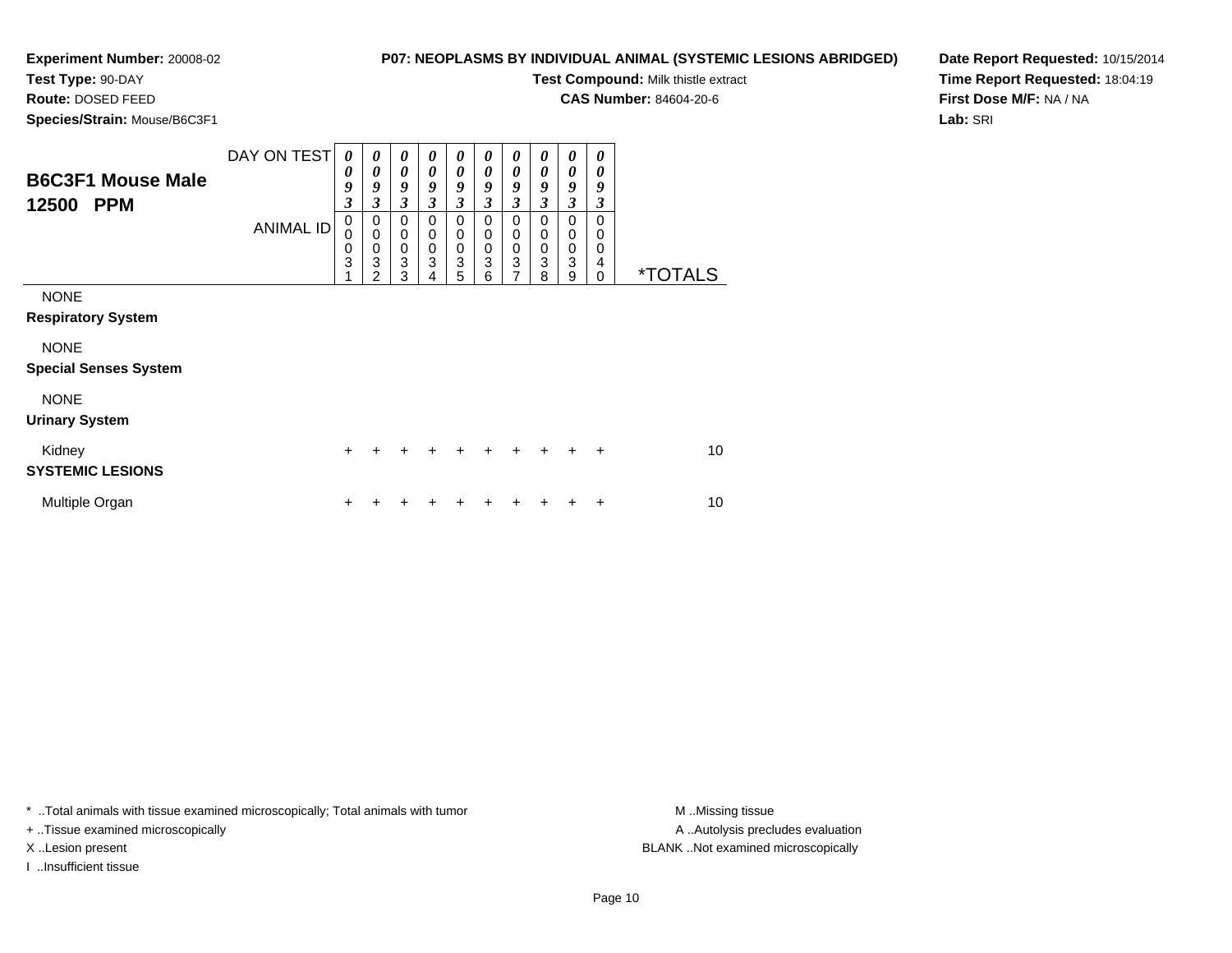# **Test Type:** 90-DAY

**Route:** DOSED FEED

**Species/Strain:** Mouse/B6C3F1

### **P07: NEOPLASMS BY INDIVIDUAL ANIMAL (SYSTEMIC LESIONS ABRIDGED)**

**Test Compound:** Milk thistle extract

**CAS Number:** 84604-20-6

**Date Report Requested:** 10/15/2014**Time Report Requested:** 18:04:19**First Dose M/F:** NA / NA**Lab:** SRI

| <b>B6C3F1 Mouse Male</b><br>25000 PPM                                      | DAY ON TEST<br><b>ANIMAL ID</b> | $\boldsymbol{\theta}$<br>0<br>9<br>$\overline{\mathbf{3}}$<br>$\pmb{0}$<br>$\mathbf 0$<br>0<br>4 | $\pmb{\theta}$<br>$\pmb{\theta}$<br>$\boldsymbol{g}$<br>$\mathfrak{z}$<br>$\pmb{0}$<br>$\mathbf 0$<br>$\mathbf 0$<br>4 | 0<br>$\boldsymbol{\theta}$<br>9<br>$\mathfrak{z}$<br>$\pmb{0}$<br>$\mathbf 0$<br>$\mathbf 0$<br>4 | $\boldsymbol{\theta}$<br>$\boldsymbol{\theta}$<br>9<br>$\mathfrak{z}$<br>$\pmb{0}$<br>$\mathbf 0$<br>$\mathbf 0$<br>$\overline{4}$ | 0<br>$\boldsymbol{\theta}$<br>$\boldsymbol{g}$<br>$\mathfrak{z}$<br>$\mathbf 0$<br>$\mathbf 0$<br>$\mathbf 0$<br>4 | $\boldsymbol{\theta}$<br>$\boldsymbol{\theta}$<br>9<br>$\mathfrak{z}$<br>$\mathbf 0$<br>$\mathbf 0$<br>$\pmb{0}$<br>4 | $\boldsymbol{\theta}$<br>$\boldsymbol{\theta}$<br>9<br>$\mathfrak{z}$<br>$\mathbf 0$<br>$\mathbf 0$<br>$\mathbf 0$<br>$\overline{4}$ | 0<br>$\boldsymbol{\theta}$<br>9<br>$\overline{\mathbf{3}}$<br>$\pmb{0}$<br>$\mathbf 0$<br>0<br>4 | $\pmb{\theta}$<br>$\pmb{\theta}$<br>9<br>$\mathfrak{z}$<br>$\mathbf 0$<br>$\mathbf 0$<br>$\mathbf 0$<br>$\overline{4}$ | 0<br>$\boldsymbol{\theta}$<br>$\boldsymbol{g}$<br>$\mathfrak{z}$<br>$\mathbf 0$<br>$\mathbf 0$<br>$\mathbf 0$<br>5 |                       |
|----------------------------------------------------------------------------|---------------------------------|--------------------------------------------------------------------------------------------------|------------------------------------------------------------------------------------------------------------------------|---------------------------------------------------------------------------------------------------|------------------------------------------------------------------------------------------------------------------------------------|--------------------------------------------------------------------------------------------------------------------|-----------------------------------------------------------------------------------------------------------------------|--------------------------------------------------------------------------------------------------------------------------------------|--------------------------------------------------------------------------------------------------|------------------------------------------------------------------------------------------------------------------------|--------------------------------------------------------------------------------------------------------------------|-----------------------|
| <b>Alimentary System</b>                                                   |                                 | 1                                                                                                | $\overline{2}$                                                                                                         | 3                                                                                                 | 4                                                                                                                                  | 5                                                                                                                  | 6                                                                                                                     | $\overline{7}$                                                                                                                       | 8                                                                                                | 9                                                                                                                      | $\mathbf 0$                                                                                                        | <i><b>*TOTALS</b></i> |
| Stomach, Forestomach<br>Stomach, Glandular<br><b>Cardiovascular System</b> |                                 | $\ddot{}$<br>$+$                                                                                 | +<br>$\ddot{+}$                                                                                                        | $\pm$<br>$+$                                                                                      | +                                                                                                                                  | $+$<br>$+ + +$                                                                                                     | $\pm$                                                                                                                 | +<br>$\ddot{+}$                                                                                                                      | $\ddot{}$<br>$+$                                                                                 | $\ddot{}$<br>$\ddot{+}$                                                                                                | $\ddot{}$<br>$\ddot{}$                                                                                             | 10<br>10              |
| <b>NONE</b><br><b>Endocrine System</b>                                     |                                 |                                                                                                  |                                                                                                                        |                                                                                                   |                                                                                                                                    |                                                                                                                    |                                                                                                                       |                                                                                                                                      |                                                                                                  |                                                                                                                        |                                                                                                                    |                       |
| <b>NONE</b><br><b>General Body System</b>                                  |                                 |                                                                                                  |                                                                                                                        |                                                                                                   |                                                                                                                                    |                                                                                                                    |                                                                                                                       |                                                                                                                                      |                                                                                                  |                                                                                                                        |                                                                                                                    |                       |
| <b>NONE</b><br><b>Genital System</b>                                       |                                 |                                                                                                  |                                                                                                                        |                                                                                                   |                                                                                                                                    |                                                                                                                    |                                                                                                                       |                                                                                                                                      |                                                                                                  |                                                                                                                        |                                                                                                                    |                       |
| <b>Testes</b><br><b>Hematopoietic System</b>                               |                                 |                                                                                                  |                                                                                                                        |                                                                                                   | $\ddot{}$                                                                                                                          |                                                                                                                    |                                                                                                                       |                                                                                                                                      |                                                                                                  |                                                                                                                        |                                                                                                                    | 1                     |
| <b>NONE</b><br><b>Integumentary System</b>                                 |                                 |                                                                                                  |                                                                                                                        |                                                                                                   |                                                                                                                                    |                                                                                                                    |                                                                                                                       |                                                                                                                                      |                                                                                                  |                                                                                                                        |                                                                                                                    |                       |
| <b>NONE</b><br><b>Musculoskeletal System</b>                               |                                 |                                                                                                  |                                                                                                                        |                                                                                                   |                                                                                                                                    |                                                                                                                    |                                                                                                                       |                                                                                                                                      |                                                                                                  |                                                                                                                        |                                                                                                                    |                       |
| <b>NONE</b><br><b>Nervous System</b>                                       |                                 |                                                                                                  |                                                                                                                        |                                                                                                   |                                                                                                                                    |                                                                                                                    |                                                                                                                       |                                                                                                                                      |                                                                                                  |                                                                                                                        |                                                                                                                    |                       |

\* ..Total animals with tissue examined microscopically; Total animals with tumor **M** . Missing tissue M ..Missing tissue

+ ..Tissue examined microscopically

I ..Insufficient tissue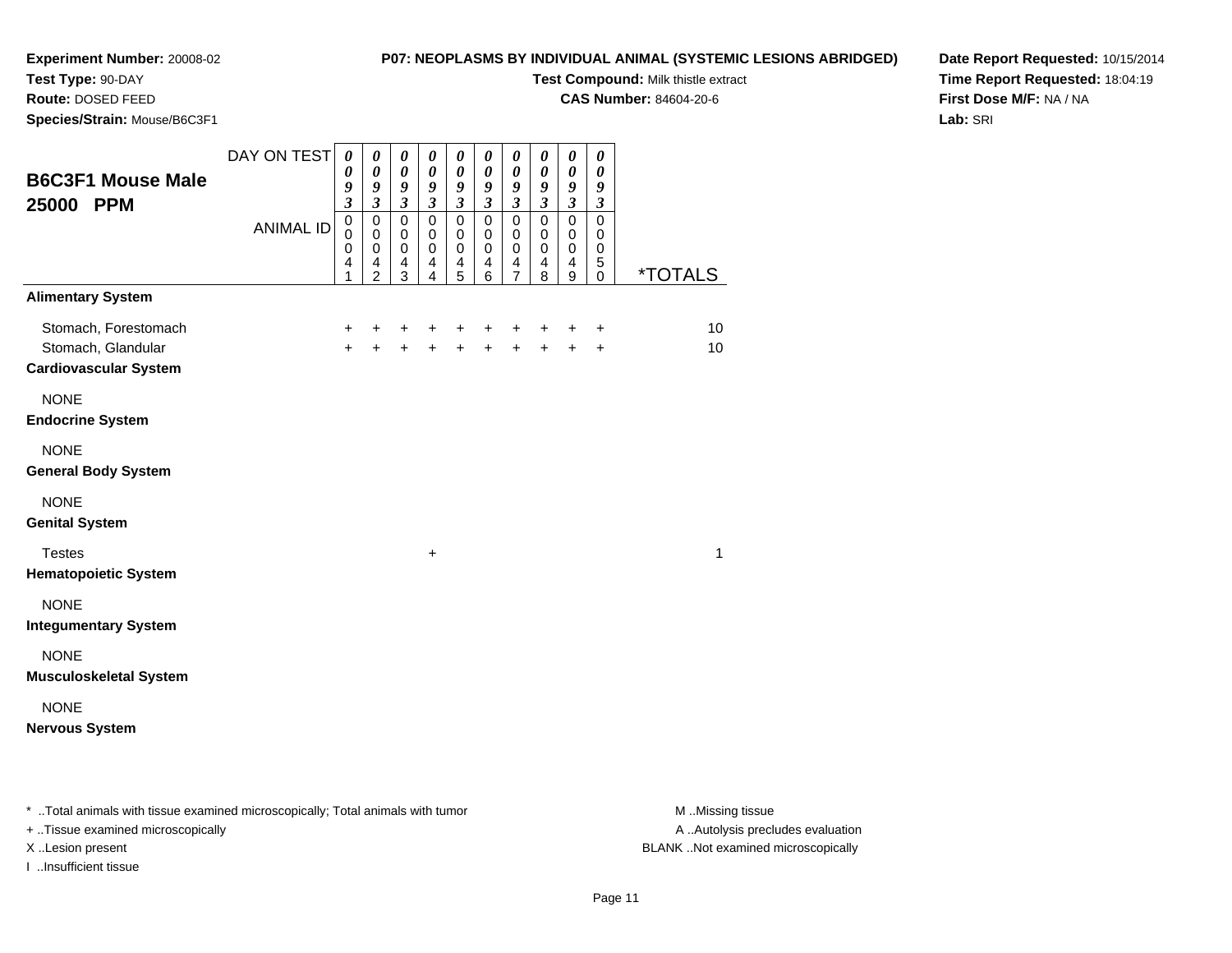**Test Type:** 90-DAY**Route:** DOSED FEED

# **P07: NEOPLASMS BY INDIVIDUAL ANIMAL (SYSTEMIC LESIONS ABRIDGED)**

**Test Compound:** Milk thistle extract

**CAS Number:** 84604-20-6

**Date Report Requested:** 10/15/2014**Time Report Requested:** 18:04:19**First Dose M/F:** NA / NA**Lab:** SRI

**Species/Strain:** Mouse/B6C3F1

| <b>Opcores/Otilani.</b> Modsc/Doosi T           |                  |                                                            |                                           |                                                 |                                           |                                 |                               |                                              |                                     |                                                        |                              |                       |
|-------------------------------------------------|------------------|------------------------------------------------------------|-------------------------------------------|-------------------------------------------------|-------------------------------------------|---------------------------------|-------------------------------|----------------------------------------------|-------------------------------------|--------------------------------------------------------|------------------------------|-----------------------|
| <b>B6C3F1 Mouse Male</b><br>25000<br><b>PPM</b> | DAY ON TEST      | $\boldsymbol{\theta}$<br>0<br>9<br>$\overline{\mathbf{3}}$ | 0<br>0<br>9<br>3                          | 0<br>0<br>9<br>$\mathfrak{z}$                   | 0<br>0<br>9<br>3                          | 0<br>0<br>9<br>3                | 0<br>0<br>9<br>$\mathfrak{z}$ | 0<br>0<br>9<br>3                             | 0<br>0<br>9<br>3                    | 0<br>0<br>9<br>3                                       | 0<br>0<br>9<br>3             |                       |
|                                                 | <b>ANIMAL ID</b> | $\pmb{0}$<br>$\mathbf 0$<br>0<br>4                         | 0<br>$\mathbf 0$<br>$\mathbf 0$<br>4<br>2 | $\mathbf 0$<br>$\pmb{0}$<br>$\pmb{0}$<br>4<br>3 | 0<br>$\mathbf 0$<br>$\mathbf 0$<br>4<br>4 | 0<br>0<br>$\mathbf 0$<br>4<br>5 | 0<br>$\Omega$<br>0<br>4<br>6  | 0<br>$\mathsf 0$<br>0<br>4<br>$\overline{7}$ | 0<br>$\Omega$<br>$\Omega$<br>4<br>8 | 0<br>$\mathbf 0$<br>$\mathbf 0$<br>$\overline{4}$<br>9 | 0<br>0<br>0<br>5<br>$\Omega$ | <i><b>*TOTALS</b></i> |
| <b>NONE</b><br><b>Respiratory System</b>        |                  |                                                            |                                           |                                                 |                                           |                                 |                               |                                              |                                     |                                                        |                              |                       |
| <b>NONE</b><br><b>Special Senses System</b>     |                  |                                                            |                                           |                                                 |                                           |                                 |                               |                                              |                                     |                                                        |                              |                       |
| <b>NONE</b><br><b>Urinary System</b>            |                  |                                                            |                                           |                                                 |                                           |                                 |                               |                                              |                                     |                                                        |                              |                       |
| Kidney<br><b>SYSTEMIC LESIONS</b>               |                  | $\ddot{}$                                                  |                                           |                                                 |                                           | +                               | $\ddot{}$                     | $+$                                          | $+$                                 | $\ddot{}$                                              | $\ddot{}$                    | 10                    |
| Multiple Organ                                  |                  | +                                                          |                                           |                                                 |                                           |                                 |                               |                                              |                                     |                                                        | ٠                            | 10                    |

\* ..Total animals with tissue examined microscopically; Total animals with tumor **M** . Missing tissue M ..Missing tissue

+ ..Tissue examined microscopically

I ..Insufficient tissue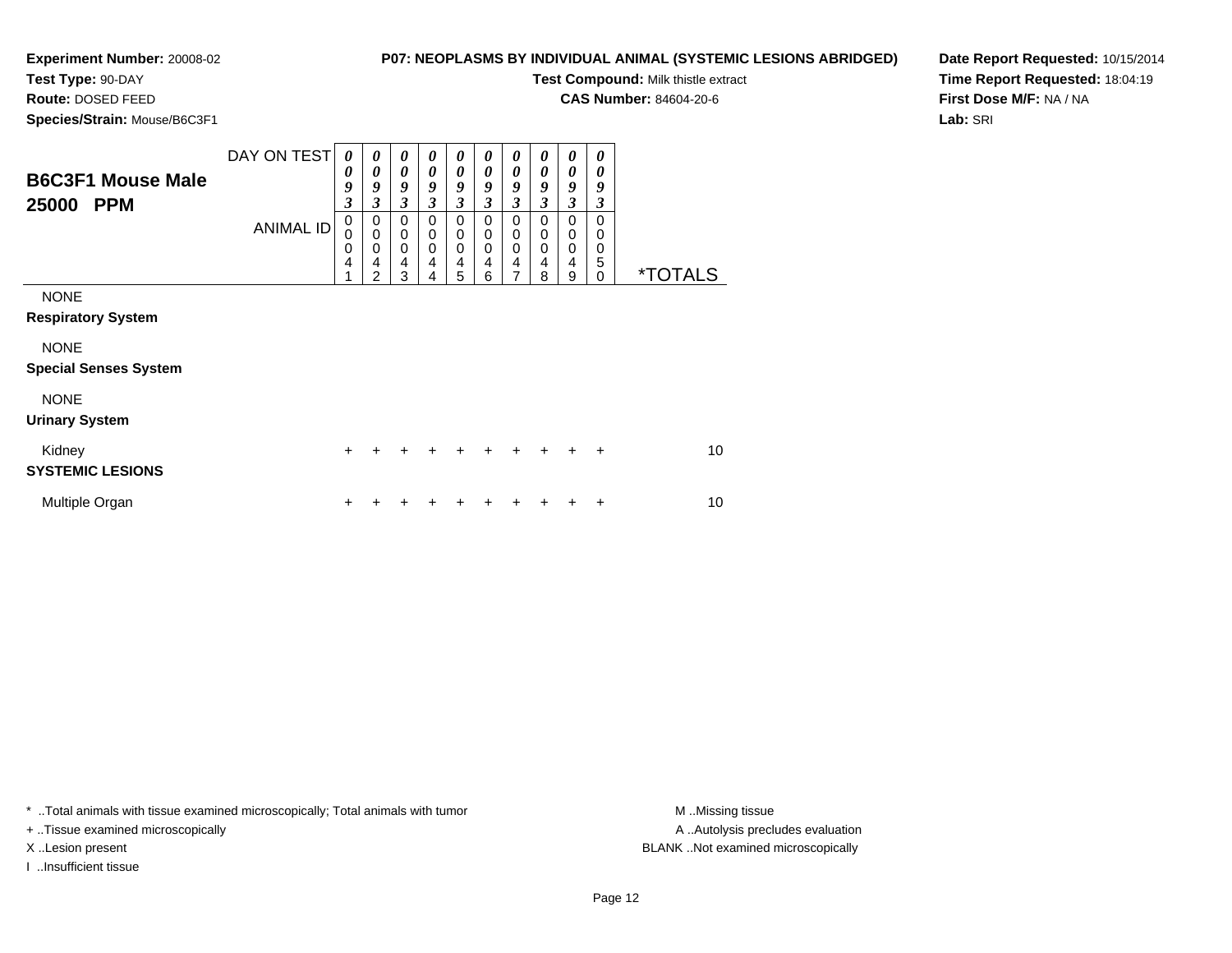#### **Test Type:** 90-DAY

**Route:** DOSED FEED

**Species/Strain:** Mouse/B6C3F1

#### **P07: NEOPLASMS BY INDIVIDUAL ANIMAL (SYSTEMIC LESIONS ABRIDGED)**

**Test Compound:** Milk thistle extract

**CAS Number:** 84604-20-6

**Date Report Requested:** 10/15/2014**Time Report Requested:** 18:04:19**First Dose M/F:** NA / NA**Lab:** SRI

| <b>B6C3F1 Mouse Male</b><br><b>PPM</b><br>50000 | DAY ON TEST<br><b>ANIMAL ID</b> | 0<br>0<br>9<br>$\overline{\mathbf{3}}$<br>$\mathbf 0$<br>$\mathbf 0$<br>0<br>5<br>1 | 0<br>$\boldsymbol{\theta}$<br>9<br>$\mathfrak{z}$<br>$\mathbf 0$<br>$\mathbf 0$<br>$\mathbf 0$<br>5<br>$\overline{2}$ | 0<br>$\boldsymbol{\theta}$<br>9<br>$\mathfrak{z}$<br>$\mathbf 0$<br>$\mathbf 0$<br>$\pmb{0}$<br>5<br>3 | 0<br>$\boldsymbol{\theta}$<br>9<br>$\mathfrak{z}$<br>$\Omega$<br>$\mathbf 0$<br>$\mathbf 0$<br>5<br>4 | 0<br>0<br>9<br>$\mathfrak{z}$<br>$\mathbf 0$<br>$\mathbf 0$<br>0<br>5<br>5 | 0<br>0<br>9<br>$\overline{\mathbf{3}}$<br>$\Omega$<br>$\mathbf 0$<br>$\mathbf 0$<br>5<br>6 | 0<br>0<br>9<br>$\overline{\mathbf{3}}$<br>$\mathbf 0$<br>$\mathbf 0$<br>$\pmb{0}$<br>5<br>$\overline{7}$ | 0<br>0<br>9<br>$\overline{\mathbf{3}}$<br>$\mathbf 0$<br>$\mathbf 0$<br>$\mathbf 0$<br>5<br>8 | 0<br>$\pmb{\theta}$<br>9<br>$\mathfrak{z}$<br>$\mathbf 0$<br>$\mathbf 0$<br>0<br>5<br>9 | 0<br>0<br>9<br>$\overline{\mathbf{3}}$<br>$\mathbf 0$<br>$\mathbf 0$<br>0<br>6<br>$\Omega$ | <i><b>*TOTALS</b></i> |
|-------------------------------------------------|---------------------------------|-------------------------------------------------------------------------------------|-----------------------------------------------------------------------------------------------------------------------|--------------------------------------------------------------------------------------------------------|-------------------------------------------------------------------------------------------------------|----------------------------------------------------------------------------|--------------------------------------------------------------------------------------------|----------------------------------------------------------------------------------------------------------|-----------------------------------------------------------------------------------------------|-----------------------------------------------------------------------------------------|--------------------------------------------------------------------------------------------|-----------------------|
| <b>Alimentary System</b>                        |                                 |                                                                                     |                                                                                                                       |                                                                                                        |                                                                                                       |                                                                            |                                                                                            |                                                                                                          |                                                                                               |                                                                                         |                                                                                            |                       |
| Esophagus                                       |                                 | +                                                                                   | +                                                                                                                     | +                                                                                                      | +                                                                                                     | +                                                                          | +                                                                                          | +                                                                                                        | +                                                                                             | +                                                                                       | +                                                                                          | 10                    |
| Gallbladder                                     |                                 | +                                                                                   | +                                                                                                                     | +                                                                                                      | M                                                                                                     | $\ddot{}$                                                                  | +                                                                                          | +                                                                                                        | +                                                                                             | +                                                                                       | $\ddot{}$                                                                                  | 9                     |
| Intestine Large, Cecum                          |                                 | +                                                                                   | +                                                                                                                     | +                                                                                                      | +                                                                                                     | +                                                                          | +                                                                                          | +                                                                                                        | $\pm$                                                                                         | $\ddot{}$                                                                               | +                                                                                          | 10                    |
| Intestine Large, Colon                          |                                 | +                                                                                   | +                                                                                                                     | $\ddot{}$                                                                                              | $\ddot{}$                                                                                             | $\ddot{}$                                                                  | +                                                                                          | +                                                                                                        | +                                                                                             | $\ddot{}$                                                                               | $\ddot{}$                                                                                  | 10                    |
| Intestine Large, Rectum                         |                                 | +                                                                                   | +                                                                                                                     | +                                                                                                      | +                                                                                                     | +                                                                          | +                                                                                          | $\ddot{}$                                                                                                | $\pm$                                                                                         | $+$                                                                                     | +                                                                                          | 10                    |
| Intestine Small, Duodenum                       |                                 | +                                                                                   | $\ddot{}$                                                                                                             | +                                                                                                      | +                                                                                                     | +                                                                          | $\ddot{}$                                                                                  | М                                                                                                        | $\ddot{}$                                                                                     | $+$                                                                                     | $\ddot{}$                                                                                  | 9                     |
| Intestine Small, Ileum                          |                                 | +                                                                                   | $\ddot{}$                                                                                                             | $\ddot{}$                                                                                              | $\ddot{}$                                                                                             | +                                                                          | +                                                                                          | +                                                                                                        | $\ddot{}$                                                                                     | $\pm$                                                                                   | $\ddot{}$                                                                                  | 10                    |
| Intestine Small, Jejunum                        |                                 | +                                                                                   | $\ddot{}$                                                                                                             | $\ddot{}$                                                                                              | +                                                                                                     | +                                                                          | +                                                                                          | +                                                                                                        | $\pm$                                                                                         | $\ddot{}$                                                                               | +                                                                                          | 10                    |
| Liver                                           |                                 | +                                                                                   | +                                                                                                                     | +                                                                                                      | +                                                                                                     | +                                                                          | +                                                                                          | +                                                                                                        | +                                                                                             | +                                                                                       | +                                                                                          | 10                    |
| Pancreas                                        |                                 | +                                                                                   | $\ddot{}$                                                                                                             | $\ddot{}$                                                                                              | +                                                                                                     | +                                                                          | +                                                                                          | +                                                                                                        | +                                                                                             | $\ddot{}$                                                                               | $\ddot{}$                                                                                  | 10                    |
| Salivary Glands                                 |                                 | +                                                                                   | +                                                                                                                     | +                                                                                                      | $\ddot{}$                                                                                             | +                                                                          | +                                                                                          | +                                                                                                        | +                                                                                             | $\ddot{}$                                                                               | $\ddot{}$                                                                                  | 10                    |
| Stomach, Forestomach                            |                                 | $\ddot{}$                                                                           | $\ddot{}$                                                                                                             | +                                                                                                      | $\ddot{}$                                                                                             | $\ddot{}$                                                                  | $\ddot{}$                                                                                  | $\ddot{}$                                                                                                | $\ddot{}$                                                                                     | $\ddot{}$                                                                               | $\ddot{}$                                                                                  | 10                    |
| Stomach, Glandular                              |                                 | $\ddot{}$                                                                           | $\ddot{}$                                                                                                             | $\ddot{}$                                                                                              | $\ddot{}$                                                                                             | $\ddot{}$                                                                  | $\ddot{}$                                                                                  | $\ddot{}$                                                                                                | $\ddot{}$                                                                                     | $\ddot{}$                                                                               | $\ddot{}$                                                                                  | 10                    |
| <b>Cardiovascular System</b>                    |                                 |                                                                                     |                                                                                                                       |                                                                                                        |                                                                                                       |                                                                            |                                                                                            |                                                                                                          |                                                                                               |                                                                                         |                                                                                            |                       |
| Heart                                           |                                 | $\ddot{}$                                                                           |                                                                                                                       |                                                                                                        |                                                                                                       |                                                                            |                                                                                            | +                                                                                                        |                                                                                               | +                                                                                       | +                                                                                          | 10                    |
| <b>Endocrine System</b>                         |                                 |                                                                                     |                                                                                                                       |                                                                                                        |                                                                                                       |                                                                            |                                                                                            |                                                                                                          |                                                                                               |                                                                                         |                                                                                            |                       |
| <b>Adrenal Cortex</b>                           |                                 | +                                                                                   | +                                                                                                                     | ٠                                                                                                      | ٠                                                                                                     | +                                                                          | +                                                                                          | +                                                                                                        |                                                                                               | ٠                                                                                       | ٠                                                                                          | 10                    |
| Adrenal Medulla                                 |                                 | +                                                                                   | +                                                                                                                     | $\ddot{}$                                                                                              | $\ddot{}$                                                                                             | +                                                                          | +                                                                                          | +                                                                                                        | $\pm$                                                                                         | $\ddot{}$                                                                               | +                                                                                          | 10                    |
| Parathyroid Gland                               |                                 | +                                                                                   | $\ddot{}$                                                                                                             | $\ddot{}$                                                                                              | $\ddot{}$                                                                                             | $\ddot{}$                                                                  | $\ddot{}$                                                                                  | $\ddot{}$                                                                                                | $\ddot{}$                                                                                     | $\ddot{}$                                                                               | $\ddot{}$                                                                                  | 10                    |
| <b>Pituitary Gland</b>                          |                                 | $\ddot{}$                                                                           | +                                                                                                                     | +                                                                                                      | $\ddot{}$                                                                                             | +                                                                          | +                                                                                          | +                                                                                                        | $\ddot{}$                                                                                     | +                                                                                       | +                                                                                          | 10                    |

\* ..Total animals with tissue examined microscopically; Total animals with tumor **M** . Missing tissue M ..Missing tissue

+ ..Tissue examined microscopically

I ..Insufficient tissue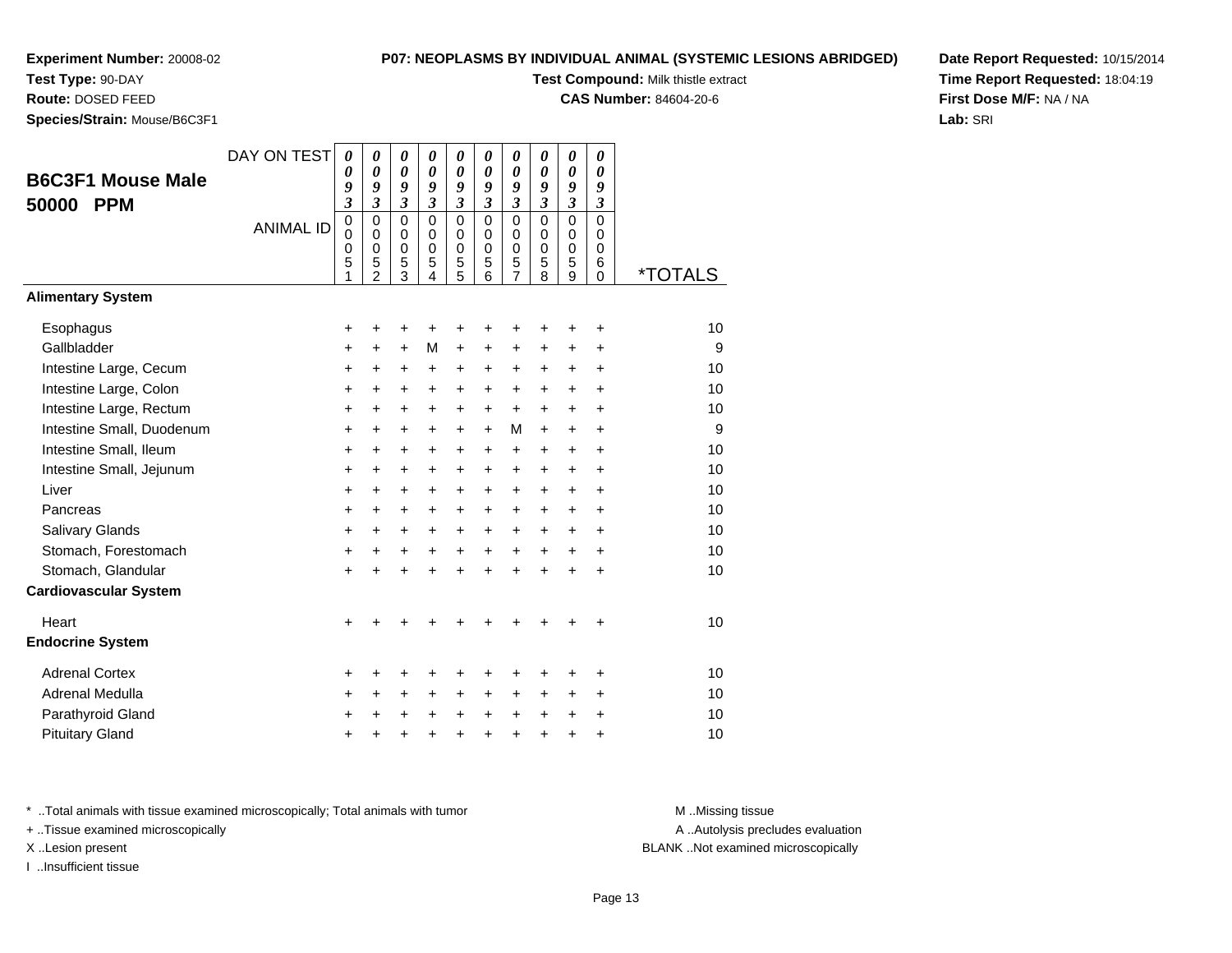**Species/Strain:** Mouse/B6C3F1

**Test Type:** 90-DAY**Route:** DOSED FEED

# **P07: NEOPLASMS BY INDIVIDUAL ANIMAL (SYSTEMIC LESIONS ABRIDGED)**

**Test Compound:** Milk thistle extract

**CAS Number:** 84604-20-6

**Date Report Requested:** 10/15/2014**Time Report Requested:** 18:04:19**First Dose M/F:** NA / NA**Lab:** SRI

| <b>B6C3F1 Mouse Male</b><br>50000<br><b>PPM</b>    | DAY ON TEST<br><b>ANIMAL ID</b> | 0<br>0<br>9<br>$\overline{\mathbf{3}}$<br>0<br>$\mathbf 0$<br>0<br>5 | 0<br>0<br>9<br>$\mathfrak{z}$<br>0<br>$\mathbf 0$<br>0 | 0<br>$\boldsymbol{\theta}$<br>9<br>$\mathfrak{z}$<br>$\mathbf 0$<br>0<br>$\boldsymbol{0}$ | 0<br>0<br>9<br>$\mathfrak{z}$<br>$\mathbf 0$<br>$\mathbf 0$<br>0 | 0<br>$\boldsymbol{\theta}$<br>9<br>$\mathfrak{z}$<br>$\mathbf 0$<br>0<br>$\boldsymbol{0}$ | 0<br>0<br>9<br>$\mathfrak{z}$<br>$\mathbf 0$<br>$\mathbf 0$<br>0 | 0<br>$\boldsymbol{\theta}$<br>9<br>$\mathfrak{z}$<br>$\mathbf 0$<br>0<br>$\boldsymbol{0}$ | 0<br>0<br>9<br>$\mathfrak{z}$<br>$\mathbf 0$<br>0<br>0 | $\boldsymbol{\theta}$<br>$\boldsymbol{\theta}$<br>9<br>$\overline{\mathbf{3}}$<br>$\mathbf 0$<br>0<br>0 | 0<br>0<br>9<br>$\mathfrak{z}$<br>$\mathbf 0$<br>0<br>0<br>6 |                       |
|----------------------------------------------------|---------------------------------|----------------------------------------------------------------------|--------------------------------------------------------|-------------------------------------------------------------------------------------------|------------------------------------------------------------------|-------------------------------------------------------------------------------------------|------------------------------------------------------------------|-------------------------------------------------------------------------------------------|--------------------------------------------------------|---------------------------------------------------------------------------------------------------------|-------------------------------------------------------------|-----------------------|
|                                                    |                                 | 1                                                                    | $\frac{5}{2}$                                          | $\frac{5}{3}$                                                                             | $\frac{5}{4}$                                                    | $\frac{5}{5}$                                                                             | $\frac{5}{6}$                                                    | $\frac{5}{7}$                                                                             | $\frac{5}{8}$                                          | $\frac{5}{9}$                                                                                           | 0                                                           | <i><b>*TOTALS</b></i> |
| <b>Thyroid Gland</b><br><b>General Body System</b> |                                 | $\ddot{}$                                                            | $\ddot{}$                                              | $\ddot{}$                                                                                 | $\ddot{}$                                                        | $\ddot{}$                                                                                 | $\ddot{}$                                                        | $\ddot{}$                                                                                 | $\ddot{}$                                              | $\ddot{}$                                                                                               | $\ddot{}$                                                   | 10                    |
| <b>NONE</b>                                        |                                 |                                                                      |                                                        |                                                                                           |                                                                  |                                                                                           |                                                                  |                                                                                           |                                                        |                                                                                                         |                                                             |                       |
| <b>Genital System</b>                              |                                 |                                                                      |                                                        |                                                                                           |                                                                  |                                                                                           |                                                                  |                                                                                           |                                                        |                                                                                                         |                                                             |                       |
| Epididymis                                         |                                 | +                                                                    | +                                                      | +                                                                                         | +                                                                | +                                                                                         | +                                                                | +                                                                                         | +                                                      | +                                                                                                       | +                                                           | 10                    |
| <b>Preputial Gland</b>                             |                                 | +                                                                    | +                                                      | +                                                                                         | +                                                                | +                                                                                         | +                                                                | +                                                                                         | +                                                      | +                                                                                                       | +                                                           | 10                    |
| Prostate                                           |                                 | +                                                                    | $\pm$                                                  | +                                                                                         | $\ddot{}$                                                        | $\ddot{}$                                                                                 | $\ddot{}$                                                        | $\ddot{}$                                                                                 | $\ddot{}$                                              | +                                                                                                       | +                                                           | 10                    |
| <b>Seminal Vesicle</b>                             |                                 | +                                                                    | +                                                      | +                                                                                         | +                                                                | +                                                                                         | +                                                                | +                                                                                         | +                                                      | +                                                                                                       | +                                                           | 10                    |
| <b>Testes</b>                                      |                                 | $\ddot{}$                                                            |                                                        | +                                                                                         |                                                                  | +                                                                                         | +                                                                | +                                                                                         |                                                        | $\ddot{}$                                                                                               | +                                                           | 10                    |
| <b>Hematopoietic System</b>                        |                                 |                                                                      |                                                        |                                                                                           |                                                                  |                                                                                           |                                                                  |                                                                                           |                                                        |                                                                                                         |                                                             |                       |
| <b>Bone Marrow</b>                                 |                                 | +                                                                    | +                                                      | +                                                                                         | +                                                                | +                                                                                         |                                                                  | +                                                                                         |                                                        | +                                                                                                       | +                                                           | 10                    |
| Lymph Node, Mandibular                             |                                 | $\ddot{}$                                                            | $\ddot{}$                                              | +                                                                                         | $\ddot{}$                                                        | $\ddot{}$                                                                                 | +                                                                | +                                                                                         | $\pm$                                                  | +                                                                                                       | +                                                           | 10                    |
| Lymph Node, Mesenteric                             |                                 | M                                                                    | +                                                      | +                                                                                         | +                                                                | $\ddot{}$                                                                                 | +                                                                | +                                                                                         | +                                                      | +                                                                                                       | +                                                           | 9                     |
| Spleen                                             |                                 | +                                                                    | +                                                      | +                                                                                         | +                                                                | +                                                                                         | +                                                                | +                                                                                         | +                                                      | +                                                                                                       | +                                                           | 10                    |
| Thymus                                             |                                 | +                                                                    |                                                        |                                                                                           |                                                                  |                                                                                           |                                                                  | +                                                                                         |                                                        | $\ddot{}$                                                                                               | +                                                           | 10                    |
| <b>Integumentary System</b>                        |                                 |                                                                      |                                                        |                                                                                           |                                                                  |                                                                                           |                                                                  |                                                                                           |                                                        |                                                                                                         |                                                             |                       |
| <b>Mammary Gland</b>                               |                                 | M                                                                    | M                                                      | M                                                                                         | M                                                                | M                                                                                         | M                                                                | M                                                                                         | M                                                      | M                                                                                                       | M                                                           | $\mathbf 0$           |
| <b>Skin</b>                                        |                                 | +                                                                    |                                                        | +                                                                                         |                                                                  | +                                                                                         |                                                                  | +                                                                                         |                                                        | +                                                                                                       | +                                                           | 10                    |
| Musculoskeletal System                             |                                 |                                                                      |                                                        |                                                                                           |                                                                  |                                                                                           |                                                                  |                                                                                           |                                                        |                                                                                                         |                                                             |                       |
| Bone                                               |                                 | +                                                                    |                                                        |                                                                                           |                                                                  |                                                                                           |                                                                  |                                                                                           |                                                        |                                                                                                         | +                                                           | 10                    |

\* ..Total animals with tissue examined microscopically; Total animals with tumor **M** . Missing tissue M ..Missing tissue

+ ..Tissue examined microscopically

I ..Insufficient tissue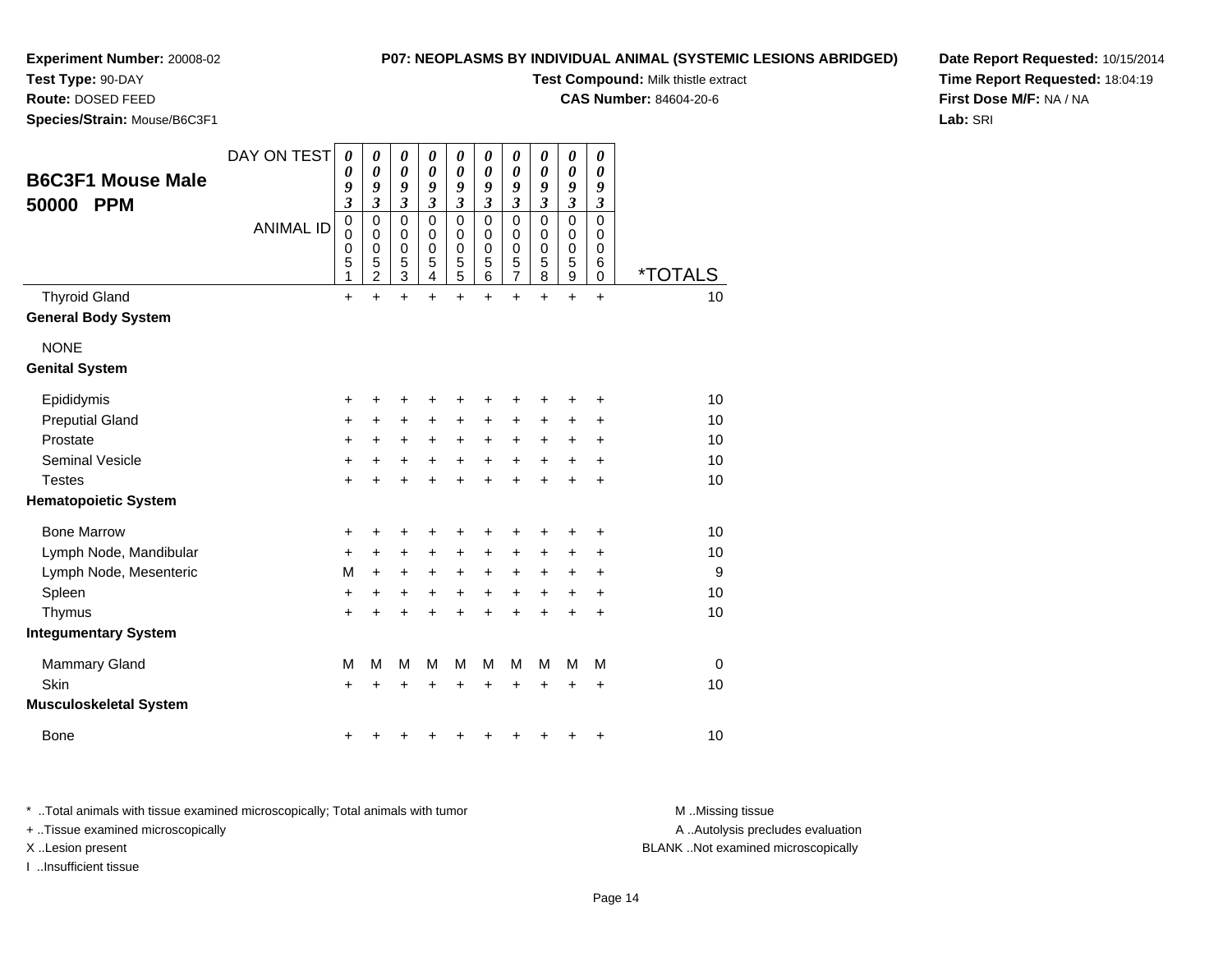# **Test Type:** 90-DAY

**Route:** DOSED FEED

**Species/Strain:** Mouse/B6C3F1

#### **P07: NEOPLASMS BY INDIVIDUAL ANIMAL (SYSTEMIC LESIONS ABRIDGED)**

**Test Compound:** Milk thistle extract

**CAS Number:** 84604-20-6

**Date Report Requested:** 10/15/2014**Time Report Requested:** 18:04:19**First Dose M/F:** NA / NA**Lab:** SRI

| <b>B6C3F1 Mouse Male</b><br>50000<br><b>PPM</b> | DAY ON TEST<br><b>ANIMAL ID</b> | 0<br>0<br>9<br>3<br>$\mathbf 0$<br>$\mathbf 0$<br>0<br>5<br>1 | 0<br>0<br>9<br>3<br>$\mathbf 0$<br>$\mathbf 0$<br>0<br>5<br>$\mathfrak{p}$ | 0<br>0<br>9<br>3<br>0<br>$\pmb{0}$<br>$\begin{array}{c} 0 \\ 5 \\ 3 \end{array}$ | 0<br>0<br>9<br>3<br>$\mathbf 0$<br>$\mathbf 0$<br>0<br>$\sqrt{5}$<br>4 | 0<br>0<br>9<br>$\overline{\mathbf{3}}$<br>$\mathbf 0$<br>0<br>0<br>5<br>5 | 0<br>$\boldsymbol{\theta}$<br>9<br>3<br>$\Omega$<br>0<br>0<br>5<br>6 | 0<br>$\boldsymbol{\theta}$<br>9<br>3<br>$\mathbf 0$<br>0<br>$\mathbf 0$<br>5<br>$\overline{7}$ | 0<br>0<br>9<br>$\mathfrak{z}$<br>$\Omega$<br>0<br>$\mathbf 0$<br>5<br>8 | 0<br>0<br>9<br>$\overline{\mathbf{3}}$<br>$\mathbf 0$<br>$\mathbf 0$<br>$\mathbf 0$<br>$\sqrt{5}$<br>9 | 0<br>0<br>9<br>3<br>$\mathbf 0$<br>0<br>0<br>6<br>$\Omega$ | <i><b>*TOTALS</b></i>        |
|-------------------------------------------------|---------------------------------|---------------------------------------------------------------|----------------------------------------------------------------------------|----------------------------------------------------------------------------------|------------------------------------------------------------------------|---------------------------------------------------------------------------|----------------------------------------------------------------------|------------------------------------------------------------------------------------------------|-------------------------------------------------------------------------|--------------------------------------------------------------------------------------------------------|------------------------------------------------------------|------------------------------|
| <b>Nervous System</b>                           |                                 |                                                               |                                                                            |                                                                                  |                                                                        |                                                                           |                                                                      |                                                                                                |                                                                         |                                                                                                        |                                                            |                              |
| <b>Brain</b><br><b>Respiratory System</b>       |                                 | +                                                             |                                                                            |                                                                                  |                                                                        |                                                                           |                                                                      |                                                                                                |                                                                         |                                                                                                        | +                                                          | 10                           |
| Lung                                            |                                 | +                                                             | +                                                                          | +                                                                                |                                                                        | +                                                                         |                                                                      |                                                                                                |                                                                         |                                                                                                        | ٠                                                          | 10                           |
| <b>Nose</b>                                     |                                 | $\ddot{}$                                                     | $\pm$                                                                      | $+$                                                                              | $+$                                                                    | $+$                                                                       | $+$                                                                  | $\ddot{}$                                                                                      | $+$                                                                     | $\pm$                                                                                                  | +                                                          | 10                           |
| Trachea                                         |                                 | $\ddot{}$                                                     | $\ddot{}$                                                                  | $\ddot{}$                                                                        | $\ddot{}$                                                              | $\ddot{}$                                                                 | $\ddot{}$                                                            | $\ddot{}$                                                                                      |                                                                         |                                                                                                        | +                                                          | 10                           |
| <b>Special Senses System</b>                    |                                 |                                                               |                                                                            |                                                                                  |                                                                        |                                                                           |                                                                      |                                                                                                |                                                                         |                                                                                                        |                                                            |                              |
| Eye                                             |                                 | +                                                             |                                                                            | +                                                                                |                                                                        | +                                                                         |                                                                      |                                                                                                |                                                                         |                                                                                                        | ÷                                                          | 10                           |
| <b>Harderian Gland</b>                          |                                 | $+$                                                           | +                                                                          | +                                                                                | +                                                                      | $\pm$                                                                     | +                                                                    | +                                                                                              | $\ddot{}$                                                               | +                                                                                                      | $\ddot{}$                                                  | 10                           |
| <b>Urinary System</b>                           |                                 |                                                               |                                                                            |                                                                                  |                                                                        |                                                                           |                                                                      |                                                                                                |                                                                         |                                                                                                        |                                                            |                              |
| Kidney                                          |                                 | +                                                             |                                                                            |                                                                                  |                                                                        |                                                                           |                                                                      |                                                                                                |                                                                         |                                                                                                        | +                                                          | 10                           |
| <b>Urinary Bladder</b>                          |                                 | $\ddot{}$                                                     | +                                                                          | $\ddot{}$                                                                        |                                                                        | $\ddot{}$                                                                 | ÷                                                                    | $\ddot{}$                                                                                      |                                                                         | $\ddot{}$                                                                                              | +                                                          | 10                           |
| <b>SYSTEMIC LESIONS</b>                         |                                 |                                                               |                                                                            |                                                                                  |                                                                        |                                                                           |                                                                      |                                                                                                |                                                                         |                                                                                                        |                                                            |                              |
| Multiple Organ                                  |                                 | +                                                             | +                                                                          | +                                                                                | +                                                                      | +                                                                         | ٠                                                                    | +                                                                                              |                                                                         |                                                                                                        | +                                                          | 10                           |
|                                                 |                                 |                                                               |                                                                            |                                                                                  |                                                                        |                                                                           |                                                                      |                                                                                                |                                                                         |                                                                                                        |                                                            | $***$<br>***END OF MALE DATA |

\* ..Total animals with tissue examined microscopically; Total animals with tumor **M** . Missing tissue M ..Missing tissue

+ ..Tissue examined microscopically

I ..Insufficient tissue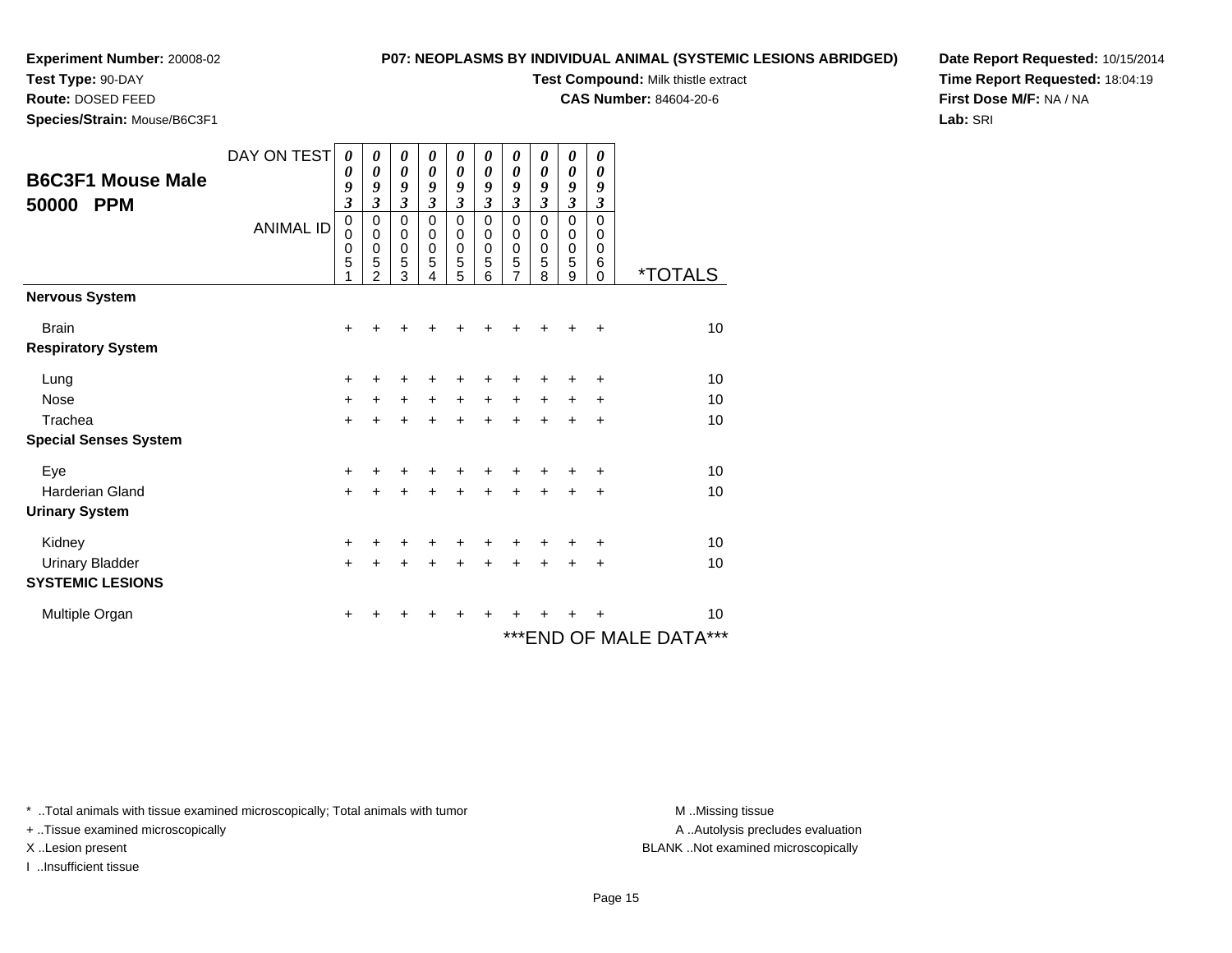# **Test Type:** 90-DAY

**Route:** DOSED FEED

**Species/Strain:** Mouse/B6C3F1

#### **P07: NEOPLASMS BY INDIVIDUAL ANIMAL (SYSTEMIC LESIONS ABRIDGED)**

**Test Compound:** Milk thistle extract

**CAS Number:** 84604-20-6

**Date Report Requested:** 10/15/2014**Time Report Requested:** 18:04:19**First Dose M/F:** NA / NA**Lab:** SRI

|       |                              | DAY ON TEST      | $\boldsymbol{\theta}$      | $\boldsymbol{\theta}$<br>0 | 0                       | 0                    | 0                | 0<br>0               | 0<br>$\theta$    | 0<br>0                  | 0                | 0                |         |
|-------|------------------------------|------------------|----------------------------|----------------------------|-------------------------|----------------------|------------------|----------------------|------------------|-------------------------|------------------|------------------|---------|
|       | <b>B6C3F1 Mouse Female</b>   |                  | 0<br>9                     | 9                          | 0<br>9                  | 0<br>9               | 0<br>9           | 9                    | 9                | 9                       | 0<br>9           | 0<br>9           |         |
| 0     | <b>PPM</b>                   |                  | $\overline{\mathbf{3}}$    | $\mathfrak{z}$             | $\mathfrak{z}$          | $\mathfrak{z}$       | $\mathfrak{z}$   | $\mathfrak{z}$       | $\mathfrak{z}$   | $\mathfrak{z}$          | $\mathfrak{z}$   | 3                |         |
|       |                              | <b>ANIMAL ID</b> | $\mathbf 0$<br>$\mathbf 0$ | 0<br>$\Omega$              | $\Omega$<br>$\mathbf 0$ | $\Omega$<br>$\Omega$ | $\mathbf 0$<br>0 | $\Omega$<br>$\Omega$ | $\mathbf 0$<br>0 | $\mathbf 0$<br>$\Omega$ | $\mathbf 0$<br>0 | $\mathbf 0$<br>0 |         |
|       |                              |                  | $\mathbf 0$                | $\mathbf 0$                | 0                       | $\Omega$             | $\mathbf 0$      | $\Omega$             | $\mathbf 0$      | $\mathbf 0$             | $\mathbf 0$      | 0                |         |
|       |                              |                  | 6<br>1                     | 6<br>2                     | 6<br>3                  | 6<br>4               | 6<br>5           | 6<br>6               | 6<br>7           | 6<br>8                  | 6<br>9           | 7<br>0           | *TOTALS |
|       | <b>Alimentary System</b>     |                  |                            |                            |                         |                      |                  |                      |                  |                         |                  |                  |         |
|       | Esophagus                    |                  | +                          | +                          | +                       | +                    | +                | +                    | +                |                         | +                | +                | 10      |
|       | Gallbladder                  |                  | +                          | +                          | +                       | +                    | +                | +                    | +                | +                       | +                | +                | 10      |
|       | Intestine Large, Cecum       |                  | $\ddot{}$                  | $\ddot{}$                  | +                       | $\ddot{}$            | $\ddot{}$        | +                    | $\ddot{}$        | $\ddot{}$               | $\ddot{}$        | $\ddot{}$        | 10      |
|       | Intestine Large, Colon       |                  | +                          | $\ddot{}$                  | $\ddot{}$               | $\ddot{}$            | $\ddot{}$        | $\ddot{}$            | $\ddot{}$        | $\ddot{}$               | $\ddot{}$        | $\ddot{}$        | 10      |
|       | Intestine Large, Rectum      |                  | $\ddot{}$                  | $\ddot{}$                  | +                       | $\ddot{}$            | $\ddot{}$        | $\ddot{}$            | $\ddot{}$        | $\ddot{}$               | $\ddot{}$        | $\ddot{}$        | 10      |
|       | Intestine Small, Duodenum    |                  | +                          | $\ddot{}$                  | +                       | $\ddot{}$            | $\ddot{}$        | $\ddot{}$            | +                | $\ddot{}$               | $\ddot{}$        | $\ddot{}$        | 10      |
|       | Intestine Small, Ileum       |                  | +                          | $\ddot{}$                  | $\ddot{}$               | $\ddot{}$            | $\ddot{}$        | +                    | $\ddot{}$        | $\ddot{}$               | $\ddot{}$        | $\ddot{}$        | 10      |
|       | Intestine Small, Jejunum     |                  | +                          | $\ddot{}$                  | $\ddot{}$               | $\ddot{}$            | $\ddot{}$        | $\ddot{}$            | $\ddot{}$        | $\ddot{}$               | $\ddot{}$        | $\ddot{}$        | 10      |
| Liver |                              |                  | +                          | $\ddot{}$                  | +                       | $\ddot{}$            | $\ddot{}$        | $\pm$                | $\ddot{}$        | $\ddot{}$               | $\ddot{}$        | +                | 10      |
|       | Pancreas                     |                  | +                          | +                          | +                       | +                    | $\ddot{}$        | $\ddot{}$            | +                | $\ddot{}$               | $\ddot{}$        | $\ddot{}$        | 10      |
|       | Salivary Glands              |                  | +                          | $\ddot{}$                  | $\ddot{}$               | $\ddot{}$            | $\ddot{}$        | +                    | +                | $\ddot{}$               | $\ddot{}$        | $\ddot{}$        | 10      |
|       | Stomach, Forestomach         |                  | +                          | +                          | +                       | $\ddot{}$            | $\ddot{}$        | $+$                  | $\ddot{}$        | $+$                     | $\ddot{}$        | $\ddot{}$        | 10      |
|       | Stomach, Glandular           |                  | +                          |                            | +                       |                      | $\ddot{}$        | $\ddot{}$            | $\ddot{}$        | $\ddot{}$               | $\ddot{}$        | $\ddot{}$        | 10      |
|       | <b>Cardiovascular System</b> |                  |                            |                            |                         |                      |                  |                      |                  |                         |                  |                  |         |
| Heart |                              |                  | $\ddot{}$                  |                            |                         |                      |                  |                      | +                |                         | +                | +                | 10      |
|       | <b>Endocrine System</b>      |                  |                            |                            |                         |                      |                  |                      |                  |                         |                  |                  |         |
|       | <b>Adrenal Cortex</b>        |                  | +                          | +                          |                         |                      | +                | +                    | +                |                         | +                | +                | 10      |
|       | Adrenal Medulla              |                  | +                          | $\ddot{}$                  | +                       | +                    | +                | +                    | +                | +                       | +                | ٠                | 10      |
|       | Parathyroid Gland            |                  | +                          | +                          | $\ddot{}$               | $\ddot{}$            | +                | $\ddot{}$            | +                | $\ddot{}$               | +                | +                | 10      |
|       | <b>Pituitary Gland</b>       |                  | +                          | +                          | +                       | +                    | +                | +                    | +                | +                       | +                | +                | 10      |

\* ..Total animals with tissue examined microscopically; Total animals with tumor **M** . Missing tissue M ..Missing tissue

+ ..Tissue examined microscopically

I ..Insufficient tissue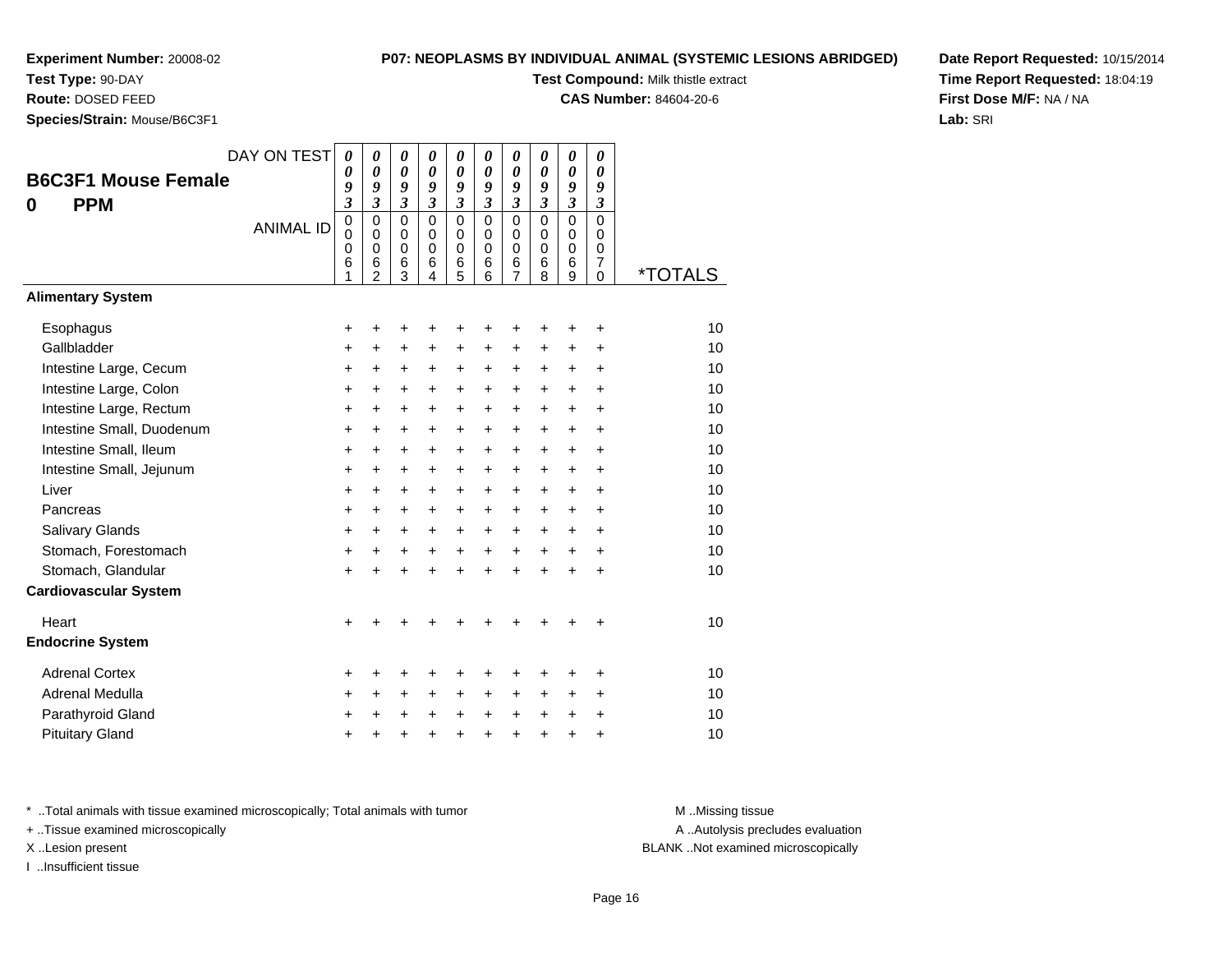# **Test Type:** 90-DAY

**Route:** DOSED FEED

**Species/Strain:** Mouse/B6C3F1

#### **P07: NEOPLASMS BY INDIVIDUAL ANIMAL (SYSTEMIC LESIONS ABRIDGED)**

**Test Compound:** Milk thistle extract

**CAS Number:** 84604-20-6

**Date Report Requested:** 10/15/2014**Time Report Requested:** 18:04:19**First Dose M/F:** NA / NA**Lab:** SRI

| <b>B6C3F1 Mouse Female</b><br><b>PPM</b><br>0      | DAY ON TEST      | $\boldsymbol{\theta}$<br>0<br>9<br>$\mathfrak{z}$   | 0<br>$\boldsymbol{\theta}$<br>9<br>$\overline{\mathbf{3}}$     | 0<br>$\boldsymbol{\theta}$<br>9<br>$\mathfrak{z}$ | 0<br>$\boldsymbol{\theta}$<br>9<br>$\mathfrak{z}$ | $\boldsymbol{\theta}$<br>$\boldsymbol{\theta}$<br>9<br>$\overline{\mathbf{3}}$ | 0<br>0<br>9<br>$\overline{\mathbf{3}}$              | 0<br>$\boldsymbol{\theta}$<br>9<br>$\overline{\mathbf{3}}$ | 0<br>0<br>9<br>$\overline{3}$   | 0<br>$\boldsymbol{\theta}$<br>9<br>$\overline{\mathbf{3}}$ | $\boldsymbol{\theta}$<br>$\boldsymbol{\theta}$<br>9<br>$\mathfrak{z}$ |                       |
|----------------------------------------------------|------------------|-----------------------------------------------------|----------------------------------------------------------------|---------------------------------------------------|---------------------------------------------------|--------------------------------------------------------------------------------|-----------------------------------------------------|------------------------------------------------------------|---------------------------------|------------------------------------------------------------|-----------------------------------------------------------------------|-----------------------|
|                                                    | <b>ANIMAL ID</b> | $\mathbf 0$<br>$\mathbf 0$<br>$\mathbf 0$<br>6<br>1 | $\mathbf 0$<br>$\pmb{0}$<br>$\mathbf 0$<br>6<br>$\overline{2}$ | $\mathbf 0$<br>$\mathbf 0$<br>0<br>6<br>3         | $\Omega$<br>$\mathbf 0$<br>$\mathbf 0$<br>6<br>4  | $\mathbf 0$<br>$\mathbf 0$<br>$\mathbf 0$<br>$\,6$<br>5                        | $\mathbf 0$<br>$\mathbf 0$<br>$\mathbf 0$<br>6<br>6 | 0<br>0<br>0<br>$\,6$<br>$\overline{7}$                     | $\mathbf 0$<br>0<br>0<br>6<br>8 | 0<br>$\pmb{0}$<br>$\mathbf 0$<br>6<br>9                    | $\mathbf 0$<br>0<br>0<br>$\overline{7}$<br>0                          | <i><b>*TOTALS</b></i> |
| <b>Thyroid Gland</b><br><b>General Body System</b> |                  | +                                                   | $\ddot{}$                                                      | $\ddot{}$                                         | $\ddot{}$                                         | $\ddot{}$                                                                      | $\ddot{}$                                           | $\ddot{}$                                                  | $\ddot{}$                       | $\ddot{}$                                                  | $\ddot{}$                                                             | 10                    |
| <b>NONE</b><br><b>Genital System</b>               |                  |                                                     |                                                                |                                                   |                                                   |                                                                                |                                                     |                                                            |                                 |                                                            |                                                                       |                       |
| <b>Clitoral Gland</b>                              |                  | +                                                   | +                                                              | +                                                 | +                                                 | +                                                                              |                                                     | +                                                          |                                 |                                                            | +                                                                     | 10                    |
| Ovary                                              |                  | $\ddot{}$                                           | +                                                              | $\ddot{}$                                         | $\ddot{}$                                         | $\ddot{}$                                                                      | $\ddot{}$                                           | $\ddot{}$                                                  | $\ddot{}$                       | +                                                          | +                                                                     | 10                    |
| <b>Uterus</b>                                      |                  | $\ddot{}$                                           | $\ddot{}$                                                      | $\ddot{}$                                         | $\ddot{}$                                         | $\ddot{}$                                                                      | $\ddot{}$                                           | $\ddot{}$                                                  | $\ddot{}$                       | $\ddot{}$                                                  | $\ddot{}$                                                             | 10                    |
| <b>Hematopoietic System</b>                        |                  |                                                     |                                                                |                                                   |                                                   |                                                                                |                                                     |                                                            |                                 |                                                            |                                                                       |                       |
| <b>Bone Marrow</b>                                 |                  | $\ddot{}$                                           | +                                                              | +                                                 | +                                                 | +                                                                              |                                                     | +                                                          |                                 |                                                            | +                                                                     | 10                    |
| Lymph Node, Mandibular                             |                  | $\ddot{}$                                           | +                                                              | +                                                 | +                                                 | $\ddot{}$                                                                      | +                                                   | +                                                          | +                               | +                                                          | +                                                                     | 10                    |
| Lymph Node, Mesenteric                             |                  | $\ddot{}$                                           | +                                                              | $\ddot{}$                                         | $\ddot{}$                                         | $\ddot{}$                                                                      | $\ddot{}$                                           | $\ddot{}$                                                  | $\ddot{}$                       | $\ddot{}$                                                  | +                                                                     | 10                    |
| Spleen                                             |                  | $\ddot{}$                                           | +                                                              | +                                                 | $\ddot{}$                                         | $\ddot{}$                                                                      | $\ddot{}$                                           | $\ddot{}$                                                  | $\ddot{}$                       | $\ddot{}$                                                  | $\ddot{}$                                                             | 10                    |
| Thymus                                             |                  | $\ddot{}$                                           | $\ddot{}$                                                      | $\ddot{}$                                         | $\ddot{}$                                         | $\ddot{}$                                                                      | $\ddot{}$                                           | $\ddot{}$                                                  | $\ddot{}$                       | $\ddot{}$                                                  | $\ddot{}$                                                             | 10                    |
| <b>Integumentary System</b>                        |                  |                                                     |                                                                |                                                   |                                                   |                                                                                |                                                     |                                                            |                                 |                                                            |                                                                       |                       |
| <b>Mammary Gland</b>                               |                  | $\ddot{}$                                           | +                                                              | +                                                 | +                                                 | +                                                                              |                                                     |                                                            |                                 | +                                                          | +                                                                     | 10                    |
| Skin                                               |                  | $\ddot{}$                                           | $\ddot{}$                                                      | $\ddot{}$                                         | $\ddot{}$                                         | $\ddot{}$                                                                      | $\ddot{}$                                           | $\ddot{}$                                                  | $\ddot{}$                       | $\ddot{}$                                                  | $\ddot{}$                                                             | 10                    |
| <b>Musculoskeletal System</b>                      |                  |                                                     |                                                                |                                                   |                                                   |                                                                                |                                                     |                                                            |                                 |                                                            |                                                                       |                       |
| Bone                                               |                  | ٠                                                   |                                                                |                                                   |                                                   |                                                                                |                                                     |                                                            |                                 |                                                            | +                                                                     | 10                    |
| <b>Nervous System</b>                              |                  |                                                     |                                                                |                                                   |                                                   |                                                                                |                                                     |                                                            |                                 |                                                            |                                                                       |                       |

\* ..Total animals with tissue examined microscopically; Total animals with tumor **M** . Missing tissue M ..Missing tissue

+ ..Tissue examined microscopically

I ..Insufficient tissue

A ..Autolysis precludes evaluation

X ..Lesion present BLANK ..Not examined microscopically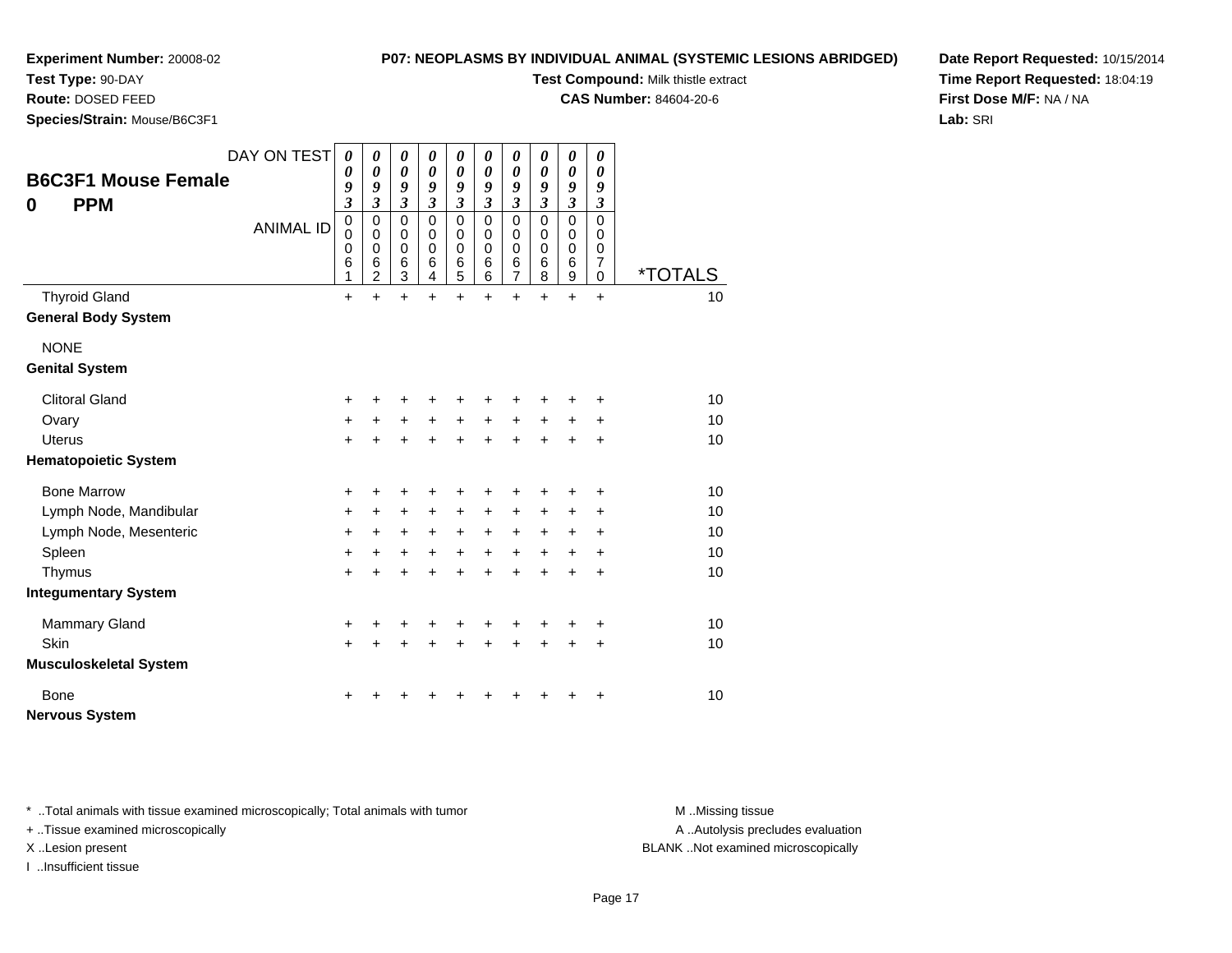# **Test Type:** 90-DAY

**Route:** DOSED FEED

**Species/Strain:** Mouse/B6C3F1

**P07: NEOPLASMS BY INDIVIDUAL ANIMAL (SYSTEMIC LESIONS ABRIDGED)**

**Test Compound:** Milk thistle extract

**CAS Number:** 84604-20-6

**Date Report Requested:** 10/15/2014**Time Report Requested:** 18:04:19**First Dose M/F:** NA / NA**Lab:** SRI

| <b>B6C3F1 Mouse Female</b><br><b>PPM</b><br>0 | DAY ON TEST<br><b>ANIMAL ID</b> | $\boldsymbol{\theta}$<br>0<br>9<br>$\overline{\mathbf{3}}$<br>$\mathbf 0$<br>0<br>$\mathbf 0$<br>6<br>1 | 0<br>0<br>9<br>$\overline{\mathbf{3}}$<br>0<br>$\mathbf 0$<br>$\mathbf 0$<br>$6\phantom{1}6$<br>$\overline{2}$ | 0<br>$\boldsymbol{\theta}$<br>9<br>$\mathfrak{z}$<br>$\mathbf 0$<br>$\mathbf 0$<br>$\pmb{0}$<br>$\,6$<br>3 | 0<br>$\boldsymbol{\theta}$<br>9<br>3<br>$\mathbf 0$<br>0<br>$\mathbf 0$<br>6<br>4 | 0<br>$\boldsymbol{\theta}$<br>9<br>$\boldsymbol{\beta}$<br>$\mathbf 0$<br>$\mathbf 0$<br>$\mathbf 0$<br>$\,6$<br>5 | 0<br>$\boldsymbol{\theta}$<br>9<br>3<br>0<br>0<br>0<br>$\,6$<br>6 | 0<br>$\boldsymbol{\theta}$<br>9<br>$\overline{\mathbf{3}}$<br>0<br>0<br>$\mathbf 0$<br>$\,6$<br>$\overline{7}$ | 0<br>$\boldsymbol{\theta}$<br>9<br>3<br>0<br>0<br>0<br>$6\phantom{1}6$<br>8 | 0<br>0<br>9<br>$\boldsymbol{\beta}$<br>$\mathbf 0$<br>0<br>0<br>$\,6$<br>9 | 0<br>0<br>9<br>3<br>$\Omega$<br>0<br>0<br>7<br>0 | <i><b>*TOTALS</b></i> |
|-----------------------------------------------|---------------------------------|---------------------------------------------------------------------------------------------------------|----------------------------------------------------------------------------------------------------------------|------------------------------------------------------------------------------------------------------------|-----------------------------------------------------------------------------------|--------------------------------------------------------------------------------------------------------------------|-------------------------------------------------------------------|----------------------------------------------------------------------------------------------------------------|-----------------------------------------------------------------------------|----------------------------------------------------------------------------|--------------------------------------------------|-----------------------|
| <b>Brain</b>                                  |                                 | +                                                                                                       |                                                                                                                | $\ddot{}$                                                                                                  |                                                                                   | +                                                                                                                  |                                                                   | $\ddot{}$                                                                                                      |                                                                             | +                                                                          | $\ddot{}$                                        | 10                    |
| <b>Respiratory System</b>                     |                                 |                                                                                                         |                                                                                                                |                                                                                                            |                                                                                   |                                                                                                                    |                                                                   |                                                                                                                |                                                                             |                                                                            |                                                  |                       |
| Lung                                          |                                 | $\ddot{}$                                                                                               |                                                                                                                |                                                                                                            |                                                                                   | +                                                                                                                  |                                                                   |                                                                                                                |                                                                             |                                                                            |                                                  | 10                    |
| Nose                                          |                                 | +                                                                                                       | +                                                                                                              | $\ddot{}$                                                                                                  | $\ddot{}$                                                                         | $\ddot{}$                                                                                                          | $\ddot{}$                                                         | $\ddot{}$                                                                                                      | $\ddot{}$                                                                   | $\ddot{}$                                                                  | $\ddot{}$                                        | 10                    |
| Trachea                                       |                                 | $\ddot{}$                                                                                               | +                                                                                                              | $\ddot{}$                                                                                                  | $\ddot{}$                                                                         | $\ddot{}$                                                                                                          | $\ddot{}$                                                         | $\ddot{}$                                                                                                      | $\ddot{}$                                                                   | $\pm$                                                                      | +                                                | 10                    |
| <b>Special Senses System</b>                  |                                 |                                                                                                         |                                                                                                                |                                                                                                            |                                                                                   |                                                                                                                    |                                                                   |                                                                                                                |                                                                             |                                                                            |                                                  |                       |
| Eye                                           |                                 | +                                                                                                       |                                                                                                                | +                                                                                                          | +                                                                                 | +                                                                                                                  | +                                                                 | +                                                                                                              |                                                                             | +                                                                          | +                                                | 10                    |
| <b>Harderian Gland</b>                        |                                 | $\ddot{}$                                                                                               | +                                                                                                              | +                                                                                                          | +                                                                                 | $\ddot{}$                                                                                                          | $\ddot{}$                                                         | $\ddot{}$                                                                                                      | $\ddot{}$                                                                   | $\ddot{}$                                                                  | $\ddot{}$                                        | 10                    |
| <b>Urinary System</b>                         |                                 |                                                                                                         |                                                                                                                |                                                                                                            |                                                                                   |                                                                                                                    |                                                                   |                                                                                                                |                                                                             |                                                                            |                                                  |                       |
| Kidney                                        |                                 | +                                                                                                       |                                                                                                                | +                                                                                                          |                                                                                   | ٠                                                                                                                  |                                                                   | +                                                                                                              |                                                                             |                                                                            | ٠                                                | 10                    |
| <b>Urinary Bladder</b>                        |                                 | $\ddot{}$                                                                                               | +                                                                                                              | +                                                                                                          |                                                                                   | +                                                                                                                  | +                                                                 | $\ddot{}$                                                                                                      | +                                                                           | $\pm$                                                                      | $\ddot{}$                                        | 10                    |
| <b>SYSTEMIC LESIONS</b>                       |                                 |                                                                                                         |                                                                                                                |                                                                                                            |                                                                                   |                                                                                                                    |                                                                   |                                                                                                                |                                                                             |                                                                            |                                                  |                       |
| Multiple Organ                                |                                 | +                                                                                                       |                                                                                                                |                                                                                                            |                                                                                   |                                                                                                                    |                                                                   |                                                                                                                |                                                                             |                                                                            | +                                                | 10                    |

\* ..Total animals with tissue examined microscopically; Total animals with tumor **M** . Missing tissue M ..Missing tissue

+ ..Tissue examined microscopically

I ..Insufficient tissue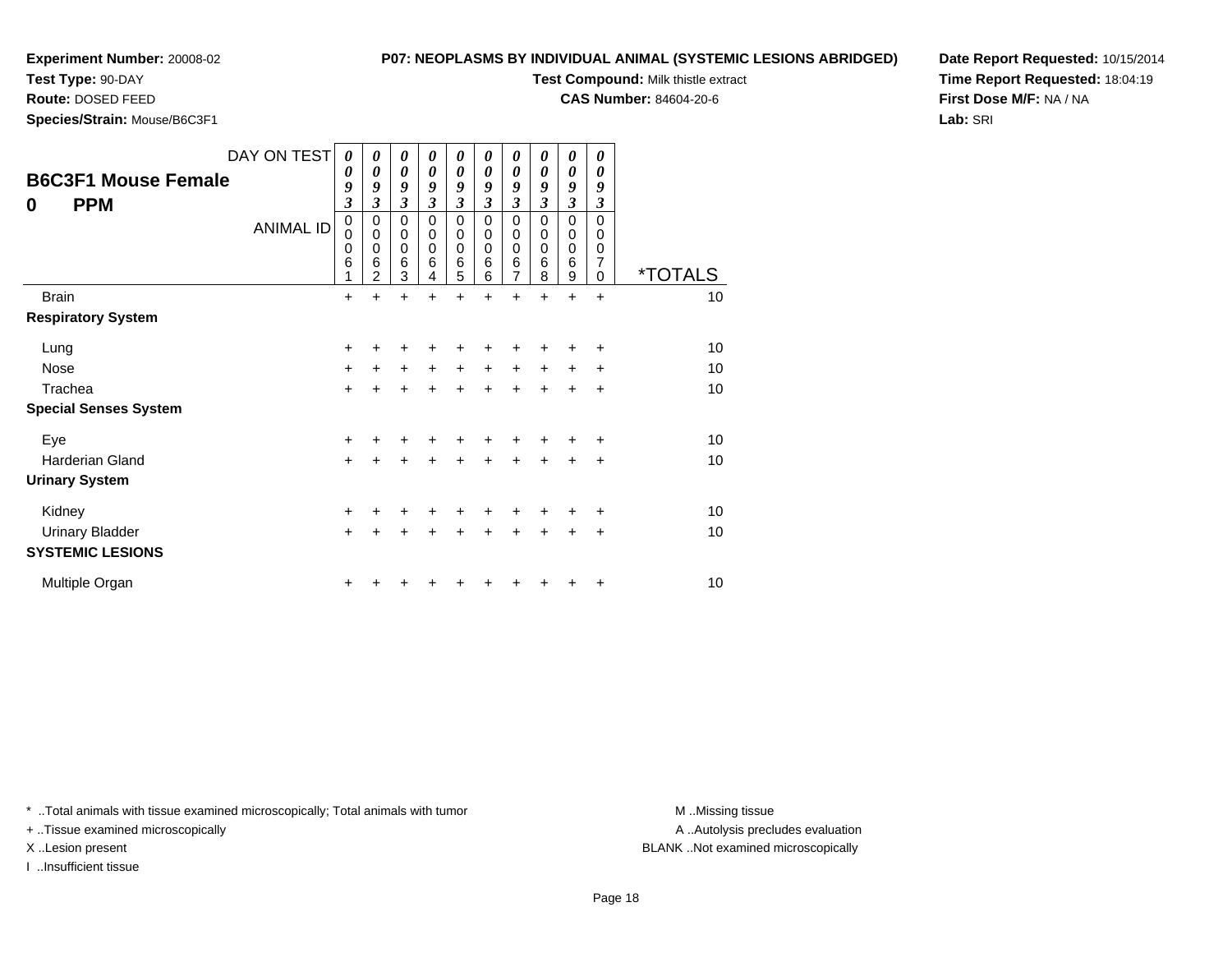**Test Type:** 90-DAY**Route:** DOSED FEED

#### **P07: NEOPLASMS BY INDIVIDUAL ANIMAL (SYSTEMIC LESIONS ABRIDGED)**

**Test Compound:** Milk thistle extract

**CAS Number:** 84604-20-6

**Date Report Requested:** 10/15/2014**Time Report Requested:** 18:04:20**First Dose M/F:** NA / NA**Lab:** SRI

 **Species/Strain:** Mouse/B6C3F1DAY ON TEST**B6C3F1 Mouse Female3125 PPM**ANIMAL ID*0 0 9 3* 0 0 0 7 1*0 0 9 3* 0 0 0 7 2*0 0 9 3* 0 0 0 7 3*0 0 9 3* 0 0 0 7 4*0 0 9 3* 0 0 0 7 5*0 0 9 3* 0 0 0 7 6*0 0 9 3* 0 0 0 7 7*0 0 9 3* 0 0 0 7 8*0 0 9 3* 0 0 0 7 9*0 0 9 3* 0 0 0 8 $\check{\mathrm{o}}$ 0 \*TOTALS**Alimentary System**Liver $\mathsf{r}$  + <sup>+</sup> <sup>+</sup> <sup>+</sup> <sup>+</sup> <sup>+</sup> <sup>+</sup> <sup>+</sup> <sup>+</sup> <sup>+</sup> <sup>10</sup> Pancreas <sup>+</sup> $\pm$  1 Stomach, Forestomach $\mathsf{h}$  + <sup>+</sup> <sup>+</sup> <sup>+</sup> <sup>+</sup> <sup>+</sup> <sup>+</sup> <sup>+</sup> <sup>+</sup> <sup>+</sup> <sup>10</sup> **Cardiovascular System**NONE **Endocrine System**Adrenal Cortex $\mathsf{X}$  $+$  1 **General Body System**NONE **Genital System**NONE **Hematopoietic System**NONE **Integumentary System**NONE **Musculoskeletal System**NONE

\* ..Total animals with tissue examined microscopically; Total animals with tumor **M** ..Missing tissue M ..Missing tissue A ..Autolysis precludes evaluation + ..Tissue examined microscopically X ..Lesion present BLANK ..Not examined microscopicallyI ..Insufficient tissue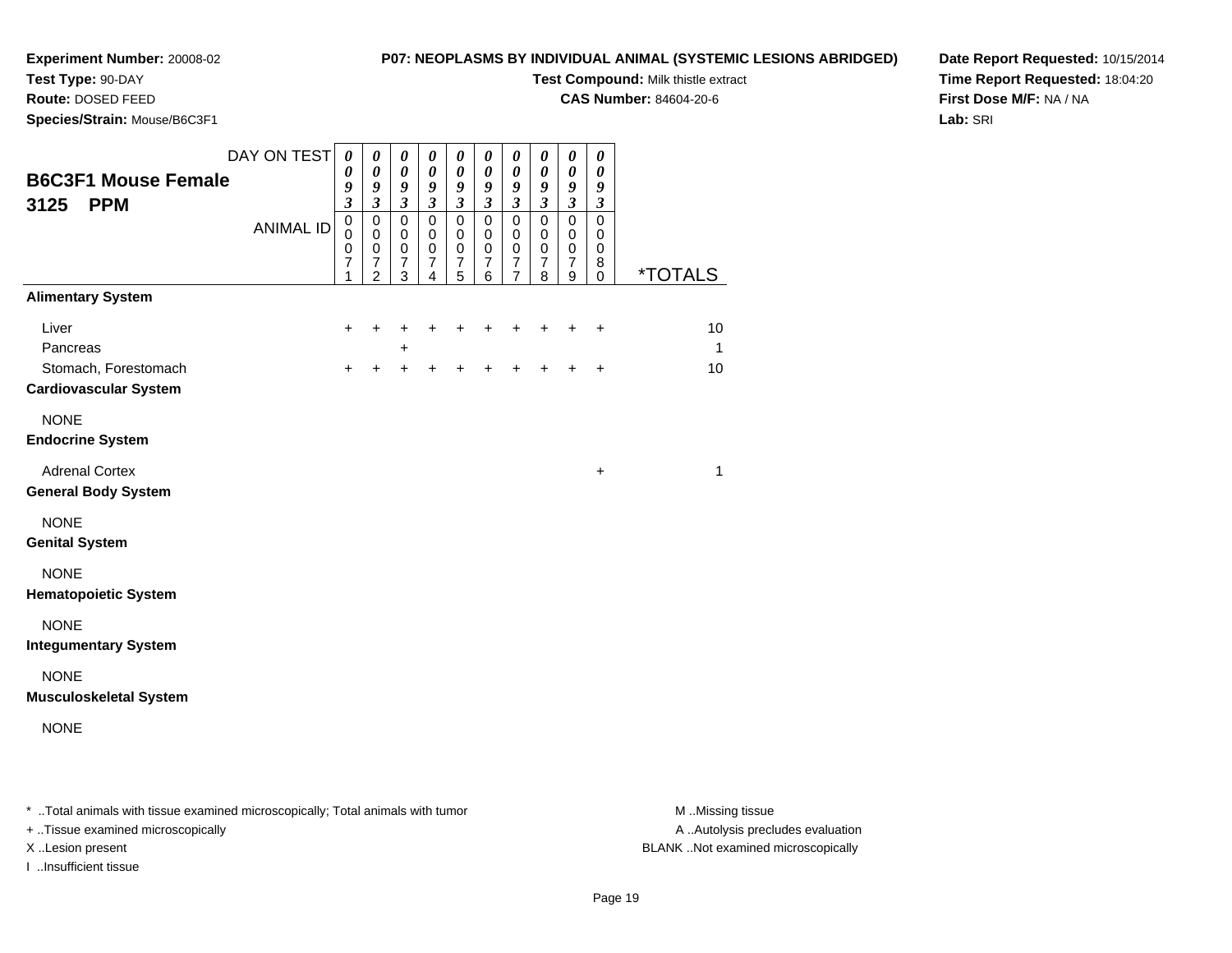**Experiment Number:** 20008-02**Test Type:** 90-DAY

## **P07: NEOPLASMS BY INDIVIDUAL ANIMAL (SYSTEMIC LESIONS ABRIDGED)**

**Test Compound:** Milk thistle extract

**CAS Number:** 84604-20-6

**Species/Strain:** Mouse/B6C3F1

**Route:** DOSED FEED

**Date Report Requested:** 10/15/2014**Time Report Requested:** 18:04:20**First Dose M/F:** NA / NA**Lab:** SRI

| DAY ON TEST<br><b>B6C3F1 Mouse Female</b><br>3125<br><b>PPM</b> | <b>ANIMAL ID</b> | 0<br>0<br>9<br>$\overline{\mathbf{3}}$<br>0<br>0<br>0<br>7 | 0<br>$\boldsymbol{\theta}$<br>9<br>$\mathfrak{z}$<br>0<br>$\pmb{0}$<br>$\mathbf 0$<br>$\overline{7}$<br>$\overline{2}$ | 0<br>$\pmb{\theta}$<br>9<br>3<br>0<br>$\pmb{0}$<br>$\frac{0}{7}$<br>3 | 0<br>$\boldsymbol{\theta}$<br>9<br>$\mathfrak{z}$<br>0<br>$\mathbf 0$<br>$\mathbf 0$<br>$\overline{7}$<br>4 | 0<br>0<br>9<br>3<br>0<br>$\mathbf 0$<br>$\mathbf 0$<br>7<br>5 | 0<br>$\boldsymbol{\theta}$<br>9<br>$\mathfrak{z}$<br>0<br>$\mathbf 0$<br>$\mathbf 0$<br>7<br>6 | 0<br>$\boldsymbol{\theta}$<br>9<br>$\overline{\mathbf{3}}$<br>0<br>$\mathbf 0$<br>$\mathbf 0$<br>7<br>7 | 0<br>$\boldsymbol{\theta}$<br>9<br>$\mathfrak{z}$<br>0<br>$\pmb{0}$<br>$\pmb{0}$<br>7<br>8 | 0<br>0<br>9<br>3<br>0<br>$\mathbf 0$<br>0<br>$\overline{7}$<br>9 | 0<br>0<br>9<br>3<br>0<br>0<br>0<br>$\bf8$<br>$\mathbf 0$ | <i><b>*TOTALS</b></i> |    |
|-----------------------------------------------------------------|------------------|------------------------------------------------------------|------------------------------------------------------------------------------------------------------------------------|-----------------------------------------------------------------------|-------------------------------------------------------------------------------------------------------------|---------------------------------------------------------------|------------------------------------------------------------------------------------------------|---------------------------------------------------------------------------------------------------------|--------------------------------------------------------------------------------------------|------------------------------------------------------------------|----------------------------------------------------------|-----------------------|----|
| <b>Nervous System</b>                                           |                  |                                                            |                                                                                                                        |                                                                       |                                                                                                             |                                                               |                                                                                                |                                                                                                         |                                                                                            |                                                                  |                                                          |                       |    |
| <b>NONE</b><br><b>Respiratory System</b>                        |                  |                                                            |                                                                                                                        |                                                                       |                                                                                                             |                                                               |                                                                                                |                                                                                                         |                                                                                            |                                                                  |                                                          |                       |    |
| <b>NONE</b><br><b>Special Senses System</b>                     |                  |                                                            |                                                                                                                        |                                                                       |                                                                                                             |                                                               |                                                                                                |                                                                                                         |                                                                                            |                                                                  |                                                          |                       |    |
| <b>NONE</b><br><b>Urinary System</b>                            |                  |                                                            |                                                                                                                        |                                                                       |                                                                                                             |                                                               |                                                                                                |                                                                                                         |                                                                                            |                                                                  |                                                          |                       |    |
| <b>NONE</b><br><b>SYSTEMIC LESIONS</b>                          |                  |                                                            |                                                                                                                        |                                                                       |                                                                                                             |                                                               |                                                                                                |                                                                                                         |                                                                                            |                                                                  |                                                          |                       |    |
| Multiple Organ                                                  |                  | +                                                          |                                                                                                                        |                                                                       |                                                                                                             |                                                               |                                                                                                |                                                                                                         |                                                                                            |                                                                  | ÷                                                        |                       | 10 |

\* ..Total animals with tissue examined microscopically; Total animals with tumor **M** . Missing tissue M ..Missing tissue

+ ..Tissue examined microscopically

I ..Insufficient tissue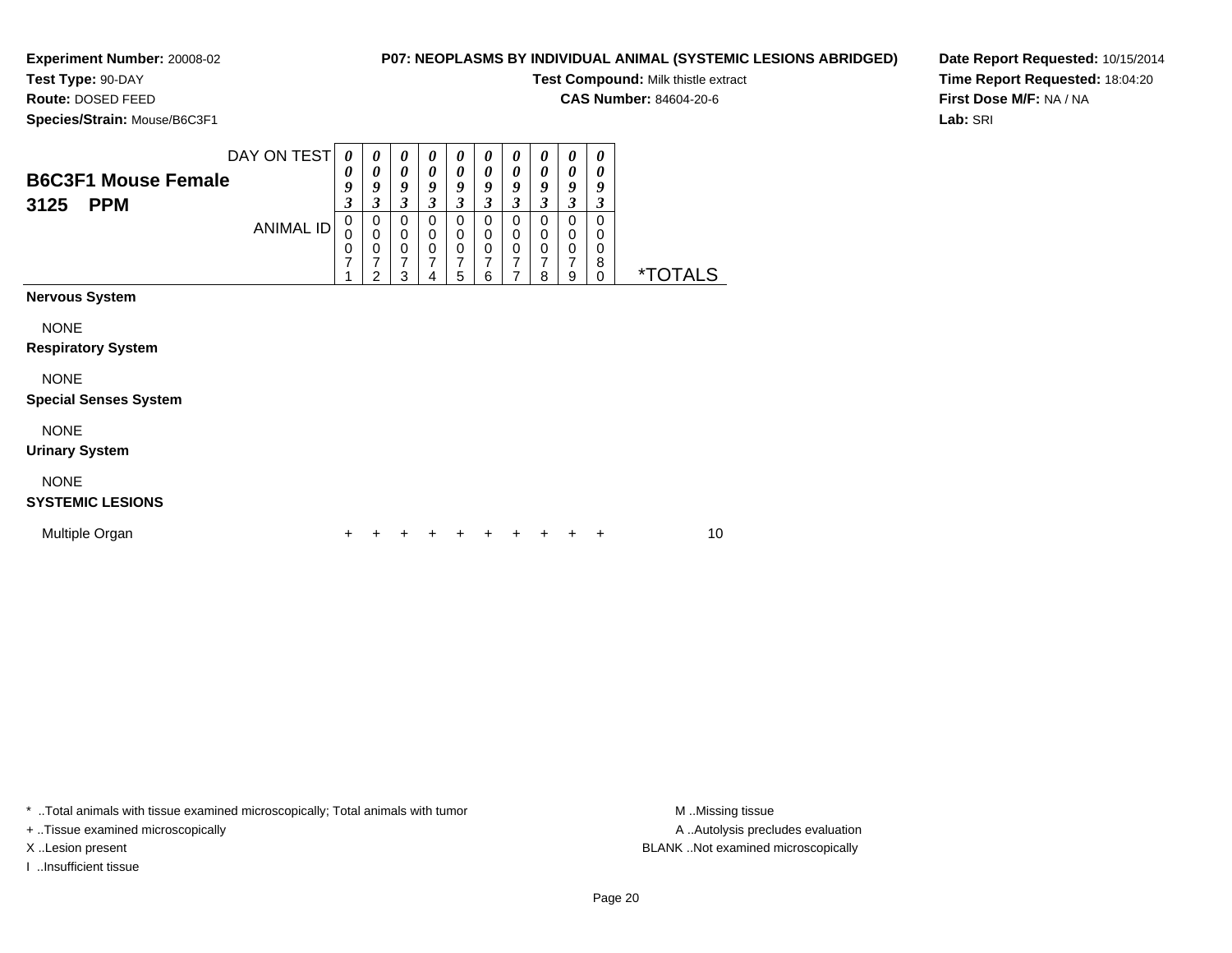# **Test Type:** 90-DAY

**Route:** DOSED FEED

**Species/Strain:** Mouse/B6C3F1

### **P07: NEOPLASMS BY INDIVIDUAL ANIMAL (SYSTEMIC LESIONS ABRIDGED)**

**Test Compound:** Milk thistle extract

**CAS Number:** 84604-20-6

**Date Report Requested:** 10/15/2014**Time Report Requested:** 18:04:20**First Dose M/F:** NA / NA**Lab:** SRI

| <b>B6C3F1 Mouse Female</b><br>6250<br><b>PPM</b><br><b>Alimentary System</b> | DAY ON TEST<br><b>ANIMAL ID</b> | $\boldsymbol{\theta}$<br>$\boldsymbol{\theta}$<br>9<br>$\mathfrak{z}$<br>$\pmb{0}$<br>$\pmb{0}$<br>$\pmb{0}$<br>8<br>1 | 0<br>$\pmb{\theta}$<br>$\pmb{9}$<br>$\overline{\mathbf{3}}$<br>$\pmb{0}$<br>$\mathbf 0$<br>$\pmb{0}$<br>8<br>$\overline{2}$ | $\boldsymbol{\theta}$<br>$\boldsymbol{\theta}$<br>9<br>$\mathfrak{z}$<br>$\mathbf 0$<br>$\mathbf 0$<br>$\pmb{0}$<br>8<br>3 | 0<br>0<br>9<br>$\overline{\mathbf{3}}$<br>$\pmb{0}$<br>$\mathbf 0$<br>0<br>8<br>$\overline{4}$ | 0<br>$\boldsymbol{\theta}$<br>9<br>$\overline{\mathbf{3}}$<br>$\pmb{0}$<br>$\pmb{0}$<br>$\pmb{0}$<br>8<br>5 | 0<br>$\boldsymbol{\theta}$<br>$\boldsymbol{g}$<br>$\mathfrak{z}$<br>$\pmb{0}$<br>$\mathbf 0$<br>$\mathbf 0$<br>8<br>6 | 0<br>0<br>$\boldsymbol{g}$<br>$\mathfrak{z}$<br>$\pmb{0}$<br>$\mathbf 0$<br>$\pmb{0}$<br>8<br>$\overline{7}$ | $\boldsymbol{\theta}$<br>$\boldsymbol{\theta}$<br>$\boldsymbol{g}$<br>$\mathfrak{z}$<br>$\mathsf 0$<br>$\mathbf 0$<br>$\pmb{0}$<br>8<br>8 | 0<br>$\boldsymbol{\theta}$<br>$\pmb{9}$<br>$\mathfrak{z}$<br>$\pmb{0}$<br>$\pmb{0}$<br>$\pmb{0}$<br>8<br>9 | 0<br>$\boldsymbol{\theta}$<br>9<br>$\mathfrak{z}$<br>$\pmb{0}$<br>$\mathbf 0$<br>$\mathbf 0$<br>9<br>$\mathbf 0$ | <u>*TOTALS</u> |
|------------------------------------------------------------------------------|---------------------------------|------------------------------------------------------------------------------------------------------------------------|-----------------------------------------------------------------------------------------------------------------------------|----------------------------------------------------------------------------------------------------------------------------|------------------------------------------------------------------------------------------------|-------------------------------------------------------------------------------------------------------------|-----------------------------------------------------------------------------------------------------------------------|--------------------------------------------------------------------------------------------------------------|-------------------------------------------------------------------------------------------------------------------------------------------|------------------------------------------------------------------------------------------------------------|------------------------------------------------------------------------------------------------------------------|----------------|
| Liver<br>Stomach, Forestomach<br><b>Cardiovascular System</b>                |                                 | +<br>$\ddot{+}$                                                                                                        | +                                                                                                                           | +<br>$\ddot{+}$                                                                                                            | +<br>$\ddot{+}$                                                                                | +<br>$\ddot{+}$                                                                                             | +<br>$\ddot{+}$                                                                                                       | +<br>$+$                                                                                                     | +<br>$+$                                                                                                                                  | +<br>$\ddot{+}$                                                                                            | +<br>$\ddot{}$                                                                                                   | 10<br>10       |
| <b>NONE</b><br><b>Endocrine System</b>                                       |                                 |                                                                                                                        |                                                                                                                             |                                                                                                                            |                                                                                                |                                                                                                             |                                                                                                                       |                                                                                                              |                                                                                                                                           |                                                                                                            |                                                                                                                  |                |
| <b>NONE</b><br><b>General Body System</b>                                    |                                 |                                                                                                                        |                                                                                                                             |                                                                                                                            |                                                                                                |                                                                                                             |                                                                                                                       |                                                                                                              |                                                                                                                                           |                                                                                                            |                                                                                                                  |                |
| <b>NONE</b><br><b>Genital System</b>                                         |                                 |                                                                                                                        |                                                                                                                             |                                                                                                                            |                                                                                                |                                                                                                             |                                                                                                                       |                                                                                                              |                                                                                                                                           |                                                                                                            |                                                                                                                  |                |
| <b>NONE</b><br><b>Hematopoietic System</b>                                   |                                 |                                                                                                                        |                                                                                                                             |                                                                                                                            |                                                                                                |                                                                                                             |                                                                                                                       |                                                                                                              |                                                                                                                                           |                                                                                                            |                                                                                                                  |                |
| <b>NONE</b><br><b>Integumentary System</b>                                   |                                 |                                                                                                                        |                                                                                                                             |                                                                                                                            |                                                                                                |                                                                                                             |                                                                                                                       |                                                                                                              |                                                                                                                                           |                                                                                                            |                                                                                                                  |                |
| <b>NONE</b><br><b>Musculoskeletal System</b>                                 |                                 |                                                                                                                        |                                                                                                                             |                                                                                                                            |                                                                                                |                                                                                                             |                                                                                                                       |                                                                                                              |                                                                                                                                           |                                                                                                            |                                                                                                                  |                |
| <b>NONE</b><br><b>Nervous System</b>                                         |                                 |                                                                                                                        |                                                                                                                             |                                                                                                                            |                                                                                                |                                                                                                             |                                                                                                                       |                                                                                                              |                                                                                                                                           |                                                                                                            |                                                                                                                  |                |
|                                                                              |                                 |                                                                                                                        |                                                                                                                             |                                                                                                                            |                                                                                                |                                                                                                             |                                                                                                                       |                                                                                                              |                                                                                                                                           |                                                                                                            |                                                                                                                  |                |

\* ..Total animals with tissue examined microscopically; Total animals with tumor **M** . Missing tissue M ..Missing tissue

+ ..Tissue examined microscopically

I ..Insufficient tissue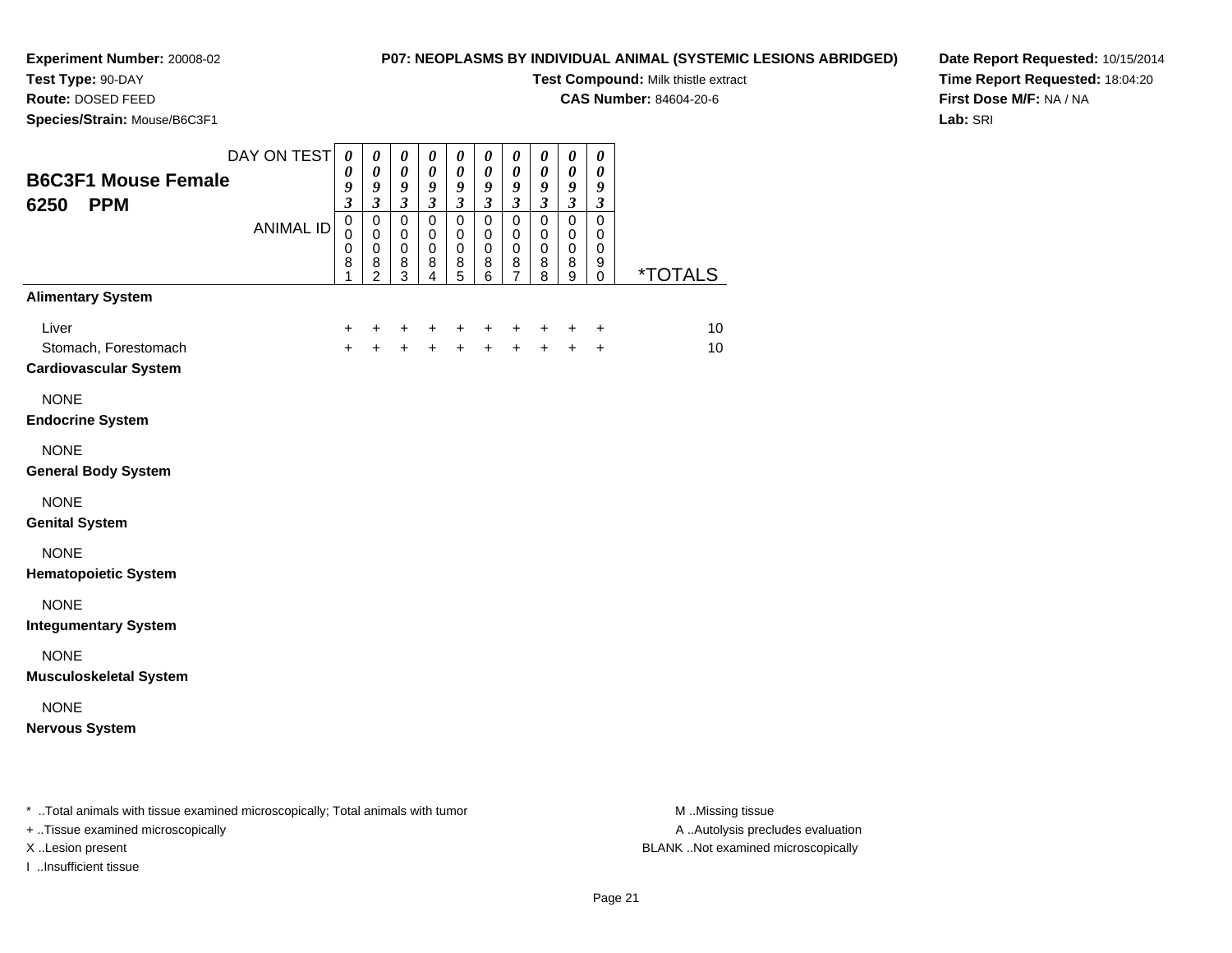**Experiment Number:** 20008-02**Test Type:** 90-DAY

# **P07: NEOPLASMS BY INDIVIDUAL ANIMAL (SYSTEMIC LESIONS ABRIDGED)**

**Test Compound:** Milk thistle extract

**CAS Number:** 84604-20-6

**Species/Strain:** Mouse/B6C3F1

**Route:** DOSED FEED

**Date Report Requested:** 10/15/2014**Time Report Requested:** 18:04:20**First Dose M/F:** NA / NA**Lab:** SRI

| <b>B6C3F1 Mouse Female</b><br><b>PPM</b><br>6250 | DAY ON TEST<br><b>ANIMAL ID</b> | 0<br>0<br>9<br>3<br>$\mathbf 0$<br>0 | 0<br>0<br>9<br>$\boldsymbol{\beta}$<br>0<br>0 | 0<br>0<br>9<br>3<br>0<br>0 | 0<br>0<br>9<br>3<br>$\Omega$<br>$\mathbf 0$ | $\boldsymbol{\theta}$<br>0<br>9<br>3<br>$\Omega$<br>0 | 0<br>0<br>9<br>3<br>$\Omega$<br>$\mathbf 0$ | 0<br>0<br>9<br>3<br>0<br>0 | 0<br>$\boldsymbol{\theta}$<br>9<br>3<br>0<br>0 | 0<br>0<br>9<br>3<br>0<br>0 | 0<br>0<br>9<br>3<br>$\Omega$<br>$\mathbf 0$ |                       |  |
|--------------------------------------------------|---------------------------------|--------------------------------------|-----------------------------------------------|----------------------------|---------------------------------------------|-------------------------------------------------------|---------------------------------------------|----------------------------|------------------------------------------------|----------------------------|---------------------------------------------|-----------------------|--|
|                                                  |                                 | 0<br>8                               | 0<br>8<br>$\mathfrak{p}$                      | 0<br>8<br>3                | 0<br>8<br>4                                 | $\mathbf 0$<br>8<br>5                                 | $\mathbf 0$<br>8<br>6                       | $\mathbf 0$<br>8<br>7      | $\mathbf 0$<br>8<br>8                          | $\mathbf 0$<br>8<br>9      | $\mathbf 0$<br>9<br>$\mathbf 0$             | <i><b>*TOTALS</b></i> |  |
| <b>NONE</b><br><b>Respiratory System</b>         |                                 |                                      |                                               |                            |                                             |                                                       |                                             |                            |                                                |                            |                                             |                       |  |
| <b>NONE</b><br><b>Special Senses System</b>      |                                 |                                      |                                               |                            |                                             |                                                       |                                             |                            |                                                |                            |                                             |                       |  |
| <b>NONE</b><br><b>Urinary System</b>             |                                 |                                      |                                               |                            |                                             |                                                       |                                             |                            |                                                |                            |                                             |                       |  |
| <b>NONE</b><br><b>SYSTEMIC LESIONS</b>           |                                 |                                      |                                               |                            |                                             |                                                       |                                             |                            |                                                |                            |                                             |                       |  |
| Multiple Organ                                   |                                 | +                                    |                                               |                            |                                             |                                                       | +                                           | ٠                          | ÷                                              |                            | ÷                                           | 10                    |  |

\* ..Total animals with tissue examined microscopically; Total animals with tumor **M** . Missing tissue M ..Missing tissue

+ ..Tissue examined microscopically

I ..Insufficient tissue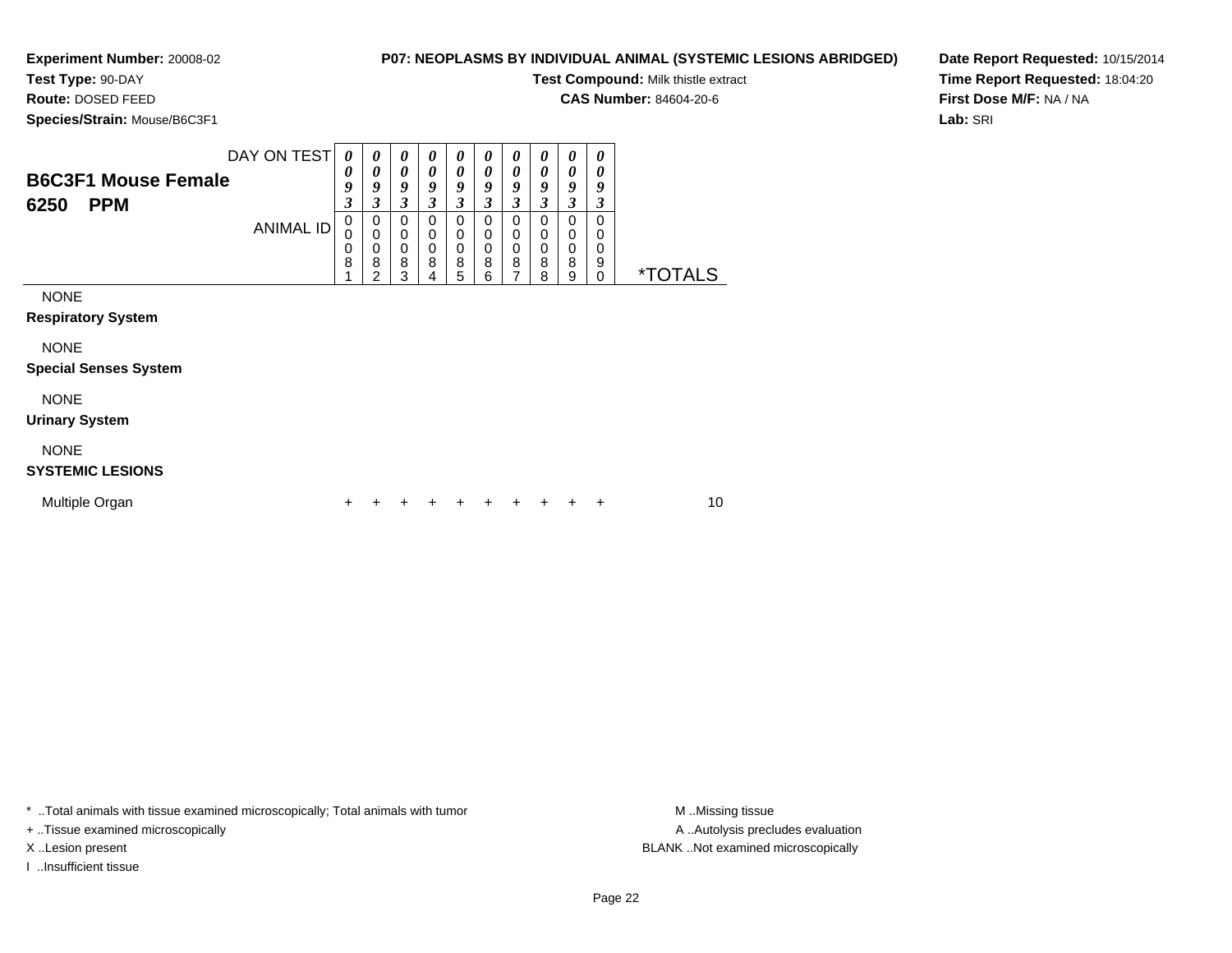**Test Type:** 90-DAY**Route:** DOSED FEED

# **P07: NEOPLASMS BY INDIVIDUAL ANIMAL (SYSTEMIC LESIONS ABRIDGED)**

**Test Compound:** Milk thistle extract

**CAS Number:** 84604-20-6

**Date Report Requested:** 10/15/2014**Time Report Requested:** 18:04:20**First Dose M/F:** NA / NA**Lab:** SRI

| Species/Strain: Mouse/B6C3F1                                  |                                 |                                                                                                          |                                                                                                                                       |                                                                                                                                      |                                                                                                                                         |                                                                                                      |                                                                                                                                  |                                                                                                     |                                                                                                                                       |                                                                                                                                                 |                                                                                                                        |                       |
|---------------------------------------------------------------|---------------------------------|----------------------------------------------------------------------------------------------------------|---------------------------------------------------------------------------------------------------------------------------------------|--------------------------------------------------------------------------------------------------------------------------------------|-----------------------------------------------------------------------------------------------------------------------------------------|------------------------------------------------------------------------------------------------------|----------------------------------------------------------------------------------------------------------------------------------|-----------------------------------------------------------------------------------------------------|---------------------------------------------------------------------------------------------------------------------------------------|-------------------------------------------------------------------------------------------------------------------------------------------------|------------------------------------------------------------------------------------------------------------------------|-----------------------|
| <b>B6C3F1 Mouse Female</b><br>12500 PPM                       | DAY ON TEST<br><b>ANIMAL ID</b> | $\boldsymbol{\theta}$<br>$\pmb{\theta}$<br>9<br>3<br>$\mathsf 0$<br>$\mathbf 0$<br>$\mathbf 0$<br>9<br>1 | $\boldsymbol{\theta}$<br>$\pmb{\theta}$<br>9<br>$\overline{\mathbf{3}}$<br>$\mathsf 0$<br>$\mathbf 0$<br>$\mathbf 0$<br>$\frac{9}{2}$ | $\boldsymbol{\theta}$<br>$\boldsymbol{\theta}$<br>$\frac{9}{3}$<br>$\overline{0}$<br>$\mathbf 0$<br>$\pmb{0}$<br>9<br>$\overline{3}$ | $\boldsymbol{\theta}$<br>$\pmb{\theta}$<br>9<br>$\overline{\mathbf{3}}$<br>$\mathbf 0$<br>$\pmb{0}$<br>$\pmb{0}$<br>9<br>$\overline{4}$ | 0<br>$\pmb{\theta}$<br>9<br>$\mathfrak{z}$<br>$\mathsf 0$<br>$\mathbf 0$<br>0<br>9<br>$\overline{5}$ | $\boldsymbol{\theta}$<br>$\pmb{\theta}$<br>9<br>$\mathfrak{z}$<br>$\mathsf 0$<br>$\pmb{0}$<br>$\pmb{0}$<br>$\boldsymbol{9}$<br>6 | 0<br>$\pmb{\theta}$<br>9<br>$\overline{\mathbf{3}}$<br>0<br>$\mathbf 0$<br>0<br>9<br>$\overline{7}$ | $\boldsymbol{\theta}$<br>$\pmb{\theta}$<br>9<br>$\boldsymbol{\mathfrak{z}}$<br>$\mathbf 0$<br>$\pmb{0}$<br>0<br>$\boldsymbol{9}$<br>8 | $\boldsymbol{\theta}$<br>$\pmb{\theta}$<br>$\pmb{9}$<br>$\mathfrak{z}$<br>$\overline{0}$<br>0<br>$\mathbf 0$<br>$\boldsymbol{9}$<br>$\mathsf g$ | 0<br>$\boldsymbol{\theta}$<br>9<br>$\mathfrak{z}$<br>$\overline{0}$<br>$\mathbf 0$<br>$\mathbf{1}$<br>0<br>$\mathbf 0$ | <i><b>*TOTALS</b></i> |
| <b>Alimentary System</b>                                      |                                 |                                                                                                          |                                                                                                                                       |                                                                                                                                      |                                                                                                                                         |                                                                                                      |                                                                                                                                  |                                                                                                     |                                                                                                                                       |                                                                                                                                                 |                                                                                                                        |                       |
| Liver<br>Stomach, Forestomach<br><b>Cardiovascular System</b> |                                 | +<br>$\ddot{+}$                                                                                          | +<br>$\ddot{+}$                                                                                                                       | +<br>$\ddot{}$                                                                                                                       | +<br>$\ddot{+}$                                                                                                                         | $\ddot{+}$                                                                                           | $\ddot{}$                                                                                                                        | $\ddot{+}$                                                                                          | $+$                                                                                                                                   | +<br>$+$                                                                                                                                        | $\ddot{}$<br>$\ddot{}$                                                                                                 | 10<br>10              |
| <b>NONE</b><br><b>Endocrine System</b>                        |                                 |                                                                                                          |                                                                                                                                       |                                                                                                                                      |                                                                                                                                         |                                                                                                      |                                                                                                                                  |                                                                                                     |                                                                                                                                       |                                                                                                                                                 |                                                                                                                        |                       |
| <b>NONE</b><br><b>General Body System</b>                     |                                 |                                                                                                          |                                                                                                                                       |                                                                                                                                      |                                                                                                                                         |                                                                                                      |                                                                                                                                  |                                                                                                     |                                                                                                                                       |                                                                                                                                                 |                                                                                                                        |                       |
| <b>NONE</b><br><b>Genital System</b>                          |                                 |                                                                                                          |                                                                                                                                       |                                                                                                                                      |                                                                                                                                         |                                                                                                      |                                                                                                                                  |                                                                                                     |                                                                                                                                       |                                                                                                                                                 |                                                                                                                        |                       |
| <b>Clitoral Gland</b><br><b>Hematopoietic System</b>          |                                 | +                                                                                                        |                                                                                                                                       |                                                                                                                                      |                                                                                                                                         |                                                                                                      |                                                                                                                                  |                                                                                                     |                                                                                                                                       |                                                                                                                                                 |                                                                                                                        | 1                     |
| <b>NONE</b><br><b>Integumentary System</b>                    |                                 |                                                                                                          |                                                                                                                                       |                                                                                                                                      |                                                                                                                                         |                                                                                                      |                                                                                                                                  |                                                                                                     |                                                                                                                                       |                                                                                                                                                 |                                                                                                                        |                       |
| <b>NONE</b><br><b>Musculoskeletal System</b>                  |                                 |                                                                                                          |                                                                                                                                       |                                                                                                                                      |                                                                                                                                         |                                                                                                      |                                                                                                                                  |                                                                                                     |                                                                                                                                       |                                                                                                                                                 |                                                                                                                        |                       |
| <b>NONE</b><br><b>Nervous System</b>                          |                                 |                                                                                                          |                                                                                                                                       |                                                                                                                                      |                                                                                                                                         |                                                                                                      |                                                                                                                                  |                                                                                                     |                                                                                                                                       |                                                                                                                                                 |                                                                                                                        |                       |

\* ..Total animals with tissue examined microscopically; Total animals with tumor **M** . Missing tissue M ..Missing tissue

+ ..Tissue examined microscopically

I ..Insufficient tissue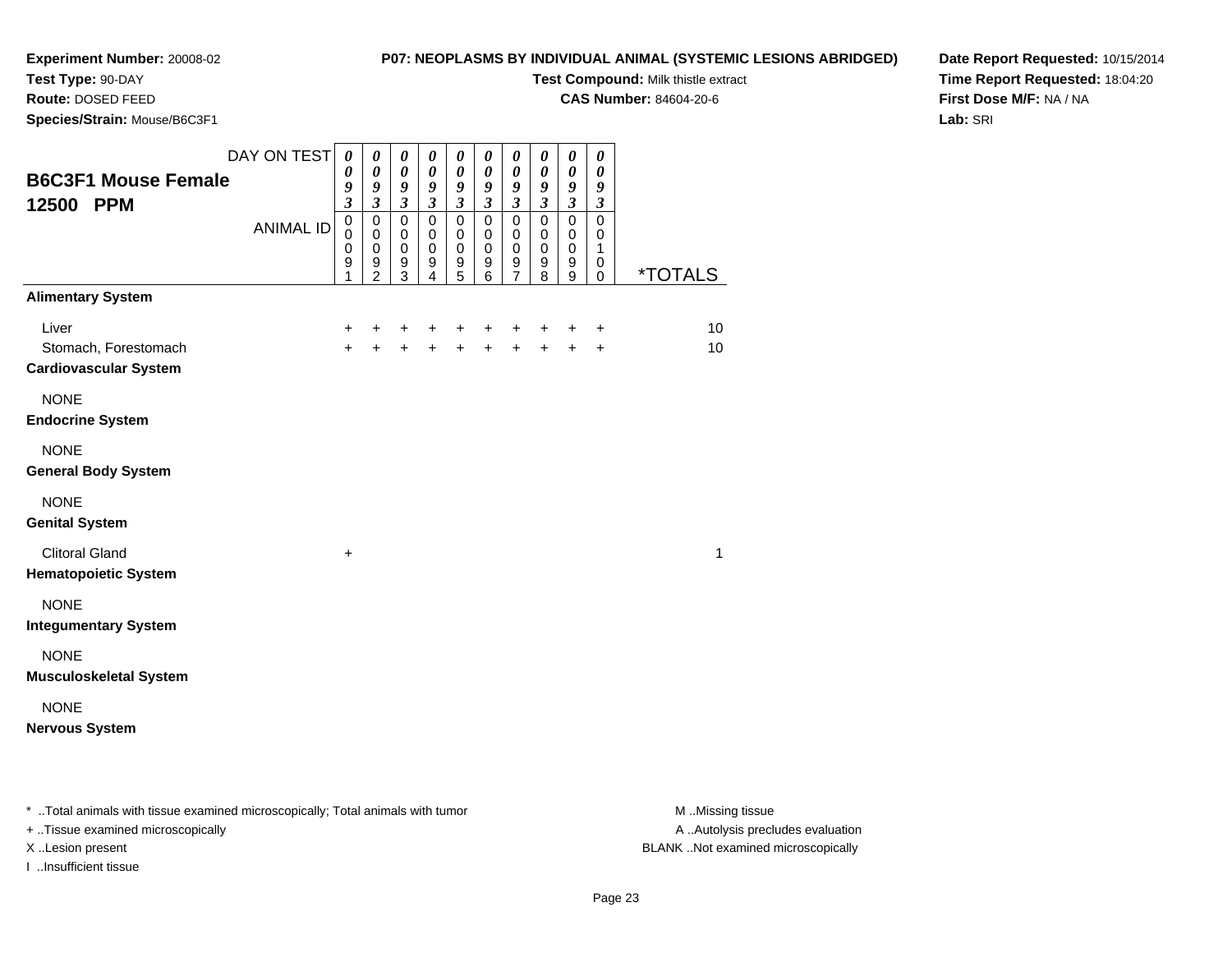**Test Type:** 90-DAY

**Route:** DOSED FEED

**Species/Strain:** Mouse/B6C3F1

**P07: NEOPLASMS BY INDIVIDUAL ANIMAL (SYSTEMIC LESIONS ABRIDGED)**

**Test Compound:** Milk thistle extract

**CAS Number:** 84604-20-6

**Date Report Requested:** 10/15/2014**Time Report Requested:** 18:04:20**First Dose M/F:** NA / NA**Lab:** SRI

|                                        | DAY ON TEST      | $\theta$         | 0                               | 0                     | $\boldsymbol{\theta}$                                | 0                     | 0                                              | 0                     | 0                     | 0                     | 0                |                       |
|----------------------------------------|------------------|------------------|---------------------------------|-----------------------|------------------------------------------------------|-----------------------|------------------------------------------------|-----------------------|-----------------------|-----------------------|------------------|-----------------------|
| <b>B6C3F1 Mouse Female</b>             |                  | 0<br>9           | 0<br>9                          | 0<br>9                | $\boldsymbol{\theta}$<br>9                           | 0<br>9                | 0<br>9                                         | 0<br>9                | 0<br>9                | 0<br>9                | 0<br>9           |                       |
| 12500<br><b>PPM</b>                    |                  | 3                | 3                               | 3                     | 3                                                    | 3                     | $\boldsymbol{\beta}$                           | 3                     | 3                     | 3                     | 3                |                       |
|                                        | <b>ANIMAL ID</b> | 0<br>0<br>0<br>9 | 0<br>$\mathbf 0$<br>0<br>9<br>2 | 0<br>0<br>0<br>9<br>3 | 0<br>$\pmb{0}$<br>$\pmb{0}$<br>$\boldsymbol{9}$<br>4 | 0<br>0<br>0<br>9<br>5 | 0<br>0<br>$\mathbf 0$<br>$\boldsymbol{9}$<br>6 | 0<br>0<br>0<br>9<br>7 | 0<br>0<br>0<br>9<br>8 | 0<br>0<br>0<br>9<br>9 | 0<br>0<br>0<br>0 | <i><b>*TOTALS</b></i> |
| <b>NONE</b>                            |                  |                  |                                 |                       |                                                      |                       |                                                |                       |                       |                       |                  |                       |
| <b>Respiratory System</b>              |                  |                  |                                 |                       |                                                      |                       |                                                |                       |                       |                       |                  |                       |
| <b>NONE</b>                            |                  |                  |                                 |                       |                                                      |                       |                                                |                       |                       |                       |                  |                       |
| <b>Special Senses System</b>           |                  |                  |                                 |                       |                                                      |                       |                                                |                       |                       |                       |                  |                       |
| <b>NONE</b>                            |                  |                  |                                 |                       |                                                      |                       |                                                |                       |                       |                       |                  |                       |
| <b>Urinary System</b>                  |                  |                  |                                 |                       |                                                      |                       |                                                |                       |                       |                       |                  |                       |
| <b>NONE</b><br><b>SYSTEMIC LESIONS</b> |                  |                  |                                 |                       |                                                      |                       |                                                |                       |                       |                       |                  |                       |

| Multiple Organ |  |  |  |  |  |  |  |  |  | + + + + + + + + + + |  | 10 |
|----------------|--|--|--|--|--|--|--|--|--|---------------------|--|----|
|----------------|--|--|--|--|--|--|--|--|--|---------------------|--|----|

\* ..Total animals with tissue examined microscopically; Total animals with tumor **M** . Missing tissue M ..Missing tissue

+ ..Tissue examined microscopically

I ..Insufficient tissue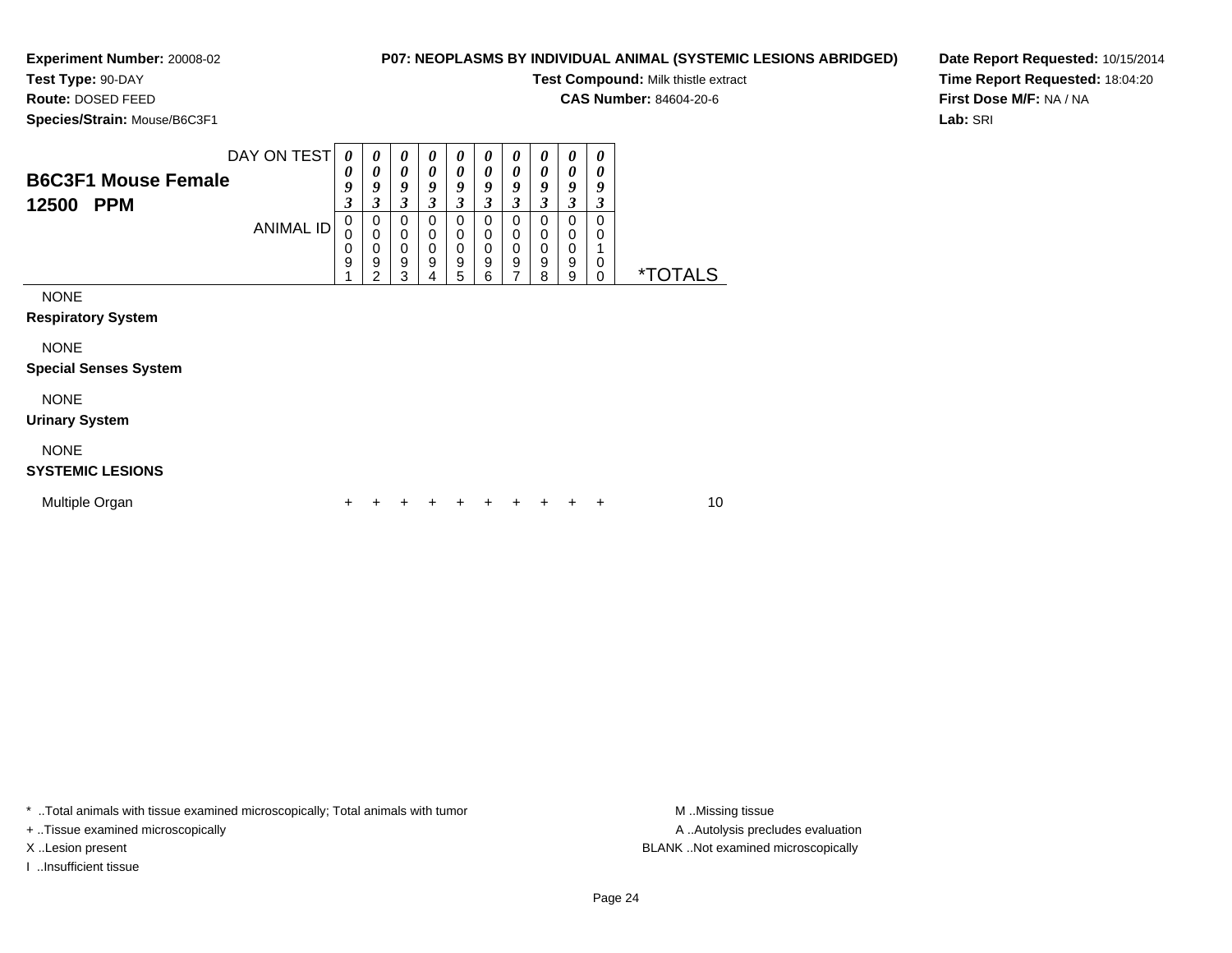**Test Type:** 90-DAY**Route:** DOSED FEED

# **P07: NEOPLASMS BY INDIVIDUAL ANIMAL (SYSTEMIC LESIONS ABRIDGED)**

**Test Compound:** Milk thistle extract

**CAS Number:** 84604-20-6

**Date Report Requested:** 10/15/2014**Time Report Requested:** 18:04:20**First Dose M/F:** NA / NA**Lab:** SRI

| Species/Strain: Mouse/B6C3F1                                                        |                                 |                                                                          |                                                                                                                |                                                                                                         |                                                                                                          |                                                                                             |                                                                                                                   |                                                                                                  |                                                                                        |                                                                                                                                          |                                                                                                              |                       |
|-------------------------------------------------------------------------------------|---------------------------------|--------------------------------------------------------------------------|----------------------------------------------------------------------------------------------------------------|---------------------------------------------------------------------------------------------------------|----------------------------------------------------------------------------------------------------------|---------------------------------------------------------------------------------------------|-------------------------------------------------------------------------------------------------------------------|--------------------------------------------------------------------------------------------------|----------------------------------------------------------------------------------------|------------------------------------------------------------------------------------------------------------------------------------------|--------------------------------------------------------------------------------------------------------------|-----------------------|
| <b>B6C3F1 Mouse Female</b><br>25000 PPM                                             | DAY ON TEST<br><b>ANIMAL ID</b> | $\boldsymbol{\theta}$<br>0<br>9<br>3<br>$\pmb{0}$<br>0<br>1<br>$\pmb{0}$ | $\pmb{\theta}$<br>$\boldsymbol{\theta}$<br>9<br>$\mathfrak{z}$<br>$\mathbf 0$<br>$\mathbf 0$<br>1<br>$\pmb{0}$ | $\pmb{\theta}$<br>$\boldsymbol{\theta}$<br>9<br>$\mathfrak{z}$<br>$\pmb{0}$<br>0<br>1<br>$\pmb{0}$<br>3 | $\pmb{\theta}$<br>$\boldsymbol{\theta}$<br>9<br>$\boldsymbol{\beta}$<br>$\pmb{0}$<br>0<br>1<br>$\pmb{0}$ | $\boldsymbol{\theta}$<br>0<br>9<br>$\boldsymbol{\beta}$<br>$\pmb{0}$<br>0<br>1<br>$\pmb{0}$ | $\pmb{\theta}$<br>$\boldsymbol{\theta}$<br>$\boldsymbol{g}$<br>$\mathfrak{z}$<br>$\pmb{0}$<br>0<br>1<br>$\pmb{0}$ | $\pmb{\theta}$<br>$\boldsymbol{\theta}$<br>9<br>$\boldsymbol{\beta}$<br>$\pmb{0}$<br>0<br>1<br>0 | $\pmb{\theta}$<br>0<br>9<br>$\boldsymbol{\beta}$<br>$\pmb{0}$<br>0<br>1<br>$\mathbf 0$ | $\boldsymbol{\theta}$<br>$\boldsymbol{\theta}$<br>$\boldsymbol{9}$<br>$\mathfrak{z}$<br>$\pmb{0}$<br>0<br>$\mathbf{1}$<br>$\pmb{0}$<br>9 | $\boldsymbol{\theta}$<br>$\boldsymbol{\theta}$<br>9<br>$\mathfrak{z}$<br>$\pmb{0}$<br>0<br>1<br>$\mathbf{1}$ | <i><b>*TOTALS</b></i> |
| <b>Alimentary System</b>                                                            |                                 | 1                                                                        | 2                                                                                                              |                                                                                                         | 4                                                                                                        | 5                                                                                           | 6                                                                                                                 | 7                                                                                                | 8                                                                                      |                                                                                                                                          | 0                                                                                                            |                       |
| Liver<br>Stomach, Forestomach<br>Stomach, Glandular<br><b>Cardiovascular System</b> |                                 | +<br>$\ddot{}$<br>$\ddot{}$                                              | +<br>$+$<br>$\ddot{}$                                                                                          | +<br>$+$<br>$\ddot{+}$                                                                                  | +<br>$+$<br>$\ddot{+}$                                                                                   | +<br>$\ddot{+}$                                                                             | +<br>$+$ $+$<br>$\ddot{+}$                                                                                        | +<br>$+$<br>$\ddot{+}$                                                                           | $+$                                                                                    | +<br>$+$ $+$<br>$+$                                                                                                                      | $\ddot{}$<br>$\ddot{}$<br>$\ddot{}$                                                                          | 10<br>10<br>10        |
| <b>NONE</b><br><b>Endocrine System</b>                                              |                                 |                                                                          |                                                                                                                |                                                                                                         |                                                                                                          |                                                                                             |                                                                                                                   |                                                                                                  |                                                                                        |                                                                                                                                          |                                                                                                              |                       |
| <b>NONE</b><br><b>General Body System</b>                                           |                                 |                                                                          |                                                                                                                |                                                                                                         |                                                                                                          |                                                                                             |                                                                                                                   |                                                                                                  |                                                                                        |                                                                                                                                          |                                                                                                              |                       |
| <b>NONE</b><br><b>Genital System</b>                                                |                                 |                                                                          |                                                                                                                |                                                                                                         |                                                                                                          |                                                                                             |                                                                                                                   |                                                                                                  |                                                                                        |                                                                                                                                          |                                                                                                              |                       |
| <b>NONE</b><br><b>Hematopoietic System</b>                                          |                                 |                                                                          |                                                                                                                |                                                                                                         |                                                                                                          |                                                                                             |                                                                                                                   |                                                                                                  |                                                                                        |                                                                                                                                          |                                                                                                              |                       |
| <b>NONE</b><br><b>Integumentary System</b>                                          |                                 |                                                                          |                                                                                                                |                                                                                                         |                                                                                                          |                                                                                             |                                                                                                                   |                                                                                                  |                                                                                        |                                                                                                                                          |                                                                                                              |                       |
| <b>NONE</b><br><b>Musculoskeletal System</b>                                        |                                 |                                                                          |                                                                                                                |                                                                                                         |                                                                                                          |                                                                                             |                                                                                                                   |                                                                                                  |                                                                                        |                                                                                                                                          |                                                                                                              |                       |
| <b>NONE</b>                                                                         |                                 |                                                                          |                                                                                                                |                                                                                                         |                                                                                                          |                                                                                             |                                                                                                                   |                                                                                                  |                                                                                        |                                                                                                                                          |                                                                                                              |                       |
| * Total animals with tissue examined microscopically; Total animals with tumor      |                                 |                                                                          |                                                                                                                |                                                                                                         |                                                                                                          |                                                                                             |                                                                                                                   |                                                                                                  |                                                                                        |                                                                                                                                          |                                                                                                              | M.Missing tissue      |

I ..Insufficient tissue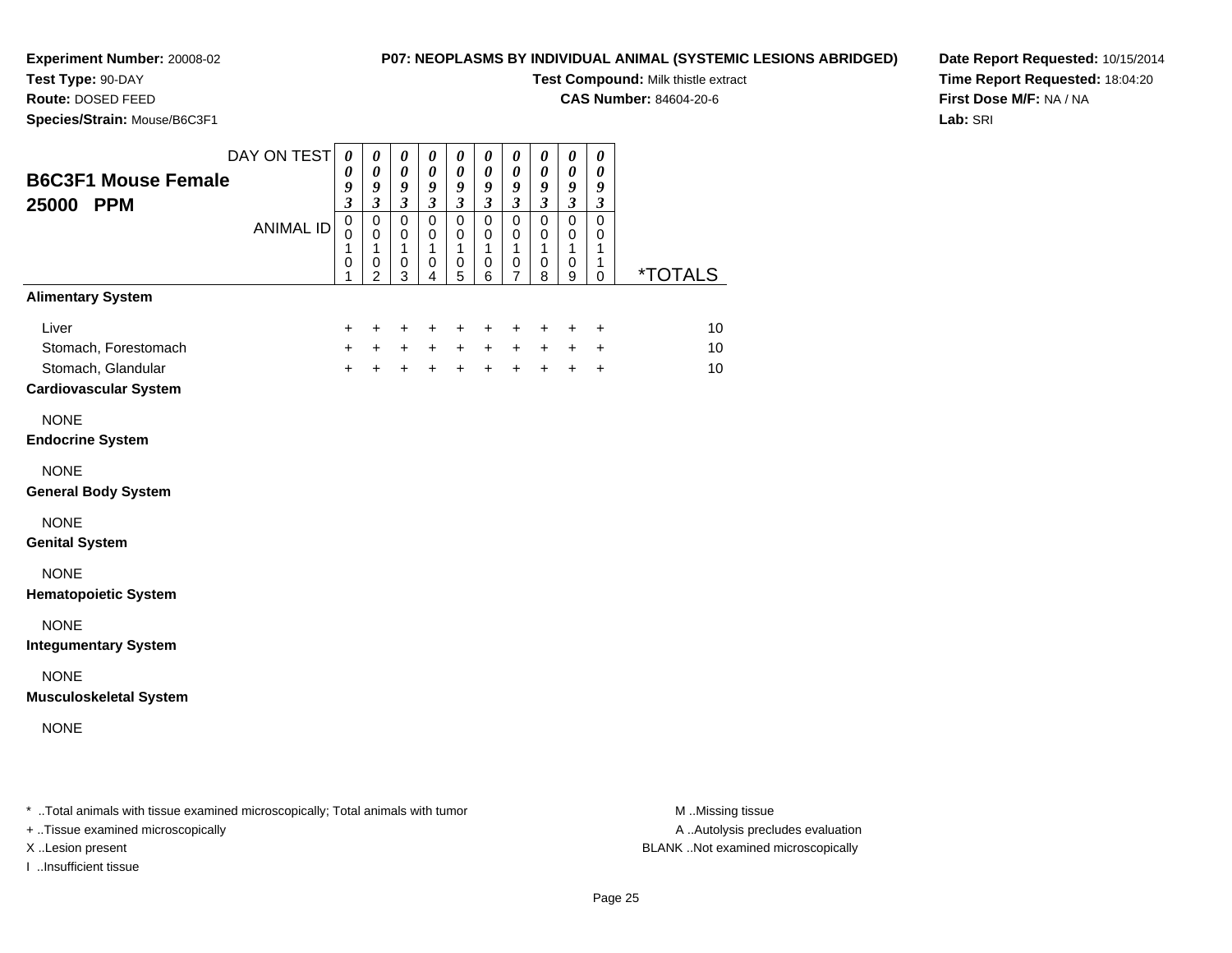**Experiment Number:** 20008-02**Test Type:** 90-DAY

## **P07: NEOPLASMS BY INDIVIDUAL ANIMAL (SYSTEMIC LESIONS ABRIDGED)**

**Test Compound:** Milk thistle extract

**CAS Number:** 84604-20-6

**Species/Strain:** Mouse/B6C3F1

**Route:** DOSED FEED

**Date Report Requested:** 10/15/2014**Time Report Requested:** 18:04:20**First Dose M/F:** NA / NA**Lab:** SRI

|                                                   | DAY ON TEST      | 0                                                              | 0                                       | 0                                      | $\boldsymbol{\theta}$                              | $\boldsymbol{\theta}$ | 0                                                  | $\boldsymbol{\theta}$          | $\boldsymbol{\theta}$                              | 0                       | $\boldsymbol{\theta}$                |                       |    |
|---------------------------------------------------|------------------|----------------------------------------------------------------|-----------------------------------------|----------------------------------------|----------------------------------------------------|-----------------------|----------------------------------------------------|--------------------------------|----------------------------------------------------|-------------------------|--------------------------------------|-----------------------|----|
| <b>B6C3F1 Mouse Female</b><br>25000<br><b>PPM</b> |                  | 0<br>9<br>$\mathfrak{z}$                                       | 0<br>9<br>3                             | 0<br>9<br>$\boldsymbol{\beta}$         | $\boldsymbol{\theta}$<br>9<br>$\boldsymbol{\beta}$ | 0<br>9<br>3           | $\boldsymbol{\theta}$<br>9<br>$\boldsymbol{\beta}$ | 0<br>9<br>$\boldsymbol{\beta}$ | $\boldsymbol{\theta}$<br>9<br>$\boldsymbol{\beta}$ | 0<br>9<br>3             | 0<br>9<br>3                          |                       |    |
|                                                   | <b>ANIMAL ID</b> | $\pmb{0}$<br>$\mathbf 0$<br>1<br>$\mathbf 0$<br>$\overline{A}$ | 0<br>$\mathbf 0$<br>0<br>$\overline{2}$ | $\Omega$<br>0<br>1<br>$\mathbf 0$<br>3 | $\Omega$<br>0<br>1<br>0<br>4                       | 0<br>0<br>1<br>0<br>5 | 0<br>$\mathbf 0$<br>1<br>$\mathbf 0$<br>6          | $\mathbf 0$<br>0<br>0<br>7     | 0<br>$\mathbf 0$<br>1<br>$\mathbf 0$<br>8          | $\Omega$<br>0<br>0<br>9 | $\mathbf 0$<br>0<br>1<br>$\mathbf 0$ | <i><b>*TOTALS</b></i> |    |
| <b>Nervous System</b>                             |                  |                                                                |                                         |                                        |                                                    |                       |                                                    |                                |                                                    |                         |                                      |                       |    |
| <b>NONE</b><br><b>Respiratory System</b>          |                  |                                                                |                                         |                                        |                                                    |                       |                                                    |                                |                                                    |                         |                                      |                       |    |
| <b>NONE</b><br><b>Special Senses System</b>       |                  |                                                                |                                         |                                        |                                                    |                       |                                                    |                                |                                                    |                         |                                      |                       |    |
| <b>NONE</b><br><b>Urinary System</b>              |                  |                                                                |                                         |                                        |                                                    |                       |                                                    |                                |                                                    |                         |                                      |                       |    |
| <b>NONE</b><br><b>SYSTEMIC LESIONS</b>            |                  |                                                                |                                         |                                        |                                                    |                       |                                                    |                                |                                                    |                         |                                      |                       |    |
| Multiple Organ                                    |                  | ÷                                                              |                                         |                                        | ٠                                                  | ÷                     | ٠                                                  |                                | ٠                                                  |                         | ÷                                    |                       | 10 |

\* ..Total animals with tissue examined microscopically; Total animals with tumor **M** . Missing tissue M ..Missing tissue

+ ..Tissue examined microscopically

I ..Insufficient tissue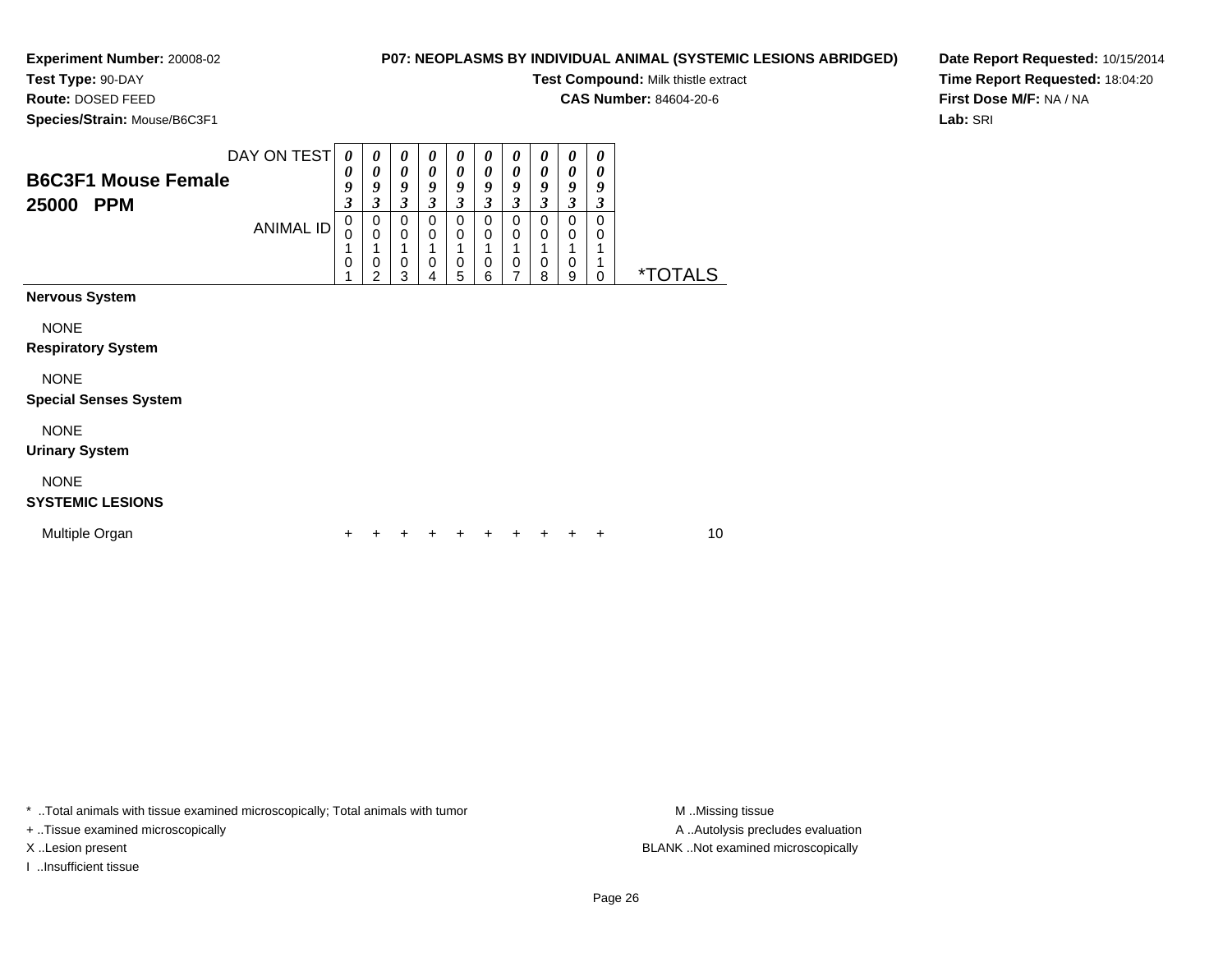### **Test Type:** 90-DAY

**Route:** DOSED FEED

**Species/Strain:** Mouse/B6C3F1

#### **P07: NEOPLASMS BY INDIVIDUAL ANIMAL (SYSTEMIC LESIONS ABRIDGED)**

**Test Compound:** Milk thistle extract

**CAS Number:** 84604-20-6

**Date Report Requested:** 10/15/2014**Time Report Requested:** 18:04:20**First Dose M/F:** NA / NA**Lab:** SRI

|                              | DAY ON TEST      | 0                       | 0                          | 0                          | 0                                         | 0                          | 0                          | 0                          | 0                          | 0                          | 0                          |                       |
|------------------------------|------------------|-------------------------|----------------------------|----------------------------|-------------------------------------------|----------------------------|----------------------------|----------------------------|----------------------------|----------------------------|----------------------------|-----------------------|
| <b>B6C3F1 Mouse Female</b>   |                  | 0<br>9                  | $\boldsymbol{\theta}$<br>9 | $\boldsymbol{\theta}$<br>9 | $\boldsymbol{\theta}$<br>$\boldsymbol{g}$ | $\boldsymbol{\theta}$<br>9 | $\boldsymbol{\theta}$<br>9 | $\boldsymbol{\theta}$<br>9 | $\boldsymbol{\theta}$<br>9 | $\boldsymbol{\theta}$<br>9 | $\boldsymbol{\theta}$<br>9 |                       |
| <b>PPM</b><br>50000          |                  | $\overline{\mathbf{3}}$ | $\mathfrak{z}$             | $\mathfrak{z}$             | $\mathfrak{z}$                            | $\mathfrak{z}$             | $\mathfrak{z}$             | $\mathfrak{z}$             | $\overline{\mathbf{3}}$    | $\overline{\mathbf{3}}$    | $\mathfrak{z}$             |                       |
|                              | <b>ANIMAL ID</b> | $\pmb{0}$               | $\mathbf 0$                | $\mathbf 0$                | $\mathbf 0$                               | $\mathbf 0$                | $\mathbf 0$                | $\mathbf 0$                | $\mathbf 0$                | $\mathbf 0$                | $\mathbf 0$                |                       |
|                              |                  | $\mathbf 0$<br>1        | $\mathbf 0$<br>1           | $\mathbf 0$<br>1           | $\mathbf 0$<br>1                          | 0<br>1                     | $\Omega$<br>1              | $\mathbf 0$<br>1           | $\mathbf 0$<br>1           | $\mathbf 0$<br>1           | 0<br>1                     |                       |
|                              |                  | 1                       | 1                          | 1                          | $\mathbf{1}$                              | 1                          | 1                          | 1                          | 1                          | 1                          | 2                          |                       |
|                              |                  | 1                       | $\overline{2}$             | 3                          | $\overline{4}$                            | 5                          | 6                          | $\overline{7}$             | 8                          | 9                          | $\Omega$                   | <i><b>*TOTALS</b></i> |
| <b>Alimentary System</b>     |                  |                         |                            |                            |                                           |                            |                            |                            |                            |                            |                            |                       |
| Esophagus                    |                  | +                       | +                          | +                          | ٠                                         | ٠                          | +                          | +                          | +                          | +                          | +                          | 10                    |
| Gallbladder                  |                  | +                       | $\ddot{}$                  | $\ddot{}$                  | $\ddot{}$                                 | $\ddot{}$                  | $\ddot{}$                  | $\ddot{}$                  | $\ddot{}$                  | $\ddot{}$                  | +                          | 10                    |
| Intestine Large, Cecum       |                  | $\ddot{}$               | $\ddot{}$                  | $\ddot{}$                  | $\ddot{}$                                 | $\ddot{}$                  | $\ddot{}$                  | $\ddot{}$                  | $\ddot{}$                  | $\ddot{}$                  | $\ddot{}$                  | 10                    |
| Intestine Large, Colon       |                  | +                       | $\ddot{}$                  | $\ddot{}$                  | $\ddot{}$                                 | $\ddot{}$                  | $\ddot{}$                  | $\ddot{}$                  | $\ddot{}$                  | $\ddot{}$                  | $\ddot{}$                  | 10                    |
| Intestine Large, Rectum      |                  | +                       | +                          | $\ddot{}$                  | +                                         | +                          | +                          | +                          | +                          | +                          | $\ddot{}$                  | 10                    |
| Intestine Small, Duodenum    |                  | $\ddot{}$               | $\ddot{}$                  | $\ddot{}$                  | $+$                                       | $+$                        | $\ddot{}$                  | $\ddot{}$                  | $\ddot{}$                  | $+$                        | $\ddot{}$                  | 10                    |
| Intestine Small, Ileum       |                  | +                       | $\ddot{}$                  | $\ddot{}$                  | $\ddot{}$                                 | $\ddot{}$                  | $\ddot{}$                  | $\ddot{}$                  | $\ddot{}$                  | $\ddot{}$                  | $\ddot{}$                  | 10                    |
| Intestine Small, Jejunum     |                  | $\ddot{}$               | $\ddot{}$                  | $\ddot{}$                  | $\ddot{}$                                 | $\ddot{}$                  | $\ddot{}$                  | $\ddot{}$                  | $\ddot{}$                  | $\ddot{}$                  | $\ddot{}$                  | 10                    |
| Liver                        |                  | +                       | $\ddot{}$                  | $\ddot{}$                  | +                                         | +                          | +                          | +                          | $\ddot{}$                  | +                          | +                          | 10                    |
| Pancreas                     |                  | $\ddot{}$               | $\ddot{}$                  | $\ddot{}$                  | $\ddot{}$                                 | $\ddot{}$                  | $\ddot{}$                  | $\ddot{}$                  | $\ddot{}$                  | $\ddot{}$                  | $\ddot{}$                  | 10                    |
| Salivary Glands              |                  | $\ddot{}$               | $+$                        | $\ddot{}$                  | $+$                                       | $+$                        | $\ddot{}$                  | $+$                        | $+$                        | $+$                        | $\ddot{}$                  | 10                    |
| Stomach, Forestomach         |                  | +                       | $\ddot{}$                  | $\ddot{}$                  | $\ddot{}$                                 | $\ddot{}$                  | $\ddot{}$                  | $\ddot{}$                  | $+$                        | $\ddot{}$                  | $\ddot{}$                  | 10                    |
| Stomach, Glandular           |                  | $\ddot{}$               |                            | $\ddot{}$                  | $\ddot{}$                                 | $\ddot{}$                  | $\ddot{}$                  | $\ddot{}$                  | $\ddot{}$                  | $\ddot{}$                  | $\ddot{}$                  | 10                    |
| <b>Cardiovascular System</b> |                  |                         |                            |                            |                                           |                            |                            |                            |                            |                            |                            |                       |
| Heart                        |                  | $\ddot{}$               |                            |                            |                                           |                            |                            |                            |                            |                            | +                          | 10                    |
| <b>Endocrine System</b>      |                  |                         |                            |                            |                                           |                            |                            |                            |                            |                            |                            |                       |
| <b>Adrenal Cortex</b>        |                  | +                       | +                          | +                          | +                                         | ٠                          | +                          | ٠                          | ٠                          | ٠                          | +                          | 10                    |
| Adrenal Medulla              |                  | +                       | $\ddot{}$                  | +                          | $\ddot{}$                                 | +                          | +                          | +                          | $\ddot{}$                  | $\ddot{}$                  | $\ddot{}$                  | 10                    |
| Parathyroid Gland            |                  | +                       | $\ddot{}$                  | $\ddot{}$                  | $+$                                       | $\ddot{}$                  | $\ddot{}$                  | $\ddot{}$                  | $+$                        | $\ddot{}$                  | $\ddot{}$                  | 10                    |
| <b>Pituitary Gland</b>       |                  | +                       |                            |                            | M                                         | $\ddot{}$                  | $\ddot{}$                  | +                          | ÷                          | $\ddot{}$                  | +                          | 9                     |
|                              |                  |                         |                            |                            |                                           |                            |                            |                            |                            |                            |                            |                       |

\* ..Total animals with tissue examined microscopically; Total animals with tumor **M** . Missing tissue M ..Missing tissue

+ ..Tissue examined microscopically

I ..Insufficient tissue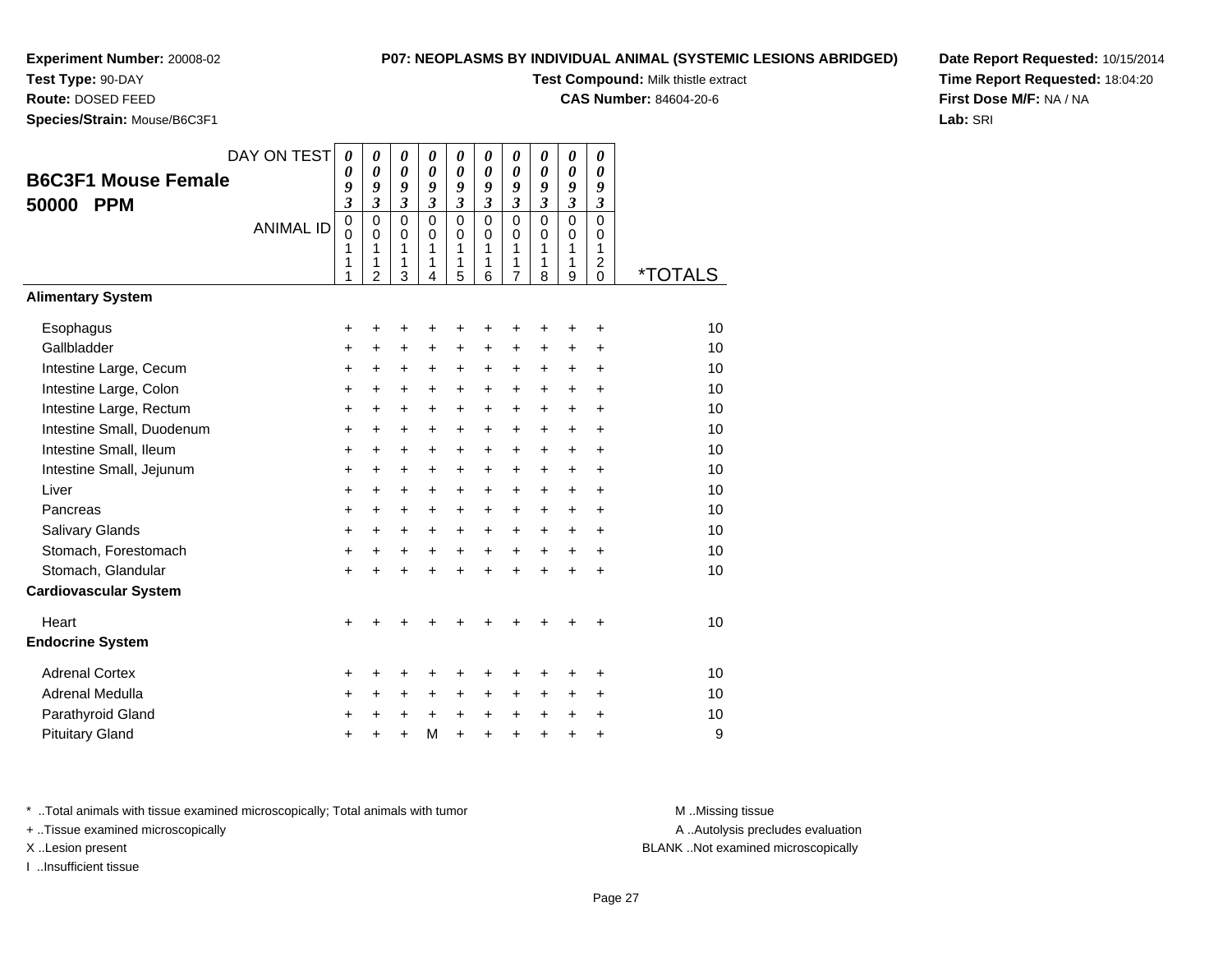# **Test Type:** 90-DAY

**Route:** DOSED FEED

**Species/Strain:** Mouse/B6C3F1

## **P07: NEOPLASMS BY INDIVIDUAL ANIMAL (SYSTEMIC LESIONS ABRIDGED)**

**Test Compound:** Milk thistle extract

**CAS Number:** 84604-20-6

**Date Report Requested:** 10/15/2014**Time Report Requested:** 18:04:20**First Dose M/F:** NA / NA**Lab:** SRI

|                               | DAY ON TEST      | $\boldsymbol{\theta}$           | 0                          | $\boldsymbol{\theta}$      | 0                                         | 0                          | 0                          | $\pmb{\theta}$              | 0                | $\pmb{\theta}$             | 0                          |                       |
|-------------------------------|------------------|---------------------------------|----------------------------|----------------------------|-------------------------------------------|----------------------------|----------------------------|-----------------------------|------------------|----------------------------|----------------------------|-----------------------|
| <b>B6C3F1 Mouse Female</b>    |                  | 0<br>9                          | 0<br>9                     | 0<br>9                     | $\boldsymbol{\theta}$<br>$\boldsymbol{g}$ | 0<br>9                     | 0<br>9                     | 0<br>9                      | 0<br>9           | $\boldsymbol{\theta}$<br>9 | $\boldsymbol{\theta}$<br>9 |                       |
| 50000<br><b>PPM</b>           |                  | $\overline{\mathbf{3}}$         | $\overline{\mathbf{3}}$    | $\mathfrak{z}$             | $\mathfrak{z}$                            | $\mathfrak{z}$             | $\mathfrak{z}$             | $\boldsymbol{\mathfrak{z}}$ | $\mathfrak{z}$   | $\mathfrak{z}$             | $\boldsymbol{\beta}$       |                       |
|                               | <b>ANIMAL ID</b> | $\boldsymbol{0}$<br>$\mathbf 0$ | $\mathbf 0$<br>$\mathbf 0$ | $\mathbf 0$<br>$\mathbf 0$ | $\mathbf 0$<br>$\Omega$                   | $\mathbf 0$<br>$\mathbf 0$ | $\mathbf 0$<br>$\mathbf 0$ | $\mathbf 0$<br>0            | $\mathbf 0$<br>0 | $\mathbf 0$<br>0           | $\mathbf 0$<br>0           |                       |
|                               |                  | 1                               | 1                          | 1                          | 1                                         | 1                          | 1                          | 1                           | 1                | 1                          | 1                          |                       |
|                               |                  | 1<br>1                          | 1<br>$\overline{2}$        | 1<br>3                     | 1<br>4                                    | 1<br>5                     | 1<br>6                     | 1<br>$\overline{7}$         | 1<br>8           | 1<br>9                     | 2<br>$\mathbf 0$           | <i><b>*TOTALS</b></i> |
| <b>Thyroid Gland</b>          |                  | $\ddot{}$                       | $\ddot{}$                  | $\ddot{}$                  | $\ddot{}$                                 | $\ddot{}$                  | $\ddot{}$                  | $+$                         | $\ddot{}$        | $\ddot{}$                  | $\ddot{}$                  | 10                    |
| <b>General Body System</b>    |                  |                                 |                            |                            |                                           |                            |                            |                             |                  |                            |                            |                       |
| <b>NONE</b>                   |                  |                                 |                            |                            |                                           |                            |                            |                             |                  |                            |                            |                       |
| <b>Genital System</b>         |                  |                                 |                            |                            |                                           |                            |                            |                             |                  |                            |                            |                       |
| <b>Clitoral Gland</b>         |                  | +                               |                            | +                          | +                                         | +                          |                            |                             |                  |                            | +                          | 10                    |
| Ovary                         |                  | $\ddot{}$                       | $\ddot{}$                  | $\ddot{}$                  | $\ddot{}$                                 | $\ddot{}$                  | $\ddot{}$                  | $\ddot{}$                   | $\ddot{}$        | +                          | +                          | 10                    |
| <b>Uterus</b>                 |                  | $\ddot{}$                       | ÷                          | $\ddot{}$                  | $\ddot{}$                                 | $\ddot{}$                  | $\ddot{}$                  | $+$                         | $\ddot{}$        | +                          | $\ddot{}$                  | 10                    |
| <b>Hematopoietic System</b>   |                  |                                 |                            |                            |                                           |                            |                            |                             |                  |                            |                            |                       |
| <b>Bone Marrow</b>            |                  | +                               | +                          | +                          | +                                         | +                          |                            | +                           |                  | +                          | +                          | 10                    |
| Lymph Node, Mandibular        |                  | $\ddot{}$                       | +                          | +                          | +                                         | +                          | +                          | $\ddot{}$                   | +                | +                          | +                          | 10                    |
| Lymph Node, Mesenteric        |                  | $\ddot{}$                       | $\ddot{}$                  | $\ddot{}$                  | $\ddot{}$                                 | $\ddot{}$                  | $\ddot{}$                  | $\ddot{}$                   | $\ddot{}$        | $\ddot{}$                  | +                          | 10                    |
| Spleen                        |                  | +                               | +                          | +                          | $\ddot{}$                                 | $\ddot{}$                  | $+$                        | $\ddot{}$                   | $\ddot{}$        | $\ddot{}$                  | +                          | 10                    |
| Thymus                        |                  | +                               | +                          | $\ddot{}$                  | $\ddot{}$                                 | $\ddot{}$                  | $\ddot{}$                  | $\ddot{}$                   | +                | +                          | $\ddot{}$                  | 10                    |
| <b>Integumentary System</b>   |                  |                                 |                            |                            |                                           |                            |                            |                             |                  |                            |                            |                       |
| <b>Mammary Gland</b>          |                  | $\ddot{}$                       | ٠                          | +                          | +                                         | +                          |                            | ٠                           |                  |                            | +                          | 10                    |
| <b>Skin</b>                   |                  | $+$                             | $+$                        | $\ddot{}$                  | $\ddot{}$                                 | $\ddot{}$                  | $\ddot{}$                  | $+$                         | $\ddot{}$        | $\ddot{}$                  | $\ddot{}$                  | 10                    |
| <b>Musculoskeletal System</b> |                  |                                 |                            |                            |                                           |                            |                            |                             |                  |                            |                            |                       |
| <b>Bone</b>                   |                  |                                 |                            |                            |                                           |                            |                            |                             |                  |                            | +                          | 10                    |
| <b>Nervous System</b>         |                  |                                 |                            |                            |                                           |                            |                            |                             |                  |                            |                            |                       |

\* ..Total animals with tissue examined microscopically; Total animals with tumor **M** . Missing tissue M ..Missing tissue

+ ..Tissue examined microscopically

I ..Insufficient tissue

A ..Autolysis precludes evaluation

X ..Lesion present BLANK ..Not examined microscopically